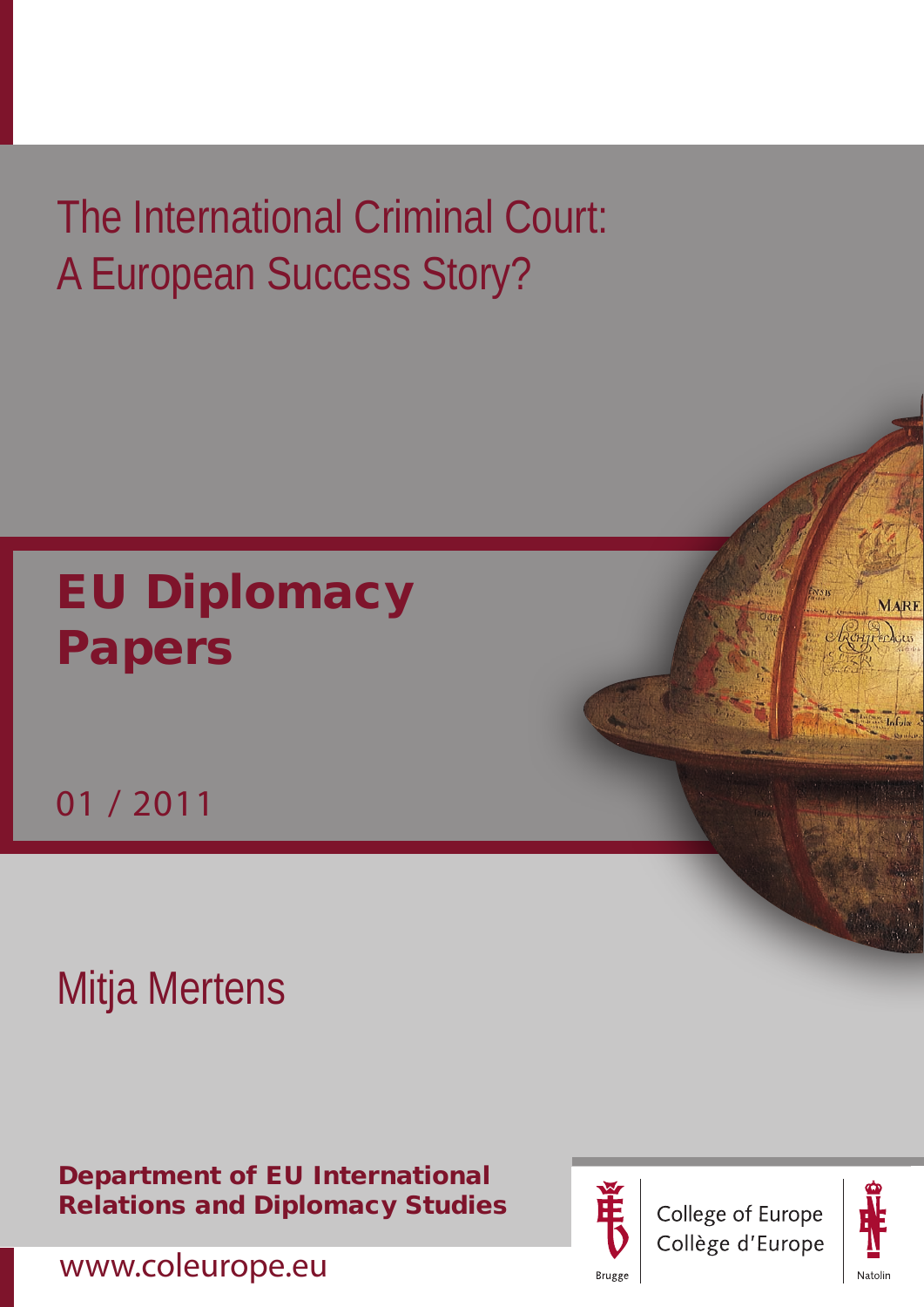

Department of EU International Relations and Diplomacy Studies

## **EU Diplomacy Papers 1/2011**

**The International Criminal Court: A European Success Story?** 

**Mitja Mertens** 

© Mitja Mertens 2011

Dijver 11 | BE-8000 Bruges, Belgium | Tel. +32 (0)50 477 251 | Fax +32 (0)50 477 250 | E-mail info.ird@coleurope.eu | www.coleurope.eu/ird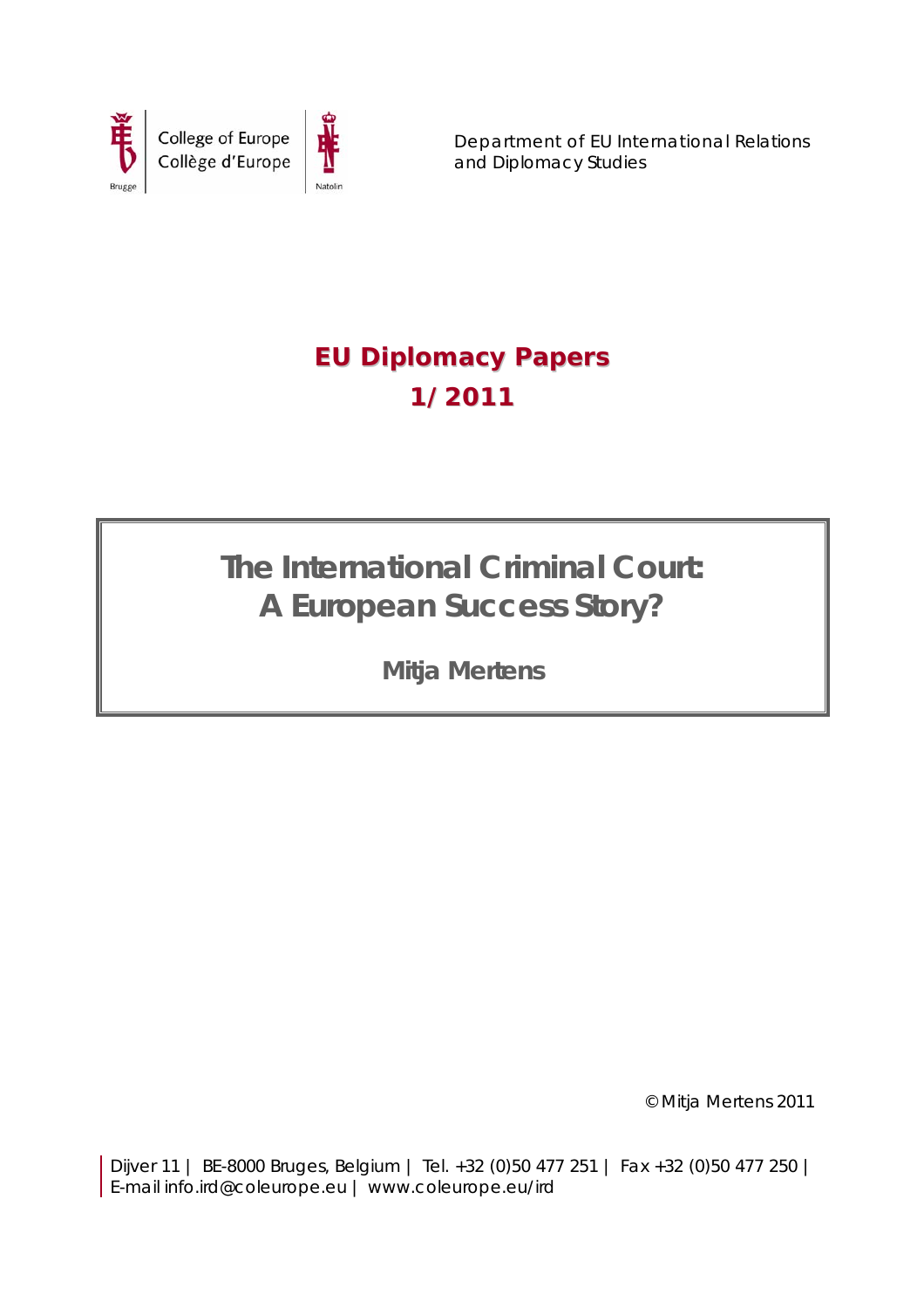### **About the Author**

Mitja Mertens holds law degrees from the Universities of Münster (Germany), Tours (France) and Parma (Italy) and an MA in EU International Relations and Diplomacy Studies from the College of Europe, Bruges (Belgium). He is currently pursuing his PhD studies in the field of human rights at the Max Planck Institute for Comparative Public Law and International Law, Heidelberg (Germany). This paper is a shortened and updated version of his Master's thesis submitted at the College of Europe (Charles Darwin Promotion 2009-2010).

#### **Editorial Team:**

Benjamin Barton, Bohdana Dimitrovova, Grzegorz Grobicki, Sieglinde Gstöhl, Alexandre Jully, Jing Men, María Quesada Gámez, Paul Quinn

Dijver 11 | BE-8000 Bruges, Belgium | Tel. +32 (0)50 477 251 | Fax +32 (0)50 477 250 | E-mail info.ird@coleurope.eu | www.coleurope.eu/ird

Views expressed in the *EU Diplomacy Papers* are those of the authors only and do not necessarily reflect positions of either the series editors or the College of Europe.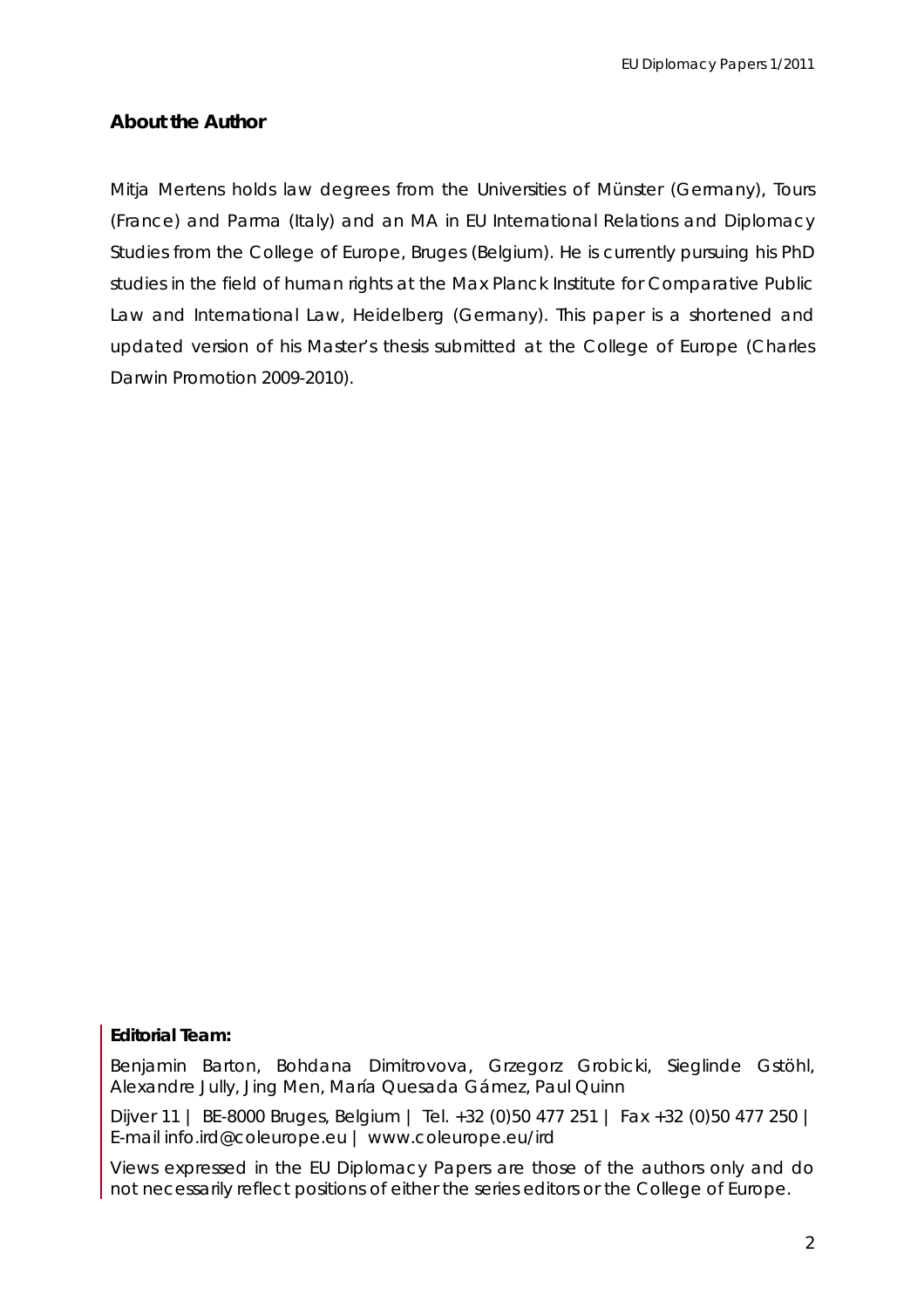### **Abstract**

In light of the 2010 Review Conference of the Rome Statute not only the International Criminal Court (ICC) itself but also the support of the European Union (EU) for the Court must stand up to scrutiny. To what extent has it been effective? This paper elaborates a tailor-made yardstick to measure 'effectiveness' and then follows a two-pronged approach. First, it scrutinises the Union's support for the ICC, showing that, despite numerous challenges, the EU's policy of broadening, strengthening and deepening the Rome Statute system has become more effective in the last decade. Second, it evaluates the effectiveness of the ICC itself, commending its relatively advanced institutional set-up, its growing socio-democratic legitimacy and its relative independence from political interference, while pointing to its suboptimal efficiency, its difficult cooperation with relevant partners and the delicate inclusion of elements of restorative justice. The results of this review lead to six policy recommendations to enhance the effectiveness of the EU's promotion of the ICC.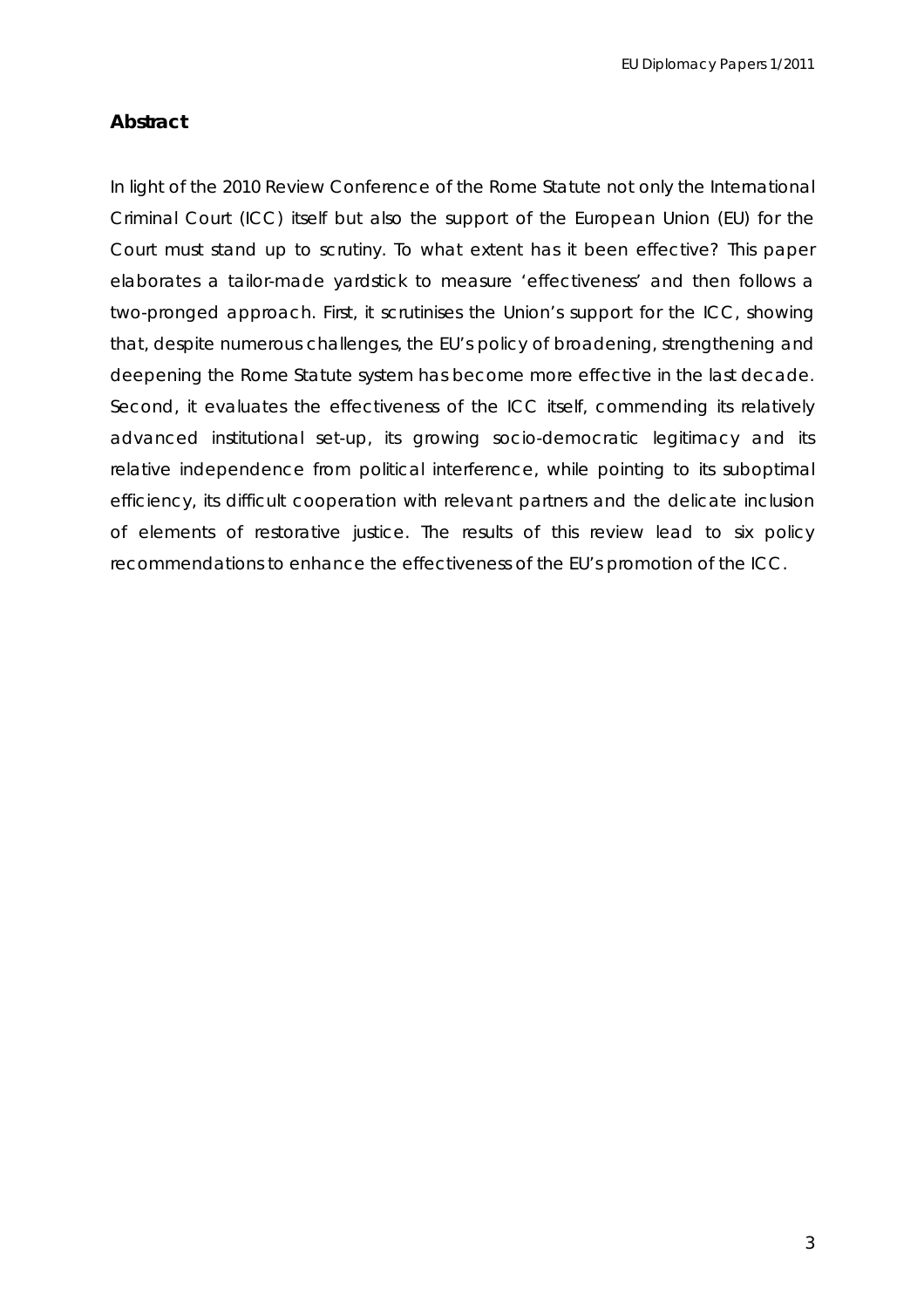#### **1. Introduction: effective EU support for the ICC?†**

The 2010 Review Conference took stock of the turbulent years of the International Criminal Court since the entry into force of the Rome Statute in 2002.[1](#page-4-0) Marking the 'beginning of a new era in international law',<sup>[2](#page-4-1)</sup> in which the concept of personal immunity no longer shields state officials from prosecution for genocide, crimes against humanity and war crimes,<sup>[3](#page-4-2)</sup> the ICC has rapidly evolved alongside international developments. On [4](#page-4-3) March 2009, the issuance of an arrest warrant<sup>4</sup> against the incumbent head of state of Sudan, Omar al Bashir, caused significant diplomatic hassle. On 31 March 2010, a pre-trial chamber granted the request of the Prosecutor to open investigations into 2007 post-election violence in Kenya;<sup>5</sup> for the first time, the Prosecutor initiated investigations *proprio motu*.<sup>[6](#page-4-5)</sup> On 1 November 2010, the Seychelles became the  $112<sup>th</sup>$  state party of the Rome Statute.<sup>[7](#page-4-6)</sup> In the near future, the phasing out of the *ad hoc* tribunals, that is the International Criminal Tribunal for the former Yugoslavia (ICTY) and the International Criminal Tribunal for Rwanda (ICTR), will raise questions concerning the future of international criminal justice.

In these interesting times, not only the ICC itself but also the support of the European Union[8](#page-4-7) for the Court must stand up to scrutiny. The ICC is sometimes described as an 'EU Court'[9](#page-4-8) – but is the ICC really a European 'success story'? To what extent has the EU's support for the ICC been effective?

To answer this question, chapter 2 elaborates a tailor-made yardstick to measure effectiveness, providing a basis for the following two-pronged approach: First, chapter 3 scrutinises the EU's support for the ICC. Prior research in this field has mainly concentrated on the ratification process. This paper adopts a more

<span id="page-4-0"></span><sup>†</sup> The author would like to thank Prof. Monica den Boer for her valuable guidance and the interviewees for their remarkably sincere and direct answers. All electronic resources were last retrieved on 22 December 2010.

<sup>1</sup> International Criminal Court, *Review Conference*, http://www.icc-cpi.int/Menus/ASP/ ReviewConference/Review+Conference.htm.

<span id="page-4-1"></span><sup>2</sup> N. Deitelhoff, "Deliberating CFSP: European Foreign Policy and the International Criminal Court", *RECON Online Working Paper*, no. 10, 2008, p. 1.

<span id="page-4-2"></span><sup>3</sup> Art. 27 Rome Statute.

<span id="page-4-3"></span><sup>4</sup> International Criminal Court, *Case The Prosecutor v. Omar Hassan Ahmad Al Bashir*, http://www.icc-cpi.int/Menus/Go?id=90ee1a29-75c8-4834-8b34-56355b0c35f8&lan=en-GB.

<span id="page-4-4"></span><sup>5</sup> International Criminal Court, *ICC judges grant the Prosecutor's request*, http://www.icccpi.int/NR/exeres/D81AA5AF-CD76-4B3C-A4FC-AA7819569B44.htm.

<span id="page-4-5"></span><sup>6</sup> See Art. 13-15 Rome Statute.

<span id="page-4-6"></span><sup>7</sup> International Criminal Court, *Seychelles*, http://www.icc-cpi.int/NR/exeres/BAA909C9- 3E7B-4156-ACA0-B63225DC8E40.htm.

<span id="page-4-7"></span><sup>8</sup> Although this paper sometimes refers to the member states of the EU, it focuses on the EU itself, which is not a signatory of the Rome Statute.

<span id="page-4-8"></span><sup>9</sup> M. Groenleer & D. Rijks, "The European Union and the International Criminal Court: The Politics of International Justice", in K. Jørgensen (ed.), *The European Union and International Organizations*, London, Routledge, 2009, p. 167.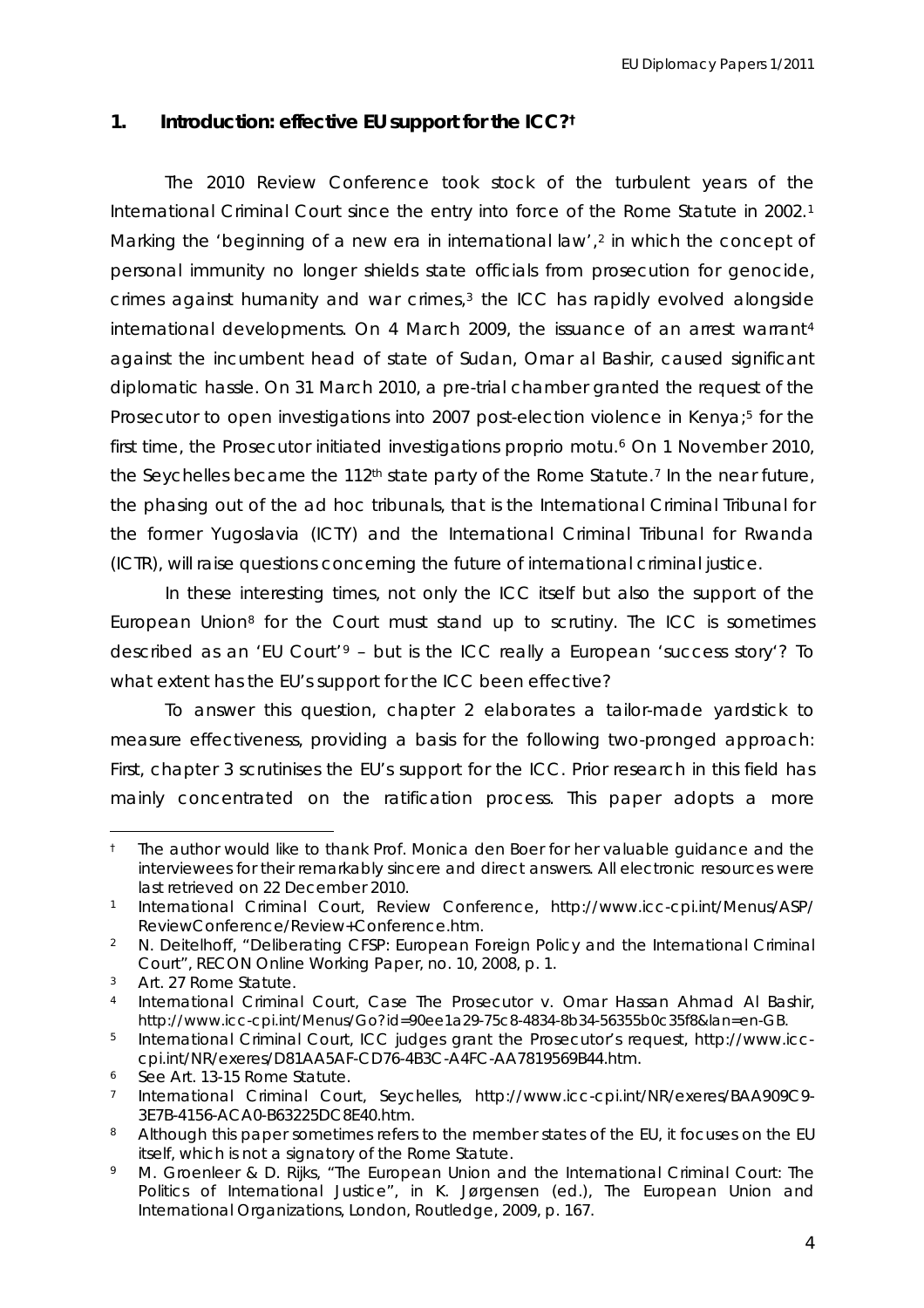comprehensive approach, arguing that the EU's support for the broadening, strengthening and deepening of the Rome Statute system has become more coherent and more effective in the last decade despite its numerous challenges and shortcomings. Second, fuelled by the idea that support for the ICC must consider the actual set-up and functioning of the Court and take account of the beneficiary's needs, chapter 4 evaluates the effectiveness of the ICC itself. It faces two major challenges, namely the politico-legal complexity of the matter and the lack of empirical data. On the one hand, this paper has to disregard the historical development of international criminal justice<sup>[10](#page-5-0)</sup> and substantive provisions.<sup>[11](#page-5-1)</sup> It can only focus on a couple of core procedural elements to measure the effectiveness of the Court. On the other hand, the ICC remains a 'justice start-up'.[12](#page-5-2) By 2010, eight years after the entry into force of the Rome Statute, investigations into the situations in Uganda, the Democratic Republic of the Congo, the Central African Republic, Sudan and Kenya, and two trials against three Congolese nationals have been opened but not a single trial has been concluded yet. The evaluation of effectiveness as outlined in this paper will therefore be a provisional one. Nevertheless, the first years of a new institution are decisive for its future development. This evaluation must thus take emerging trends of the ICC into account. It demonstrates that the ICC has the potential to fight impunity effectively if it overcomes a number of policy dilemmas. Drawing on these findings, the conclusion presents six policy recommendations for a more effective European support for the ICC.

#### **2. A tailor-made yardstick to measure effectiveness**

 To what extent does the EU's support for the ICC qualify as a success story? In order to answer this question, it is first necessary to determine how to measure 'success'[13](#page-5-3) or 'effectiveness', the latter term being more commonly used in political

<span id="page-5-0"></span> $\overline{a}$ 10 See A. Cassese, "From Nuremberg to Rome: International Military Tribunals to the International Criminal Court", in A. Cassese et al. (eds.), *The Rome Statute of the International Criminal Court: A Commentary,* Oxford, Oxford University Press, 2002, pp. 4-15.

<span id="page-5-1"></span><sup>11</sup> Art. 5-9, 22-33 Rome Statute.

<span id="page-5-2"></span><sup>12</sup> C. Chung, in *The Reckoning: The Battle for the International Criminal Court*, P. Yates, Skylight Pictures, 2009.

<span id="page-5-3"></span><sup>13</sup> Identical to the definition of effectiveness, a common definition of success reads: "the achieving of the results wanted or hoped for", Cambridge Advanced Learner's Dictionary, *success*, http://dictionary.cambridge.org/dictionary/british/success.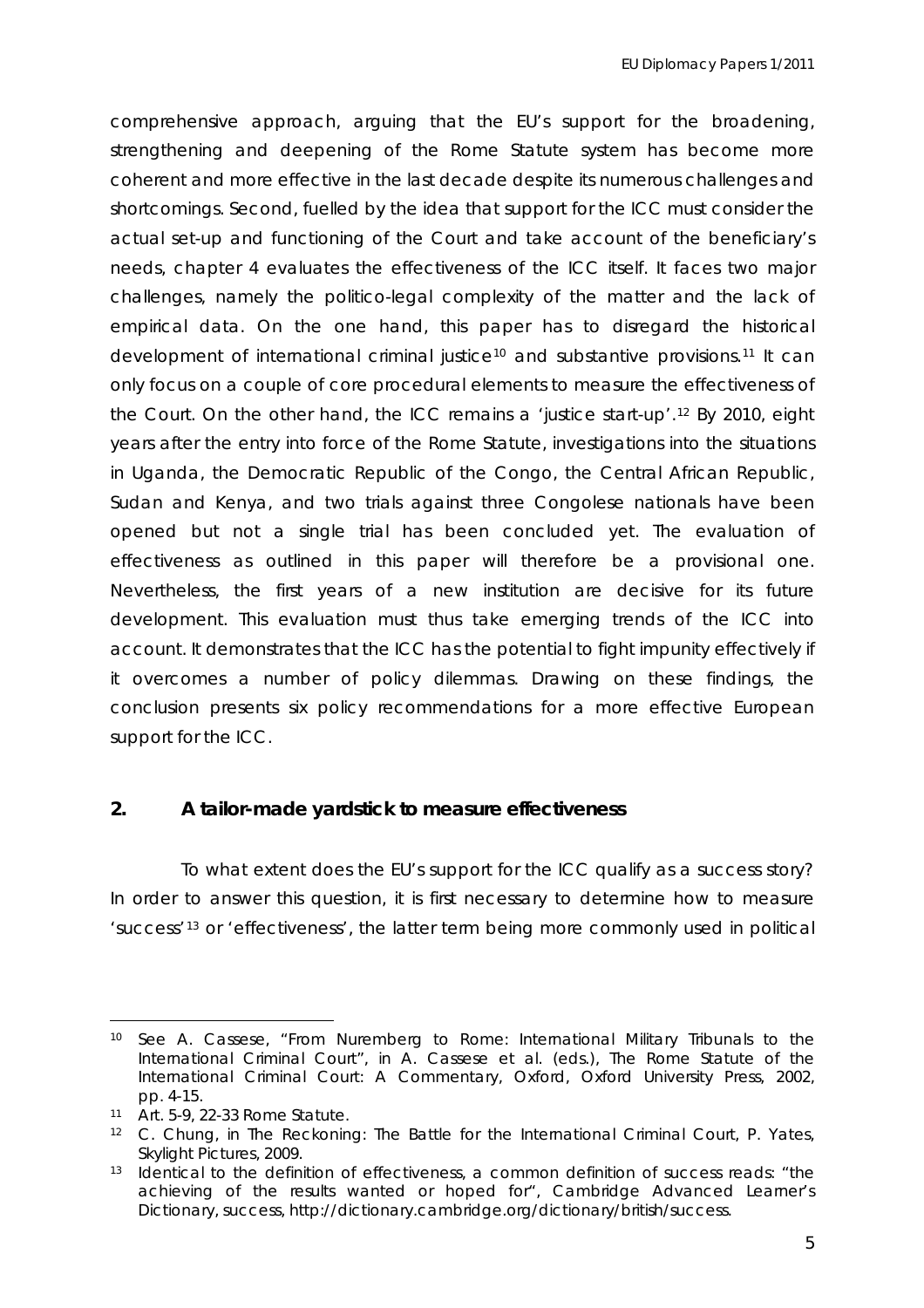science. Both the ordinary meaning of effectiveness<sup>[14](#page-6-0)</sup> as well as its use in public policy analysis<sup>[15](#page-6-1)</sup> refer, simply put, to the actual implementation of one's objectives.

 In an attempt to provide for a transparent goal-achievement analysis, the following sections will make the objectives of the actors involved explicit, and systematise and deconstruct them in order to identify different points of reference on the yardstick of effectiveness. They elaborate a tailor-made framework to measure the effectiveness of the EU's support for the ICC and of the work of the ICC itself. This will allow for the comparison of objectives with actual implementation in chapters 3 and 4.

#### **2.1 A yardstick to measure the effectiveness of the EU's support for the ICC**

Various ways are conceivable to systematise the EU's declared objectives. This paper takes the 'recipient's view' as a reference point. During a speech in 2010, the President of the ICC identified three main areas in which states parties and partners can contribute to the ICC: the broadening, strengthening and deepening of the Rome Statute system.<sup>[16](#page-6-2)</sup> 'Broadening' refers to the addition of new states parties to the Rome Statute.[17](#page-6-3) 'Strengthening' relates to enhanced cooperation of partners with the ICC by arresting suspects, blocking their bank accounts and liaising with the ICC in other fields as a matter of routine.[18](#page-6-4) 'Deepening' corresponds to the empowerment of national jurisdictions to deal with mass atrocities at the domestic level.[19](#page-6-5)

The EU's declared objectives, as expressed in the Council Common Positions of [20](#page-6-6)01 $20$ , 2002 $21$  and 2003, $22$  and as specified in the Action Plan of 2004, $23$  can be categorised according to this trichotomy:

<span id="page-6-8"></span><span id="page-6-0"></span><sup>14</sup> See Cambridge Advanced Learner's Dictionary, *effectiveness*, http://dictionary. cambridge.org/dictionary/british/effective\_1.

<span id="page-6-1"></span><sup>15</sup> K. Jørgensen, "The European Union's Performance in World Politics: How Should We Measure Success?", *European University Institute Working Papers Robert Schuman Centre,* no. 69, 1997, p. 3.

<span id="page-6-9"></span><span id="page-6-2"></span><sup>16</sup> S. Song, President of the ICC, speech and panel discussion, *The Future Development of International Criminal Justice: An Interdisciplinary Approach*, Bruges, College of Europe, 15 April 2010.

<span id="page-6-6"></span><span id="page-6-5"></span>

<span id="page-6-4"></span><span id="page-6-3"></span><sup>17</sup>*Ibid*. 18 *Ibid*. 19 *Ibid*. 20 Council of the European Union, *Council Common Position 2001/443/CFSP of 11 June 2001 on the International Criminal Court* (CP 2001/443/CFSP), http://www.consilium.europa.eu/ uedocs/cmsUpload/icc0en.pdf.

<span id="page-6-7"></span><sup>21</sup> Council of the European Union, *Council Common Position 2002/474/CFSP of 20 June 2002 on the International Criminal Court* (CP 2002/474/CFSP), http://www.consilium.europa.eu/ uedocs/cmsUpload/ICC25EN.pdf.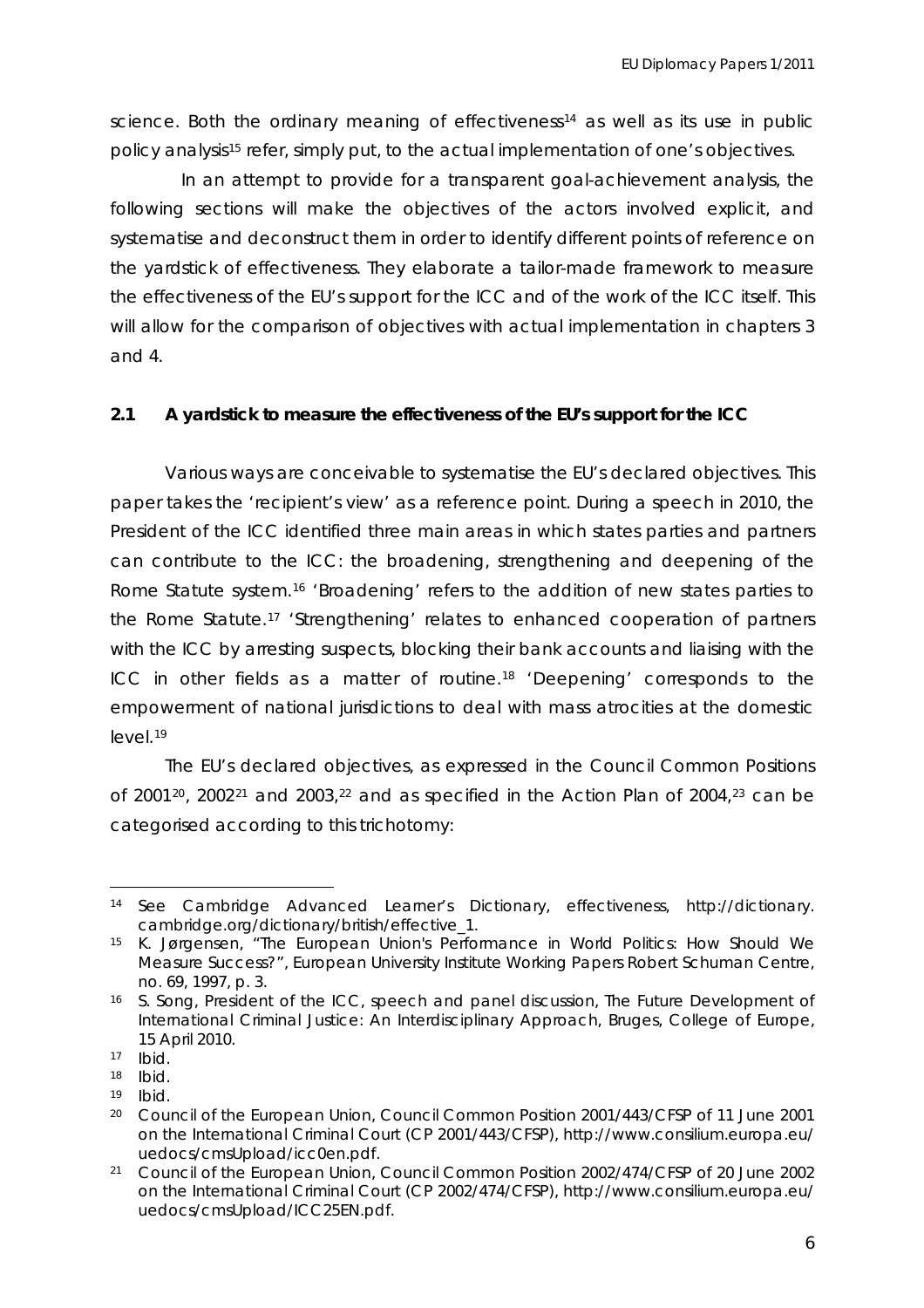- 1. As regards 'broadening', the first Council Common Position called for an early entry into force of the Rome Statute.<sup>[24](#page-7-0)</sup> The subsequent documents were more ambitious, seeking to advance 'universal participation' both in the Rome Statute[25](#page-7-1) and in the Agreement on the Privileges and Immunities of the Court (APIC).[26](#page-7-2)
- 2. As to 'strengthening', the Union and the member states shall ensure 'cooperation with the Court in accordance with the Rome Statute'.[27](#page-7-3)
- 3. With regard to 'deepening', EU member states shall 'share with all interested States their own experience<sup>'[28](#page-7-4)</sup> and lend political,<sup>[29](#page-7-5)</sup> technical and financial<sup>[30](#page-7-6)</sup> support to third countries.

Having outlined the criteria for chapter 3, this paper will now turn to those to be applied in chapter 4.

#### **2.2 A yardstick to measure the effectiveness of the ICC**

Following the goal-achievement approach used above, this paper takes the objectives expressed in the Rome Statute itself as a starting point to measure the effectiveness of the ICC. The preamble to the Rome Statute, reflecting the objectives of the states parties and thus the mandate of the ICC itself, indicates some elements essential for the effective working of the ICC: international cooperation shall ensure the 'effective prosecution' of the most serious crimes,<sup>[31](#page-7-7)</sup> enforce international justice, $32$  and put an end to impunity.  $33$ 

In order to substantiate these objectives, this paper draws upon prior systematisations developed to measure the democratic legitimacy of institutions. *Scharpf* in particular distinguishes between input-oriented and output-oriented

<sup>22</sup> Council of the European Union, *Council Common Position 2003/444/CFSP of 16 June 2003 on the International Criminal Court* (CP 2003/444/CFSP), http://consilium.europa.eu/ uedocs/cmsUpload/l\_15020030618en00670069.pdf.

<sup>23</sup> Council of the European Union, *Action Plan of 4 February 2004 to follow-up on the Common Position on the International Criminal Court* (AP 2004), http://www.consilium. europa.eu/uedocs/cmsUpload/ICC48EN.pdf.

<span id="page-7-0"></span><sup>24</sup> Art. 1.2, CP 2001/443/CFSP.

<span id="page-7-1"></span><sup>25</sup> AP 2004, p. 5; Art. 1.2 CP 2002/474/CFSP.

<span id="page-7-2"></span><sup>26</sup> Art. 3, CP 2003/444/CFSP.

<span id="page-7-3"></span><sup>27</sup> Art. 5 CP 2003/444/CFSP; see AP 2004, p. 5.

<span id="page-7-4"></span><sup>28</sup> Art. 2.3 CP 2001/443/CFSP.

<span id="page-7-5"></span><sup>29</sup> AP 2004, p. 6.

<span id="page-7-6"></span><sup>30</sup> Art. 2.3 CP 2002/474/CFSP.

<span id="page-7-7"></span><sup>31</sup> Preamble 4 Rome Statute.

<span id="page-7-8"></span><sup>32</sup> Preamble 11 Rome Statute.

<span id="page-7-9"></span><sup>33</sup> Preamble 5 Rome Statute.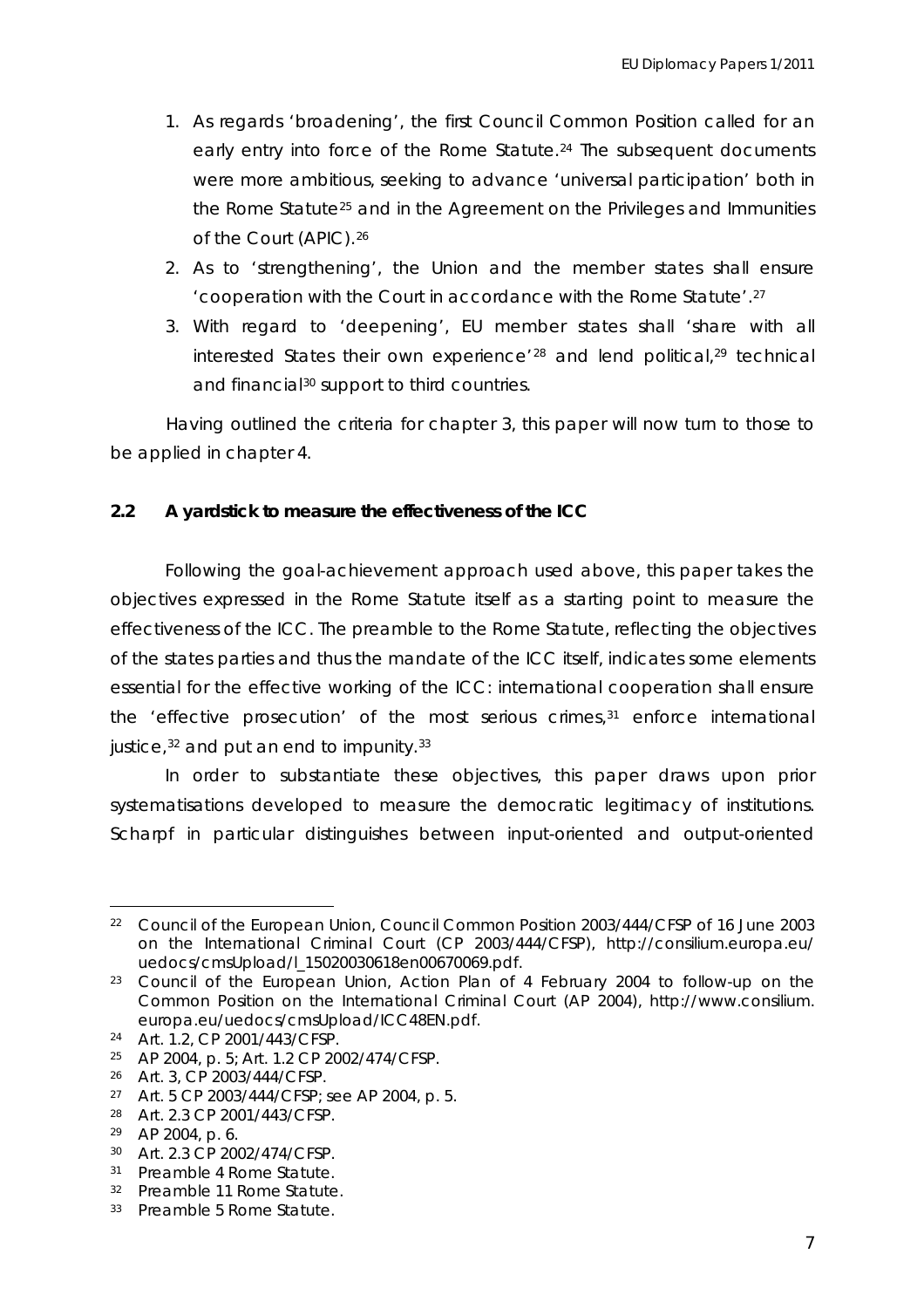criteria.[34](#page-8-0) On the one hand, input-oriented criteria refer to 'government by the people', that is to mechanisms of participation and consensus.[35](#page-8-1) *Den Boer, Hillebrand and Nölke* distinguish between democratic<sup>[36](#page-8-2)</sup>, legal<sup>[37](#page-8-3)</sup> and social<sup>[38](#page-8-4)</sup> legitimacy. On the other hand, output-oriented criteria relate to 'government for the people', that is to the capacity to solve problems requiring collective solutions.[39](#page-8-5) *Den Boer, Hillebrand and Nölke* distinguish the elements of efficiency and effectiveness.[40](#page-8-6)

These concepts, developed to measure the democratic legitimacy of institutions at the national or supranational level, may only be applied *mutatis mutandis* to courts set up by multilateral treaties between states. Unlike national or supranational institutions, the ICC is part of the international judiciary: its set-up outside the framework of any state or any other international organisation<sup>[41](#page-8-7)</sup> and the granting of international legal personality<sup>[42](#page-8-8)</sup> shall ensure its independence and the fair trial of the accused. Furthermore, its different organs<sup>[43](#page-8-9)</sup> fulfil a multitude of different tasks, which do not parallel the national understanding of separation of powers, namely representative (the Presidency<sup>[44](#page-8-10)</sup>), judicial (the Appeals, Trial and Pre-Trial Divisions[45](#page-8-11)), executive (the Office of the Prosecutor[46](#page-8-12)) and administrative tasks (the Registry<sup>[47](#page-8-13)</sup>). Additionally, the Court has significantly less executive powers than national or supranational institutions, as it relies entirely on the cooperation of states to prosecute the most serious crimes and enforce decisions and sentences.<sup>[48](#page-8-14)</sup>

Acknowledging that an exhaustive evaluation of the ICC is beyond its scope, this paper identifies a set of six core elements crucial to measure the effectiveness of the Court. First, three *input-oriented* core elements contribute to the effectiveness of the Court: its institutional set-up, socio-democratic legitimacy and independence.

<span id="page-8-0"></span><sup>34</sup> F. Scharpf, *Governing in Europe: Effective and Democratic?*, Oxford, Oxford University Press, 1999, p. 6.

<span id="page-8-1"></span><sup>35</sup> *Ibid*., p. 7.

<span id="page-8-2"></span><sup>36</sup> M. den Boer, C. Hillebrand & A. Nölke, "Legitimacy under Pressure: The European Web of Counter-Terrorism Networks", *Journal of Common Market Studies,* vol. 46, no. 1, 2008, p. 105. The authors mention parliamentary control over policy plans and budgets and ministerial accountability as criteria.

<span id="page-8-3"></span><sup>37</sup> *Ibid*., p. 107. The authors mention the adoption of a binding legal instrument and mechanisms of legal accountability and judicial redress as indicators.

<span id="page-8-4"></span><sup>38</sup> *Ibid*., p. 108. The authors mention transparency, independent monitoring and the inclusion of citizens in consultation and debate as elements.

<span id="page-8-5"></span><sup>39</sup> Scharpf, *op.cit.*, p. 11.

<span id="page-8-6"></span><sup>40</sup> Den Boer, Hillebrand & Nölke, *op.cit.*, p. 104.

<span id="page-8-7"></span><sup>41</sup> Art. 2 Rome Statute.

<span id="page-8-8"></span><sup>42</sup> Art. 4 Rome Statute.

<span id="page-8-9"></span><sup>43</sup> Art. 34 Rome Statute.

<span id="page-8-10"></span><sup>44</sup> Art. 38 Rome Statute.

<span id="page-8-11"></span><sup>45</sup> Art. 39 Rome Statute.

<span id="page-8-12"></span><sup>46</sup> Art. 42 Rome Statute.

<span id="page-8-13"></span><sup>47</sup> Art. 43 Rome Statute.

<span id="page-8-14"></span><sup>48</sup> Art. 86-111 Rome Statute.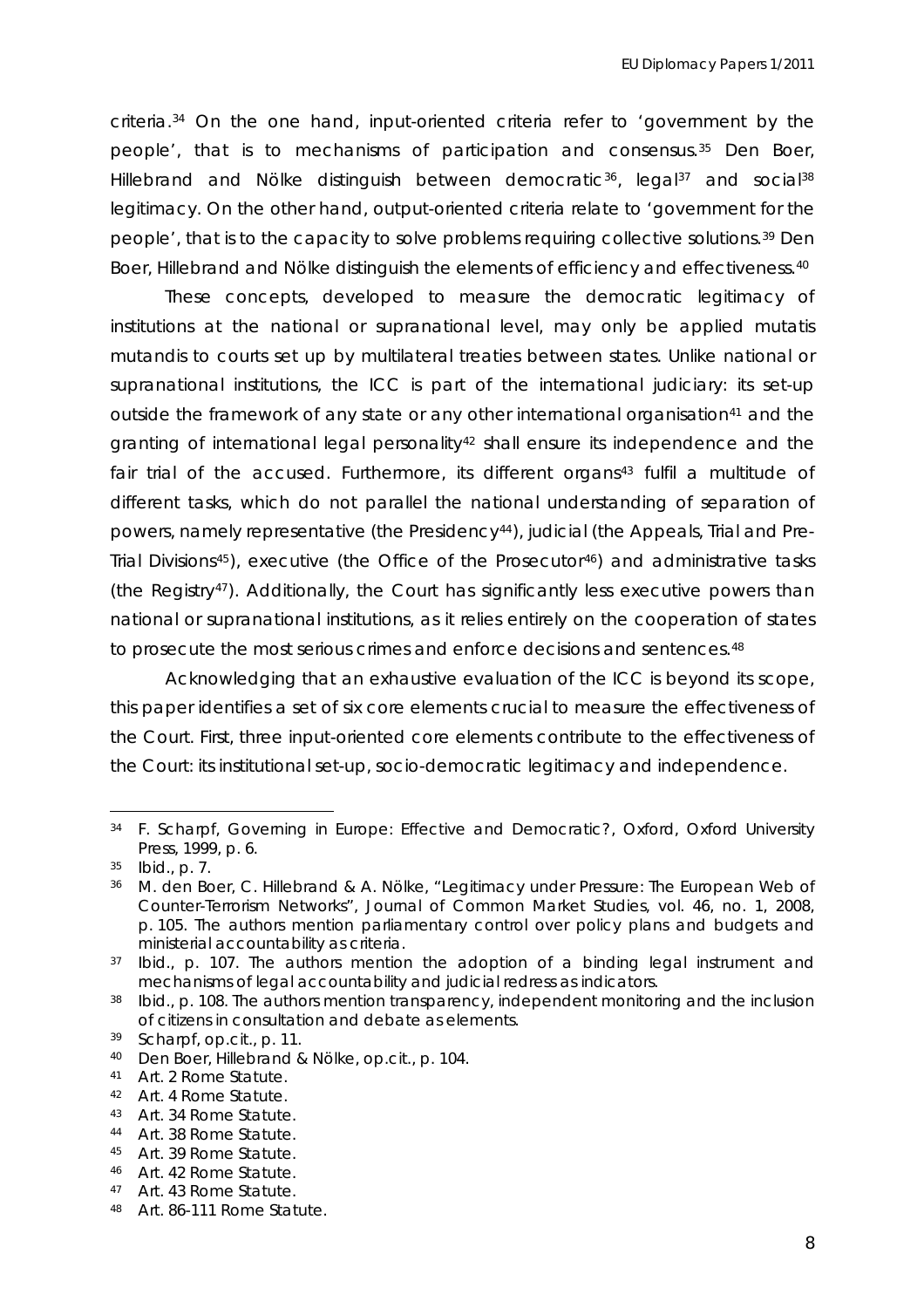- 1. The most important criteria for the institutional set-up of the Court, which provides the framework for the understanding of the other five core elements, are its legal status, its competences and its composition.
- 2. As to the socio-democratic legitimacy of the Court, which enhances its worldwide acceptance, the participation rate in the Rome Statute, the transparency of ICC procedures and its monitoring mechanisms are taken into account.
- 3. The independence of a court from political interference allows for its recognition as being *super partes* and is therefore a crucial element for its effectiveness. It can be measured by evaluating the trigger mechanisms to open investigations, the provisions to safeguard the neutrality of the judges and the prosecutor, and the hierarchy between the ICC and national jurisdictions.

Second, three *output-oriented* elements, difficult to assess for the reasons indicated above, are also indicators of the Court's effectiveness: its efficiency, its proper cooperation with relevant partners, and its potential contribution to conflict resolution.

- 4. Efficiency, decisive for any international bureaucracy to justify the contributions of all stakeholders to its budget, refers to the use of resources needed for the organisation and functioning of the Court.[49](#page-9-0)
- 5. States, non-governmental organisations (NGOs), the United Nations (UN) and arguably the ICTY are the most relevant partners for the ICC. Their cooperation with the ICC, essential for a court that depends entirely on other actors to implement its decisions,[50](#page-9-1) may be assessed by considering the relevant legal provisions and the practice of cooperation.
- 6. As the ICC has not concluded any trial yet, its contribution to conflict resolution, i.e. its *raison d'être*, is particularly difficult to assess. Yet, considering the broader discussion on and the deterrent effect of international criminal justice, its potential to resolve conflicts by including victim communities and elements of restorative justice may be taken into account.

Figure 1 summarises the indicators for these six core elements to measure the effectiveness of the ICC.

<span id="page-9-0"></span><sup>49</sup> See M. Dakolias, Court Performance around the World: A Comparative Perspective, *World Bank Technical Paper* no. 430, July 1999, Washington, D.C., World Bank, p. 5, http://siteresources.worldbank.org/BRAZILINPOREXTN/Resources/3817166-1185895645304/ 4044168-1186404259243/14pub\_br176.pdf.

<span id="page-9-1"></span><sup>50</sup> Art. 86-111 Rome Statute.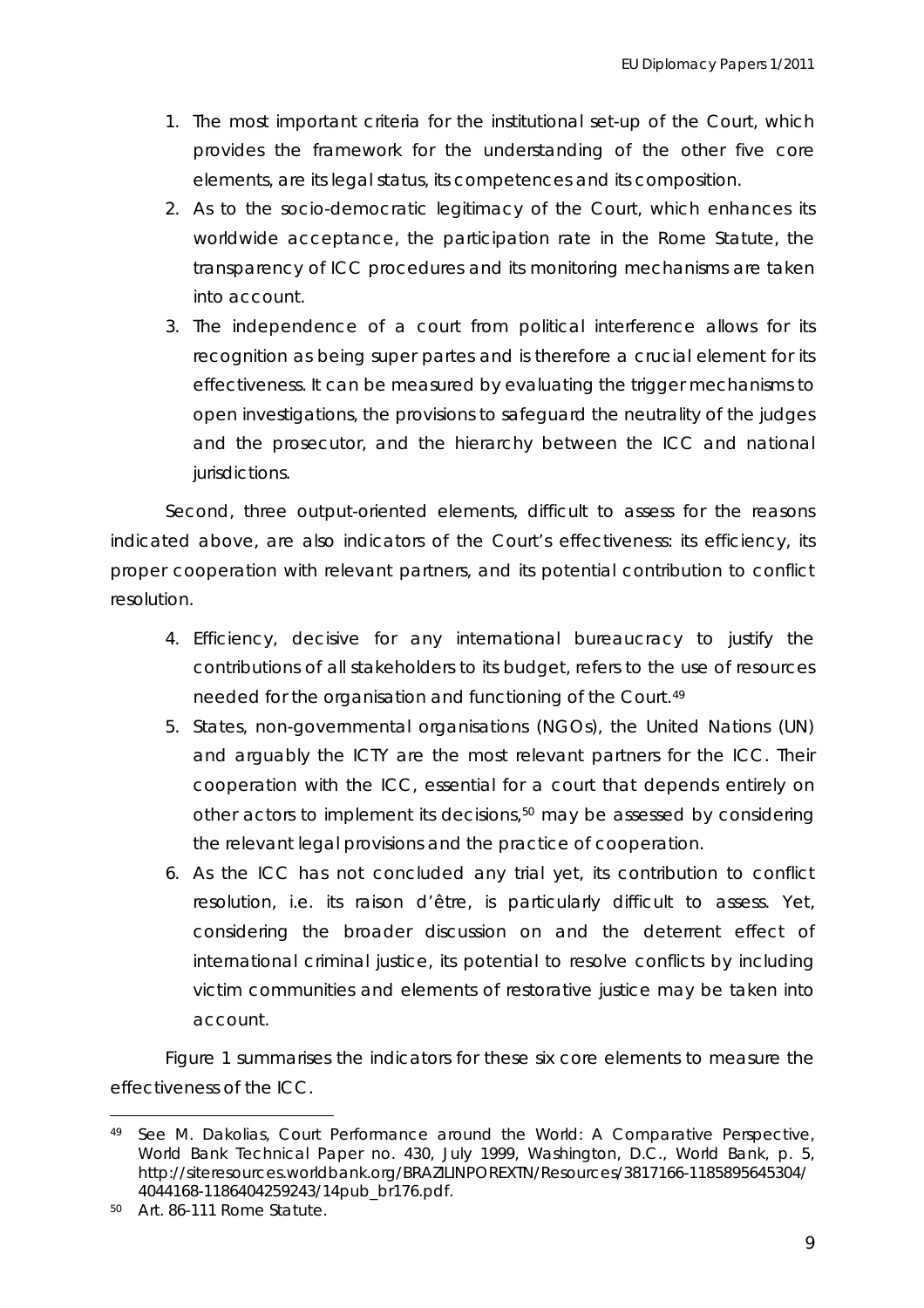



*Source*: author's own chart.

In addition to the goal-achievement analysis, the comparison with other actors is also a widespread tool to measure effectiveness.[51](#page-10-0) This paper refers to the comparative method mainly in order to compensate for the lack of empirical data on cooperation and conflict resolution. It points to particularities of the ICC *vis-à-vis* the ICTY, set up in 1993 as the first UN *ad hoc* tribunal, whenever appropriate. The case of the ICTY seems particularly interesting because its jurisdiction *ratione temporis[52](#page-10-1)* theoretically allows for a clash of competences with the ICC, which may deal with 'residual issues'<sup>[53](#page-10-2)</sup> after the phasing out of the ICTY.<sup>[54](#page-10-3)</sup>

Having designed and disclosed the yardstick, this paper now applies it to the EU's support (chapter 3) and the ICC itself (chapter 4).

<span id="page-10-0"></span><sup>51</sup> Jørgensen, *op.cit.*, p. 9.

<span id="page-10-1"></span><sup>52</sup> Art. 1, 8 ICTY Statute.

<span id="page-10-2"></span><sup>53</sup> ICTY, *Assessing the Legacy of the ICTY*, http://www.icty.org/sid/10293.

<span id="page-10-3"></span><sup>&</sup>lt;sup>54</sup> A comparison with other courts, such as the ICTR, other international courts such as the International Court of Justice (ICJ) and the European Court of Human Rights (ECtHR), and national or hybrid tribunals, is excluded on purpose.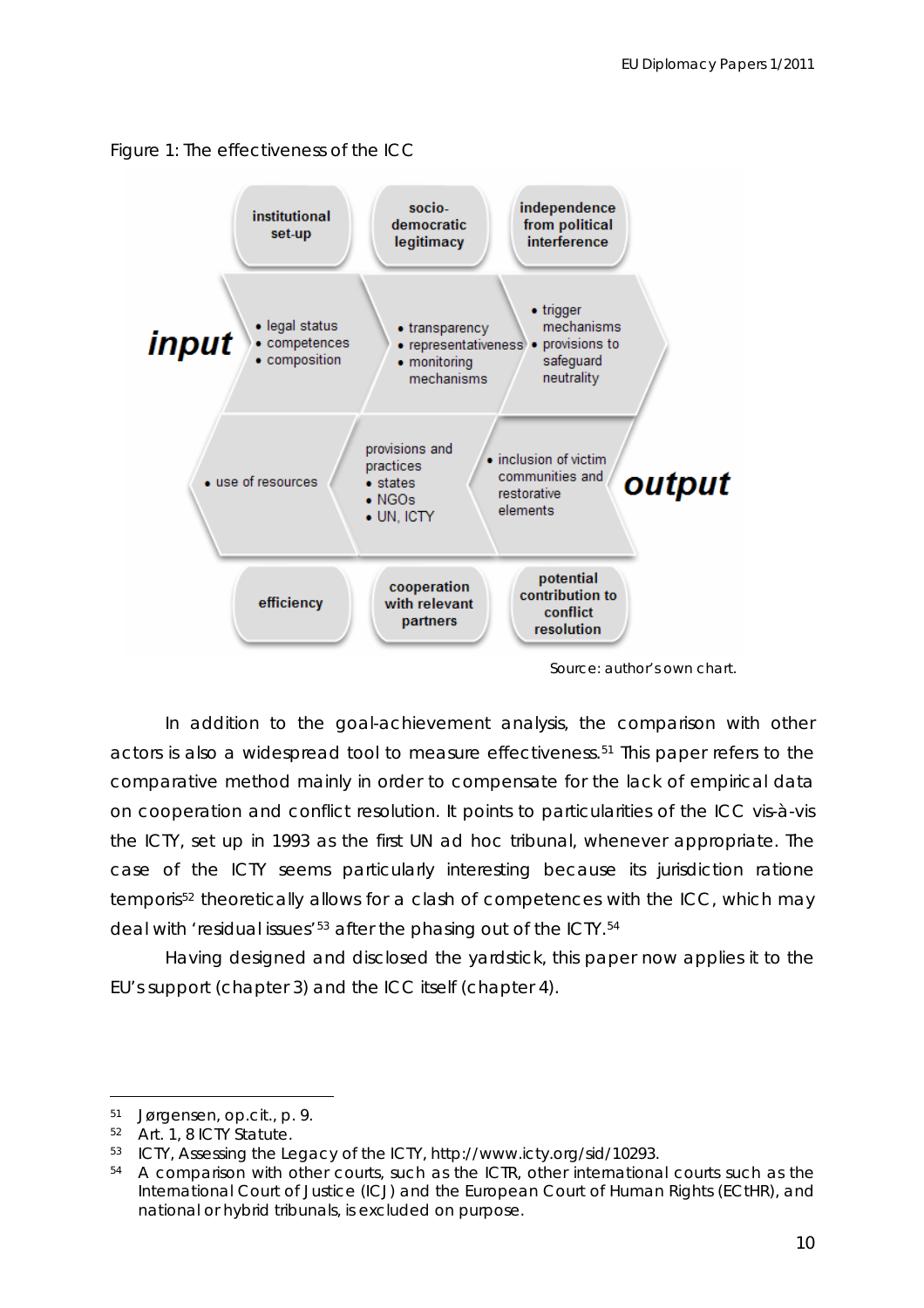### **3. The EU's support for the ICC: mission accomplished?**

This chapter applies the yardstick developed in chapter 2 to evaluate to what extent the EU's policy to broaden, strengthen and deepen the Rome Statute system is effective, identifying several conflicting objectives that constrain a more effective support.

#### **3.1 Broadening the Rome Statute system**

Differentiating between internal and external aspects, this section examines the effectiveness of the EU's efforts to broaden the Rome Statute system by promoting universal ratification of the Rome Statute and the APIC.

In the run-up to the Rome Conference in July 1998, European institutions stood on the sidelines whereas civil society actors, often under the leadership of the Coalition for an International Criminal Court (CICC), could exercise significant influence on international decision-making.[55](#page-11-0) Significant concessions, especially to the United Kingdom<sup>[56](#page-11-1)</sup> and France,<sup>[57](#page-11-2)</sup> were necessary to reach what slowly emerged as a European, and nearly global,<sup>[58](#page-11-3)</sup> consensus.

Today, a uniform *internal* position allows EU member states to act more credibly as a collective entity[.59](#page-11-4) After the Czech Republic ratified the Rome Statute on 21 July 2009, $60$  all 27 EU member states are now states parties to the Rome Statute. EU-wide ratification allows the EU to combine the leverage of its member states in conformity with the motto *ex unitate vires*. The resolutions in support of the ICC, adopted annually by the United Nations General Assembly, and the Security

<span id="page-11-0"></span><sup>55</sup> W. Pace & J. Schense, "The Role of Non-Governmental Organizations", in A. Cassese et al. (eds.), *The Rome Statute of the International Criminal Court: A Commentary,* Oxford, Oxford University Press, 2002, p. 111; and M. Glasius, "Does the Involvement of Global Civil Society Make International Decision-Making More Democratic? The Case of the International Criminal Court", *Journal of Civil Society*, vol. 4, no. 1, 2008, p. 45.

<span id="page-11-1"></span><sup>56</sup> Art. 13(b) and Art. 16 Rome Statute.

<span id="page-11-2"></span><sup>57</sup> Art. 124 Rome Statute; see Deitelhoff, *op.cit.*, p. 12; Groenleer & Rijks, *op.cit.*, p. 175. The 2010 Review Conference decided to retain this article in its current form, International Criminal Court, *Article 124 of the Rome Statute*, http://www.icc-cpi.int/iccdocs/ asp\_docs/Resolutions/RC-Res.4-ENG.pdf.

<span id="page-11-3"></span><sup>58</sup> The Rome Statute was adopted with a "landslide majority" of 120 votes in favour, 7 against and 21 abstentions, see P. Kirsch & D. Robinson, "Reaching Agreement at the Rome Conference", in A. Cassese et al. (eds.), *The Rome Statute of the International Criminal Court: A Commentary,* Oxford, Oxford University Press, 2002, p. 77.

<span id="page-11-4"></span><sup>59</sup> Groenleer & Rijks, *op.cit.*, p. 169.

<span id="page-11-5"></span><sup>60</sup> International Criminal Court, *ASP welcomes the Czech Republic as the 110th new State Party*, http://www.icc-cpi.int/Menus/ASP/Press+Releases/Press+Releases+2009/PR457.htm.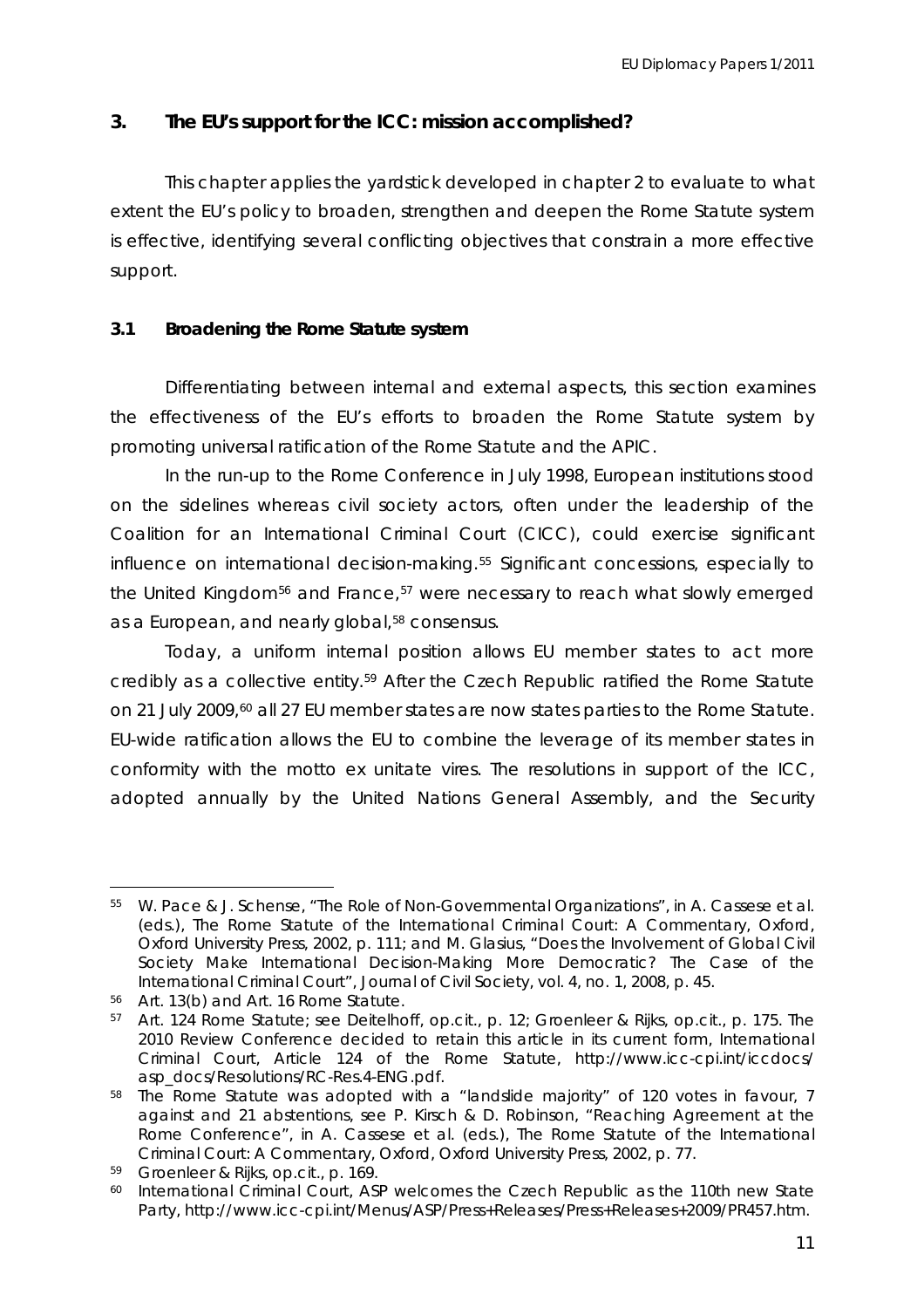Council's deferral of the situation in Darfur to the ICC,<sup>[61](#page-12-0)</sup> are positive examples of EU policy coordination among member states.<sup>[62](#page-12-1)</sup>

However, concerns of state sovereignty continue to constrain the EU's internal policy to some extent. First, the Czech Republic and Malta have not yet ratified the APIC,<sup>[63](#page-12-2)</sup> although its EU-wide ratification has been an official objective since 2003.<sup>[64](#page-12-3)</sup> Additionally, the EU still lacks a unified position on the controversial issue of the crime of aggression<sup> $65$ </sup> – even after the 2010 Review Conference. Similarly, France and the United Kingdom do not always seem to honour their obligation<sup>[66](#page-12-5)</sup> to 'defend the positions and interests of the Union' in the Security Council: both countries have long supported the US in activating the deferral mechanism for personnel deployed in United Nations missions.[67](#page-12-6) In this context, EU coordination has proved to be rather reactive than proactive. This weakens the EU's promotion of the ICC to the outside world.

The EU's *external* policy is more complex and controversial. In order to reveal a set of different competing objectives that constrain a more effective promotion of the ICC, the following section covers the most important forms of support, notably political declarations and dialogue, financial support and the use of ICC clauses.

#### *Political declarations and dialogue*

Political declarations and demarches are the most commonly used policy tool to encourage worldwide ratification of the Rome Statute and of the APIC. However, their concrete impact on the broadening of the Rome Statute system is questionable. One reason for this may be that they do not allow for the development of a genuine dialogue.

A vast number of meetings and summits institutionalise the EU's political dialogue with its partners. Virtually all agendas in fora of bi- and multilateral political

<span id="page-12-0"></span><sup>61</sup> United Nations Security Council, *Resolution 1593 of 31 March 2005*, S/RES/1593 (2005), http://daccess-dds-ny.un.org/doc/UNDOC/GEN/N05/292/73/PDF/N0529273.pdf.

<span id="page-12-1"></span><sup>62</sup> Council of the European Union, *The European Union and the International Criminal Court*, p. 15, http://www.consilium.europa.eu/uedocs/cmsUpload/ICC\_internet08.pdf.

<span id="page-12-2"></span><sup>63</sup> Interview with Rafael de Bustamante Tello, Council of the European Union, DG E IV United Nations and International Criminal Court, Brussels, 28 April 2010.

<span id="page-12-3"></span><sup>64</sup> Art. 3 CP 2003/444/CFSP.

<span id="page-12-5"></span><span id="page-12-4"></span><sup>65</sup> Interview with Rafael de Bustamante Tello, *op.cit.* 66 Art. 34.2 Treaty on European Union.

<span id="page-12-6"></span><sup>67</sup> Art. 16 Rome Statute; see United Nations Security Council, *Resolution 1422 of 12 July 2002*, S/RES/1422 (2002), http://daccess-dds-ny.un.org/doc/UNDOC/GEN/N02/477/61/PDF/N0247761.pdf; and United Nations Security Council, *Resolution 1487 of 12 June 2003*, S/RES/1487 (2003), http://daccess-dds-ny.un.org/doc/UNDOC/GEN/N03/394/51/PDF/N0339451.pdf.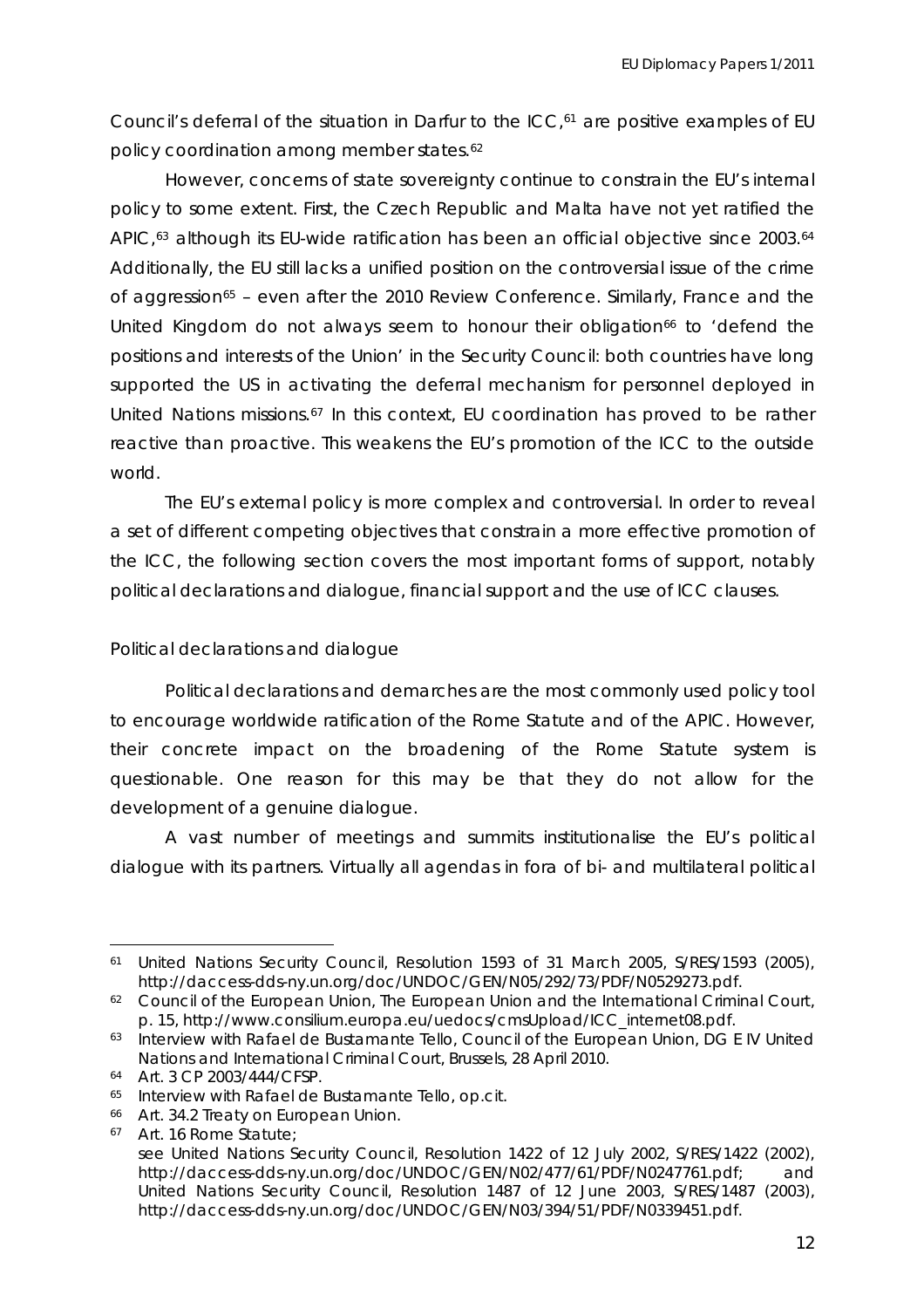dialogue feature the promotion of the ICC, albeit as a second-rate topic.<sup>[68](#page-13-0)</sup> Yet, the relevant passages in summit declarations are not legally binding, and they remain vague.[69](#page-13-1) Although some observers attribute the ratifications of the Rome Statute by Chad<sup>[70](#page-13-2)</sup> and Japan<sup>[71](#page-13-3)</sup> to the EU's active promotion, it is not possible to establish a (mono-)causal relationship between the EU's support and ratification by third countries.[72](#page-13-4) The complexity of today's conduct of international relations and the variety of actors and interests involved may constitute two major reasons. In particular, 'the added value of the EU as compared to single member states should not be over evaluated'.[73](#page-13-5)

At any rate, the analysis of bilateral dialogues evinces the importance of good diplomatic relations with strategic partners. The EU's stated objective to achieve global ratification of the Rome Statute by raising the issue in negotiations with partners, 'whenever appropriate',<sup>[74](#page-13-6)</sup> may easily be sacrificed on the altar of bilateral *realpolitik*, especially *vis-à-vis* great powers. The case of transatlantic relations illustrates this point. Ever since the US voted against the Rome Statute, the EU has first faced a US policy of open opposition under the *Clinton* and *Bush* administrations<sup>[75](#page-13-7)</sup> and then an informal policy of careful rapprochement termed 'positive engagement' under the *Obama* administration, which, however, continues to refer to the opposition of the Senate to justify its wait-and-see attitude.<sup>[76](#page-13-8)</sup> Both sides mainly repeat their own positions and 'agree to disagree'.<sup>[77](#page-13-9)</sup> This policy may be 'realistic'.[78](#page-13-10) However, as long as the inviolability of its good diplomatic relations with its strategic partners trumps its ICC policy, the EU will not oppose its strategic partners openly to broaden the Rome Statute system.

<span id="page-13-0"></span><sup>68</sup> Council of the European Union, *The EU and the ICC*, *op.cit*., pp. 10-11.

<span id="page-13-1"></span><sup>69</sup> See European Commission, *Joint Africa-EU Strategy*, paragraph 30, http://ec.europa.eu/ development/icenter/repository/EAS2007\_joint\_strategy\_en.pdf.

<span id="page-13-2"></span><sup>70</sup> S. Scheipers & D. Sicurelli, "Empowering Africa: Normative Power in EU-Africa Relations", *Journal of European Public Policy*, vol. 15, no. 4, 2008, p. 612.

<span id="page-13-3"></span><sup>71</sup> Groenleer & Rijks, *op.cit.*, p. 170.

<span id="page-13-4"></span><sup>72</sup> Interview with Rafael de Bustamante Tello, *op.cit.*

<span id="page-13-5"></span><sup>73</sup> Interview with interviewee C, senior official at the ICC, The Hague, 24 March 2010.

<span id="page-13-6"></span><sup>74</sup> Art. 2.1 CP 2003/444/CFSP.

<span id="page-13-7"></span><sup>75</sup> See, *inter alia*, the conclusion of more than 100 bilateral immunity agreements (BIAs, Art. 98 Rome Statute) with states parties (despite Art. 18 of the Vienna Convention on the Law of Treaties), the 2002 'withdrawal' of the US signature of the Rome Statute and the activation of the deferral mechanism (Art. 16 Rome Statute) for personnel deployed in UN missions (see fn. 67).

<span id="page-13-8"></span><sup>76</sup> Song, *op.cit.;* Interview with interviewee E, The Hague, 24 March 2010.

<span id="page-13-9"></span><sup>77</sup> Interview with Rafael de Bustamante Tello, *op.cit.*

<span id="page-13-10"></span><sup>78</sup> Interviews with interviewee A, senior official at the ICC; and interviewee C, *op.cit.*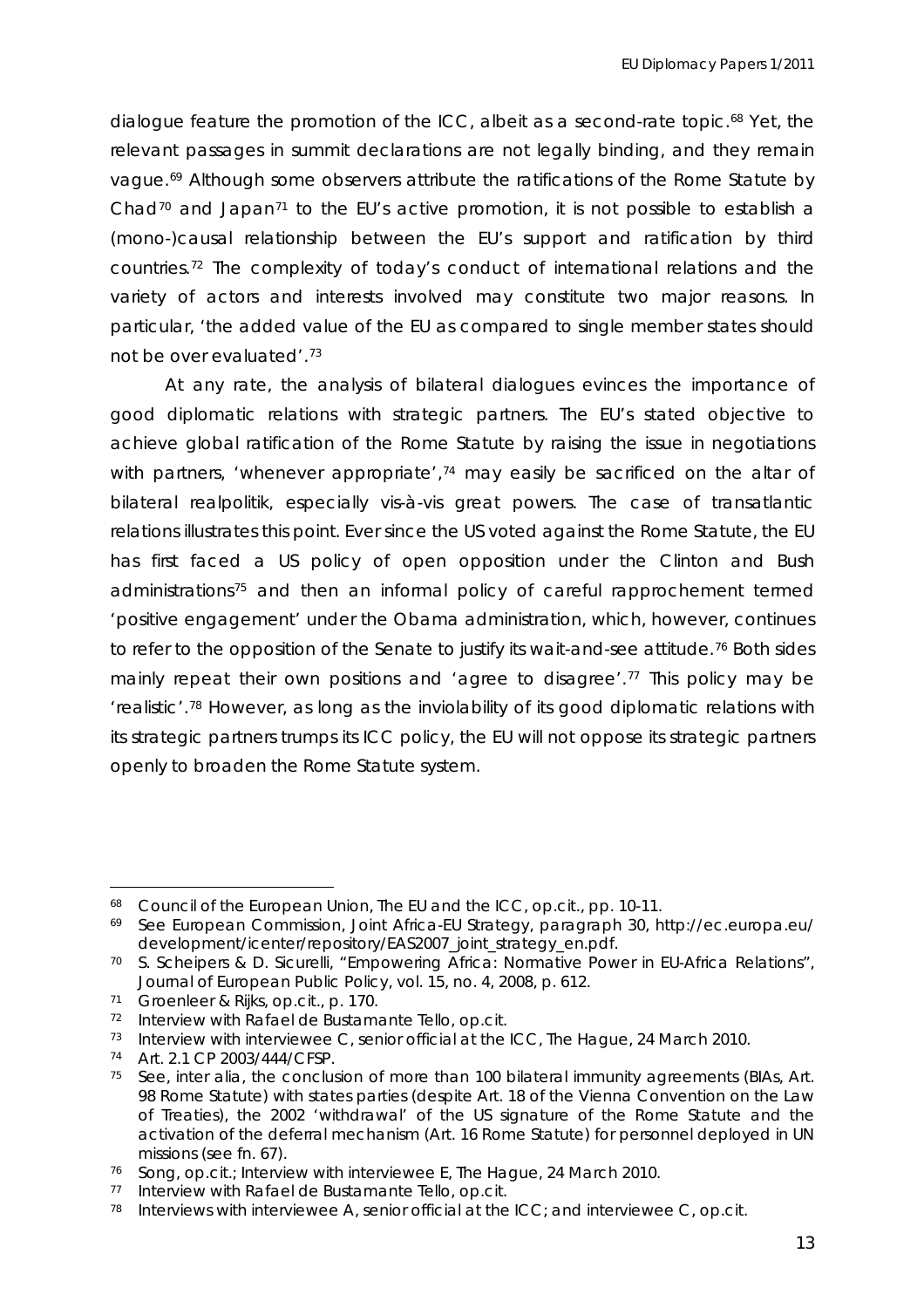#### *Financial assistance*

Avoiding direct confrontation, the Commission furthers the broadening of the Rome Statute system in an indirect but effective manner. Since 1995, it has provided more than  $\epsilon$  40 million under the European Instrument for Democracy and Human Rights (EIDHR) for campaigns promoting the broadening of the Rome Statute system.<sup>[79](#page-14-0)</sup> Putting up with the rising influence of NGOs on the decision-making process, it ensures an effective form of grassroots support helping to implement the Action Plan.

#### *ICC clauses*

Thanks to the economic strength of the European trading bloc, the Commission has considerable bargaining power in its negotiations with third countries. However, it generally refrains from imposing a policy of strict conditionality. Although the EU claims to 'pursue systematically the inclusion of an ICC clause in the negotiating mandates and agreements with third countries',<sup>[80](#page-14-1)</sup> the Commission seems to prefer a case-by-case approach.

clauses, inserted in agreements with less influential countries, exerts additional politic al pressure. On the one hand, the Commission has successfully included ICC clauses in agreements with less influential countries, such as the 79 ACP countries: the Cotonou Agreement, last revised in 2010,<sup>[81](#page-14-2)</sup> does include an ICC clause: 'The Parties shall seek to take steps towards ratifying and implementing the Rome Statute and related instruments.'[82](#page-14-3) This clause may be relatively weak: first, it only obliges the Parties to 'seek to take steps' in lieu of including an obligation to ratify and implement the Rome Statute, and the 'related documents' are not specified. Second, the ICC clause is not an 'essential element' of the agreement.<sup>[83](#page-14-4)</sup> Therefore, a refusal to 'take steps' cannot justify the suspension of certain provisions of the Cotonou Agreement.<sup>84</sup> Third, the Commission has never envisaged applying aid conditionality in order to broaden the Rome Statute system.<sup>[85](#page-14-6)</sup> Yet, this new generation of ICC

<span id="page-14-0"></span><sup>79</sup> European Commission, *The International Criminal Court & the fight against impunity*, http://ec.europa.eu/external\_relations/human\_rights/icc/index\_en.htm.

<span id="page-14-1"></span><sup>80</sup> Council of the European Union, *The EU and the ICC*, *op.cit.*, p. 13.

<span id="page-14-2"></span><sup>81</sup> European Commission, *The Cotonou Agreement*, http://ec.europa.eu/development/ geographical/cotonouintro\_en.cfm.

<span id="page-14-3"></span><sup>82</sup> Art. 11.6 Cotonou Agreement.

<span id="page-14-4"></span><sup>83</sup> Art. 96 Cotonou Agreement.

<span id="page-14-5"></span><sup>84</sup> Art. 96.2(a) Cotonou Agreement.

<span id="page-14-6"></span><sup>85</sup> Interview with Rafael de Bustamante Tello, *op.cit.*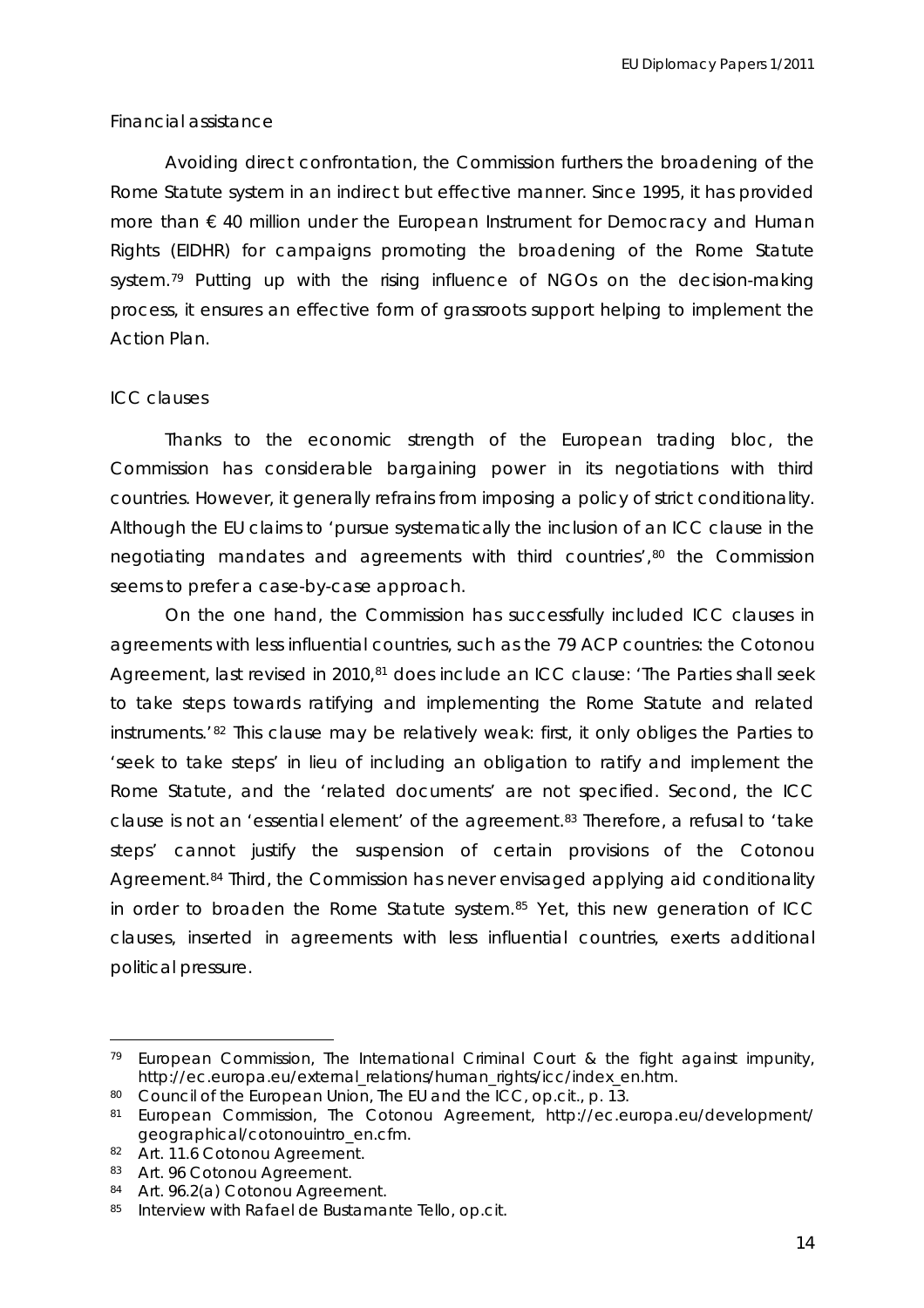On the other hand, ICC clauses have not been included in agreements with the EU's strategic partners, such as the US, China or Russia. The differentiated treatment of certain states does not only limit the effectiveness of the EU's support for the ICC in the bilateral relations with these countries as diplomacy bears the palm, the EU is also being criticised for applying a double standard.<sup>[86](#page-15-0)</sup> Therefore, European institut ions, in order to promote the ICC effectively and credibly, have to legitimate this differentiated treatment, especially *vis-à-vis* less important countries.

handpicked NGOs can be described as influential, the analysis of the use of ICC clauses has revealed the limits of the EU's differentiated approach to broaden the This section has shown that the EU has made rapid strides to become a vocal promoter of the ICC worldwide after the entry into force of the Rome Statute. Although further convergence might prove helpful, the ratification of the Rome Statute by the 27<sup>th</sup> EU member state in 2009 has definitely overcome a major challenge to the credibility of the EU's external policy. Whereas the impact of political declarations remains limited, the EU's permanent dialogue with its partners has (at least partially) contributed to the broadening of the Rome Statute system. The case of transatlantic relations has illustrated to what extent diplomatic considerations constrain effectiveness. Whilst the EU's financial support for Rome Statute system.

#### **3.2 Strengthening the Rome Statute system**

 $\overline{a}$ 

The EU aims at strengthening the Rome Statute system by reinforcing its coope ration with the ICC. EU-ICC cooperation covers a wide spectrum of legal, political, financial and practical instruments.

instruments of 2002<sup>88</sup> and 2003<sup>89</sup> set up the European Network of Contact Points and Apart from tools that facilitate the EU-wide execution of arrest warrants,  $87$  the Council has enacted a number of legal instruments dealing explicitly with crossnational cooperation in the investigation and prosecution of mass atrocities. Council

<span id="page-15-0"></span><sup>86</sup> R. Brody, *Playing it firm, fair and smart: The EU and the ICC's indictment of Bashir*, ISS Opinion, March 2009, p. 2, http://www.iss.europa.eu/uploads/media/EU\_ICC\_Bashir.pdf.

<span id="page-15-1"></span><sup>87</sup> Council of the European Union, *Council Framework Decision 2002/584/JHA of 13 June 2002 on the European arrest warrant and the surrender procedures between Member States*, http://eur-lex.europa.eu/LexUriServ/LexUriServ.do?uri=OJ:L:2002:190:0001:0018:EN:PDF.

<sup>88</sup> Council of the European Union, *Council Decision 2002/494/JHA of 13 June 2002 setting up a European network of contact points in respect of persons responsible for genocide, crimes against humanity and war crimes*, http://eur-lex.europa.eu/LexUriServ/ LexUriServ.do?uri=OJ:L:2002:167:0001:0002:EN:PDF.

<sup>89</sup> Council of the European Union, *Council Decision 2003/335/JHA of 8 May 2003 on the investigation and prosecution of genocide, crimes against humanity and war crimes*, http://eur-lex.europa.eu/LexUriServ/LexUriServ.do?uri=OJ:L:2003:118:0012:0012:EN:PDF.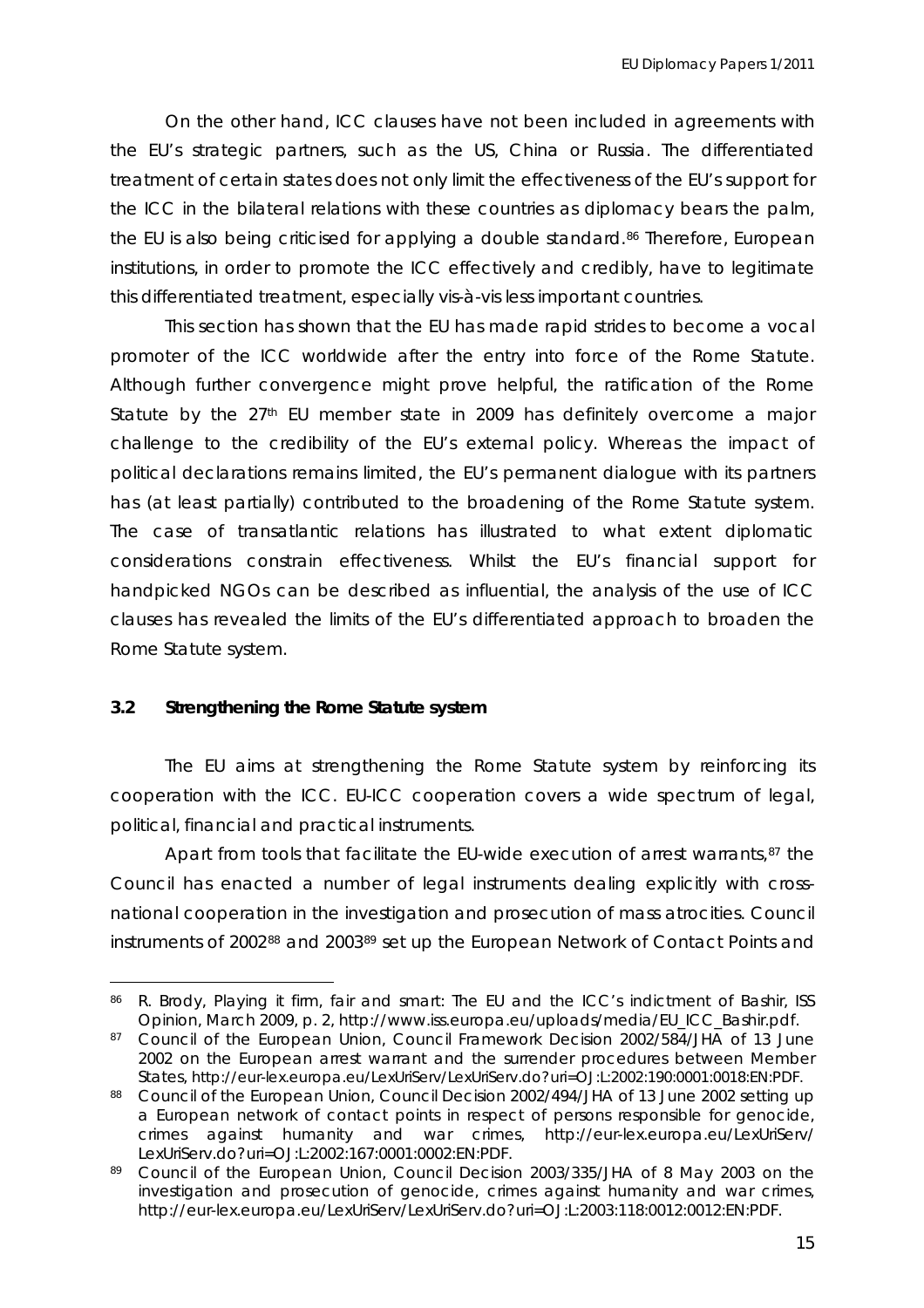attest to the EU's attempts to institutionalise regular communication channels to facilitate cooperation with the ICC. In practice, however, smaller member states sometimes lack the necessary resources to engage fully in the network.<sup>[90](#page-16-0)</sup>

[intentioned support for concrete decisions of the ICC ma](#page-16-1)y spark doubts on the indepe ndence of the ICC and thus be counter-productive. With regard to political instruments, official EU declarations on concrete [decisions of the ICC or its Prosecutor are very numerous.](#page-16-0)91 [These declarations may](#page-16-1)  sometimes be controversial: if phrased in ambiguous terms,<sup>92</sup> the EU's well-

Visiting Professional's Programme, which amounts to  $\epsilon$  500,000,<sup>94</sup> appears to be insignif icant. The financial contributions of EU member states account for more than half of the total assessed contributions to the Court (that is, more than  $\epsilon$  50 million per year).<sup>[93](#page-16-2)</sup> In comparison, the EU's annual contribution to the Court's Internship and

In 2006, the EU concluded a co-operation and assistance agreement with the ICC to allow for practical cooperation.[95](#page-16-3) This agreement provides, *inter alia*, for the regular exchange of information. However, data protection concerns constrain a more effective form of cooperation between the EU and the ICC: the security arrangement concerning the exchange of classified information was finalised as late as 2008 and is rarely applied in practice due to its burdensome procedure.<sup>[96](#page-16-4)</sup> Additionally, contrary to the ICC's hopes, the co-operation and assistance agreement does not provide for an EU-wide victim and witness protection programme. Up to present, only four member states have concluded witness protection and relocation agreements and only five have entered into enforcement agreements with the Court.<sup>[97](#page-16-5)</sup> Additionally, Eurojust has only been associated loosely with the

<sup>90</sup> Interview with Rafael de Bustamante Tello, op.cit.

<span id="page-16-0"></span><sup>&</sup>lt;sup>91</sup> European Union, *International Criminal Court*, http://www.europa-eu-un.org/articles/ articleslist\_t35\_en.htm.

<span id="page-16-1"></span><sup>92</sup> See for the situation in Darfur Council of the European Union, *The EU and the ICC*, *op.cit*., p. 24.

<sup>93</sup>  *Ibid*., p. 18.

<span id="page-16-2"></span><sup>94</sup> *Ibid*., p. 17.

<span id="page-16-3"></span><sup>95</sup> International Criminal Court, *Agreement between the International Criminal Court and the European Union on cooperation and assistance*, http://www.icc-cpi.int/NR/rdonlyres/ 6EB80CC1-D717-4284-9B5C-03CA028E155B/140157/ICCPRES010106\_English.pdf.

<span id="page-16-4"></span><sup>96</sup>  Interview with Rafael de Bustamante Tello, *op.cit.*

<span id="page-16-5"></span><sup>&</sup>lt;sup>97</sup> Ibid. Austria, in 2005, and the United Kingdom, in 2007, had been the first states to sign enforcement agreements. Belgium, Denmark and Finland signed enforcement agreements during the Review Conference on 1 June 2010, see International Criminal Court, *Enforcement agreements*, http://www.icc-cpi.int/NR/exeres/58DCFCB5-73E5-4A3E-8606-1426473DC289.htm.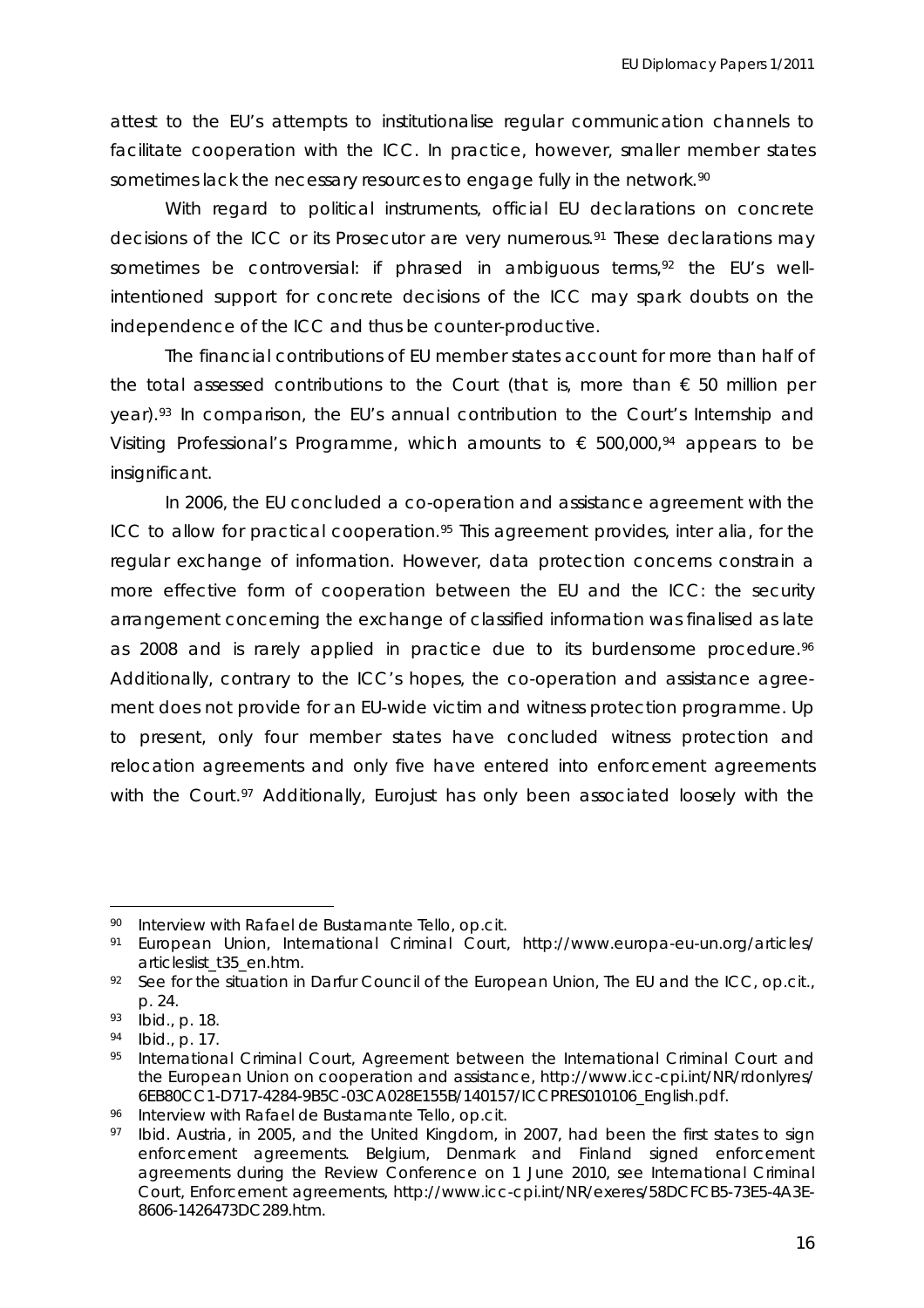European Network of Contact Points.[98](#page-17-0) Europol has not yet been included in the Network. Once again, disunity among member states prevents the EU from reinfor cing its cooperation with the ICC.

of Contact Point has successfully institutionalised EU-ICC cooperation to strengthen the Rome Statute system. This section has shown that the impact of financial and practical instruments to strengthen the Rome Statute system remains very limited due to limited funds, data protection concerns and the insistence of member states on national competences in this field. Political declarations on concrete decisions of the ICC may, if phrased in ambiguous terms, compromise the objective of judicial independence of the Court. On a positive note, the set-up of the European Network

#### **3.3 eepening the Rome Statute system D**

domestic level, thus deepening the Rome Statute system, concerns both member states and third countries. The empowerment of national jurisdictions to deal with mass atrocities at the

punish war criminals, the only shortcoming remains the lack of implementation into domestic legislation of the crimes proscribed by the Rome Statute.<sup>[99](#page-17-1)</sup> As member states have a strong executive and judiciary to prosecute and

international criminal justice may be seconded to third countries.<sup>103</sup> However, practic e shows that this list is 'a bit dormant'[.104](#page-18-0) The EU's official documents promise third countries technical and financial support.<sup>[100](#page-17-2)</sup> In practice, the Commission organises lawyer training programmes and seminars and hosts workshops and conferences in order to diffuse expertise and empower local NGOs and national jurisdictions to deal with mass atrocities.<sup>[101](#page-17-3)</sup> To this end, the Commission has also set up an EU list of experts.[102](#page-17-4) Specialists in the field of

[Additionally, external support remains often too limited to empower the](#page-18-0)  [countries concerned. In the Democratic Republic of the Congo, for example, a](#page-18-0) 

<span id="page-17-0"></span><sup>98</sup> Council of the European Union, *Council Decision 2009/426/JHA of 16 December 2008 on the strengthening of Eurojust and amending Decision 2002/187/JHA setting up Eurojust with a view to reinforcing the fight against serious crime*, Art. 10 and 25.2, http://eurlex.europa.eu/LexUriServ/LexUriServ.do?uri=CELEX:32009D0426:EN:NOT.

<span id="page-17-1"></span><sup>99</sup> Interview with Rafael de Bustamante Tello, *op.cit.*

<sup>100</sup> See CP 2001/443/CFSP, CP 2002/474/CFSP, CP 2003/444/CFSP, AP 2004.

<span id="page-17-3"></span><span id="page-17-2"></span><sup>101</sup> Scheipers & Sicurelli, *op.cit.*, p. 613.

<sup>102</sup> Council of the European Union, *The EU and the ICC*, *op.cit.*, p. 16.

<sup>103</sup> Interview with Rafael de Bustamante Tello, op.cit.

<span id="page-17-4"></span><sup>104</sup> *Ibid*.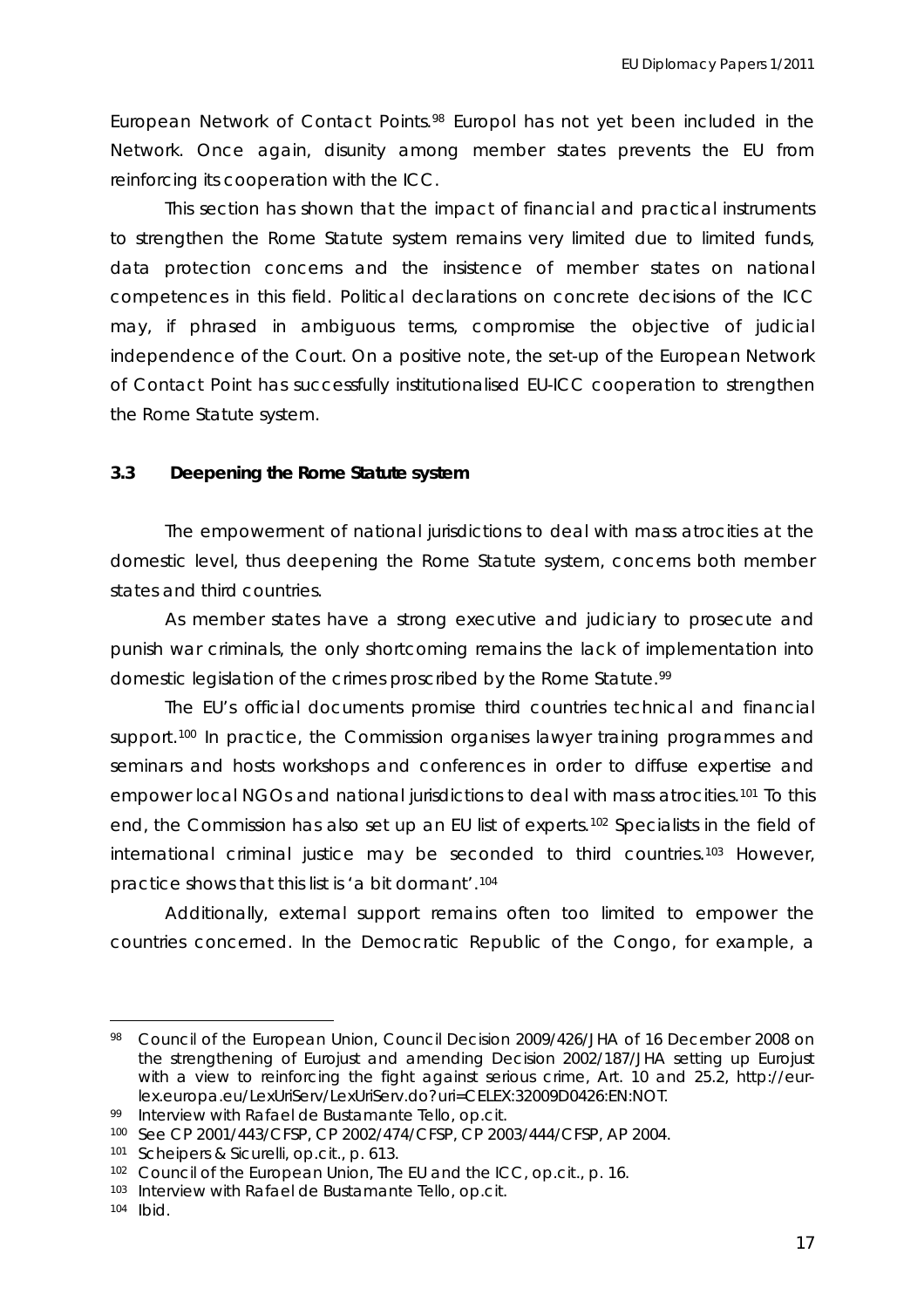[fragile security situation threatens the organisation of fair local proceedings.](#page-18-0)105 [Only](#page-18-1)  [eight experts have been sent to the Democratic Republic of the Congo in the](#page-18-1)  framework of the EU's security sector reform (SSR) mission, deployed in 2005.<sup>106</sup> In [order to serve international justice, a more holistic](#page-18-1), costly and dangerous engag ement on the part of the EU and the international community in general – beyond the diffusion of expertise – would be necessary.

the EU's mission to broaden, strengthen and deepen the Rome Statute system is far from accomplished. It can gain in effectiveness if the particularities of the ICC are This section has shown that the deepening of the Rome Statute system is one of the most difficult tasks promoters of the ICC face. Given the numerous challenges, taken into account.

#### **4. The hydra-headed challenges to the ICC: mission impossible?**

This chapter applies the yardstick developed in chapter 2 to assess to what extent the ICC succeeds in fighting impunity. It analyses input- and output-oriented elements.

#### **4.1 Input-oriented elements**

The input-oriented core elements are the institutional set-up, socio-democratic legitimacy and independence from political interference.

#### *Institutional set-up*

a permanent<sup>[109](#page-18-4)</sup> court with international legal capacity<sup>110</sup> and its own funds.<sup>111</sup> A This section highlights the Court's legal status, its competences and its composition to illustrate a dilemma that concerns the very foundations of the Court's architecture. Contrary to the ICTY, a temporary *ad hoc* tribunal established by and subsidiary to the Security Council,<sup>[107](#page-18-2)</sup> the ICC, created outside the UN framework,<sup>[108](#page-18-3)</sup> is

<span id="page-18-0"></span><sup>105</sup> Song, *op.cit.*

<span id="page-18-1"></span><sup>106</sup> Council of the European Union, *EU advisory and assistance mission for security reform in the Democratic Republic of Congo*, http://www.consilium.europa.eu/showPage. aspx?id=909&lang=En.

<span id="page-18-2"></span><sup>107</sup> See Art. 13*bis*, 13*ter*, 16, 27, 34 ICTY Statute.

<span id="page-18-3"></span><sup>108</sup> See Art. 2 Rome Statute.

<span id="page-18-4"></span><sup>109</sup> Art. 1 Rome Statute.

<sup>110</sup> Art. 4 Rome Statute.

<sup>111</sup> Art. 113, 115 Rome Statute.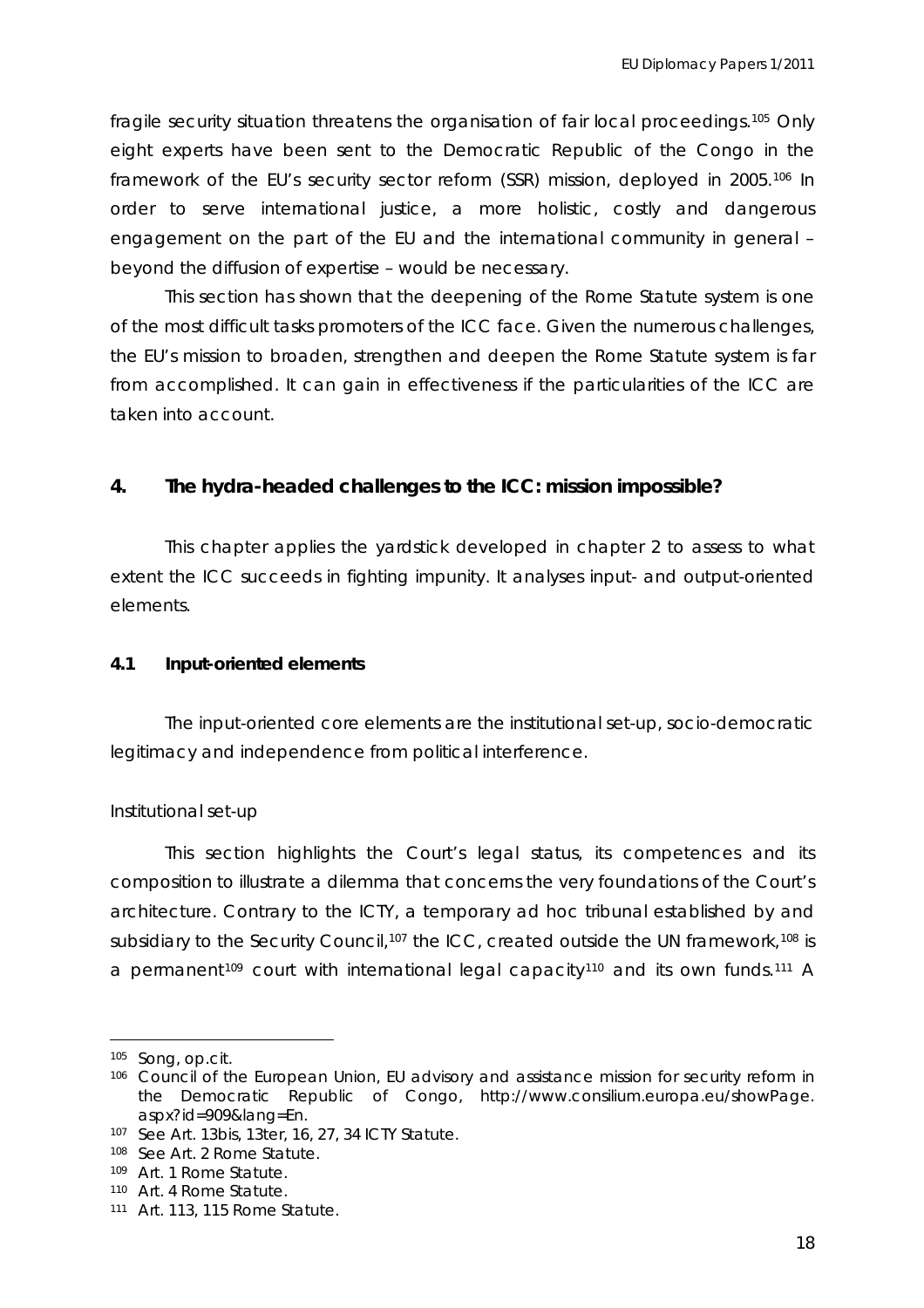priori, these characteristics increase the independence of the Court, which is crucial for its acceptance (see section 3.1).

crime of aggression,<sup>[119](#page-19-7)</sup> it will take at least<sup>120</sup> another seven years before the ICC can exerci se its jurisdiction in this field. Thus, numerous concessions continue to weaken At the same time, the competences of the Court illustrate that it remains a 'product of concessions and trade-offs'[112](#page-19-0): whereas its competences *ratione temporis*[113](#page-19-1) and *ratione personae*[114](#page-19-2) are not very controversial, its competence ratione loci is based on the territoriality<sup>[115](#page-19-3)</sup> and the active personality<sup>[116](#page-19-4)</sup> principles and excludes the passive personality principle. Finally, its competence *ratione materiae*<sup>[117](#page-19-5)</sup> is restricted by the opt-out clause on war crimes<sup>[118](#page-19-6)</sup>. The dilemma to strengthen the Court while achieving the broadest possible support has accompanied the ICC since its beginning and affects attempts to reform the system: although the 2010 Review Conference succeeded in agreeing on a definition of the the overall effectiveness of the Court.

objective of the states parties.<sup>[121](#page-19-8)</sup> This multi-national composition legitimates any interna tional institution but cultural and language barriers as well as different legal As to its composition, equitable geographical representation is a stated backgrounds122 inevitably reduce efficiency (see section 4.2).

increase its geographical reach, the ICC is the most advanced institutional player in international criminal justice. Still, even the best institutional set-up remains a dead letter if it lacks socio-democratic legitimacy. This section has shown that, despite the numerous concessions necessary to

#### *Socio-democratic legitimacy*

In order to assess the socio-democratic legitimacy of the ICC, this section addresses the ratification rate of the Rome Statute and monitoring mechanisms.

The ratification rate is arguably the most important indicator for the Court's democratic legitimacy. Different criteria may be taken into account to approach

<span id="page-19-0"></span> $\overline{a}$ 112 A. Cassese et al., "The Rome Statute: A Tentative Assessment", in A. Cassese et al. (eds.), The Rome Statute of the International Criminal Court: A Commentary, Oxford, Oxford University Press, 2002, p. 1913.

<span id="page-19-1"></span><sup>113</sup> Art. 11 Rome Statute.

<span id="page-19-2"></span><sup>114</sup> Art. 12 Rome Statute.

<span id="page-19-3"></span><sup>115</sup> Art. 12.2(a) Rome Statute.

<span id="page-19-4"></span><sup>116</sup> Art. 12.2(b) Rome Statute.

<span id="page-19-5"></span><sup>117</sup> Art. 5 Rome Statute.

<span id="page-19-6"></span><sup>118</sup> Art. 124 Rome Statute. The 2010 Review Conference decided not to delete this article.

<span id="page-19-7"></span><sup>119</sup> Art. 8bis Rome Statute.

<sup>&</sup>lt;sup>120</sup> See the burdensome procedural provisions in Art. 15bis paragraphs 2 and 3 Rome Statute.

<span id="page-19-8"></span><sup>121</sup> Art. 36.8(a)(ii), 44.2 Rome Statute.

<sup>122</sup> Art. 36.8(a)(i) Rome Statute.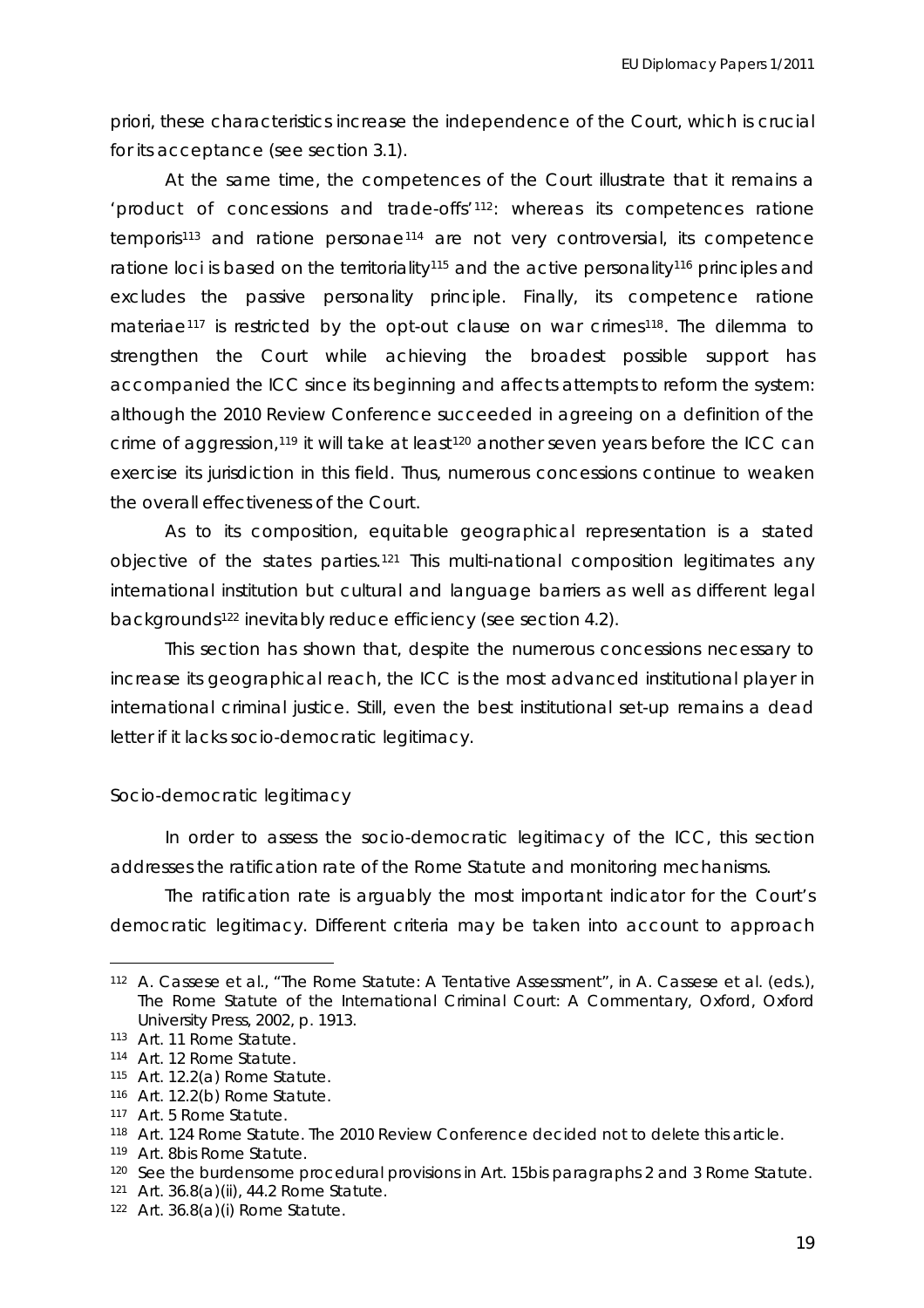this term. A realist view on international relations would probably focus on the number of states represented and find that 112 out of 192 UN member states, that is 58.3 percent, have ratified the Rome Statute. Differentiating between single states, it could also point to the fact that three of the five permanent members of the Security Council have not ratified the Rome Statute (the US, Russia and China). It may also refer to the geographical distribution of states parties and establish that states from Latin A merica, Europe and sub-Saharan Africa are well represented, whereas Asia and Northern Africa are clearly underrepresented.[123](#page-20-0)

percentage values are significantly lower than the number of 112 states parties might indicat e and underline the underrepresentation of the biggest nations such as China In contrast, a liberal view on international relations would probably point to the world population indirectly represented by the states parties.[124](#page-20-1) In September 2010, states parties accounted for roughly 2,071 million people.<sup>[125](#page-20-2)</sup> This number equals about 30 percent of the estimated world population of 6,865 million<sup>[126](#page-20-2)</sup> people. These and India.

years constitutes a major achievement. The ongoing ratification process, despite its geogr aphical imbalances, increases the universality and the democratic legitimacy A comparison with the ICTY, set up by the Security Council within the UN framework, confirms that, irrespective of the criteria used, the ICC is still far from being universal. Nevertheless, considering the slow ratification process of other international agreements, the ratification of the Rome Statute by 112 states in twelve of the Court significantly.

exercises not only budgetary and organisational but also 'constitutional' control. The main monitoring organ of the Registry, the Office of the Prosecutor and the Chambers is the Assembly of States Parties (ASP)[127](#page-20-3). *Inter alia*, the ASP decides on the budget,<sup>[128](#page-20-4)</sup> and elects<sup>[129](#page-20-5)</sup> and removes<sup>[130](#page-20-6)</sup> both judges and the Prosecutor. In the aftermath of the first Review Conference<sup>[131](#page-20-7)</sup>, it adopts amendments<sup>[132](#page-20-8)</sup> and thus

<sup>123</sup> International Criminal Court, *The States Parties to the Rome Statute*, http://www.icccpi.int/Menus/ASP/states+parties.

<span id="page-20-0"></span><sup>124</sup> In contrast, NGOs represent the global *demos* only imperfectly, see Glasius, *op.cit.,* p. 43.

<span id="page-20-1"></span><sup>&</sup>lt;sup>125</sup> Own calculation based on CIA, *World Factbook*, https://www.cia.gov/library/ publications/the-world-factbook.

<span id="page-20-2"></span><sup>&</sup>lt;sup>126</sup> United States Census Bureau, *World Population Projection*, http://www.census.gov/ipc/ www/popclockworld.html.

<span id="page-20-3"></span><sup>127</sup> Art. 112.6 Rome Statute.

<span id="page-20-5"></span><span id="page-20-4"></span><sup>128</sup> Art. 112.2(d) Rome Statute.

<sup>129</sup> Art. 36.6, 42.4 Rome Statute.

<span id="page-20-6"></span><sup>130</sup> Art. 46.2 Rome Statute.

<span id="page-20-7"></span><sup>131</sup> Art. 123.1 Rome Statute.

<span id="page-20-8"></span> 132 Art. 121.3 Rome Statute.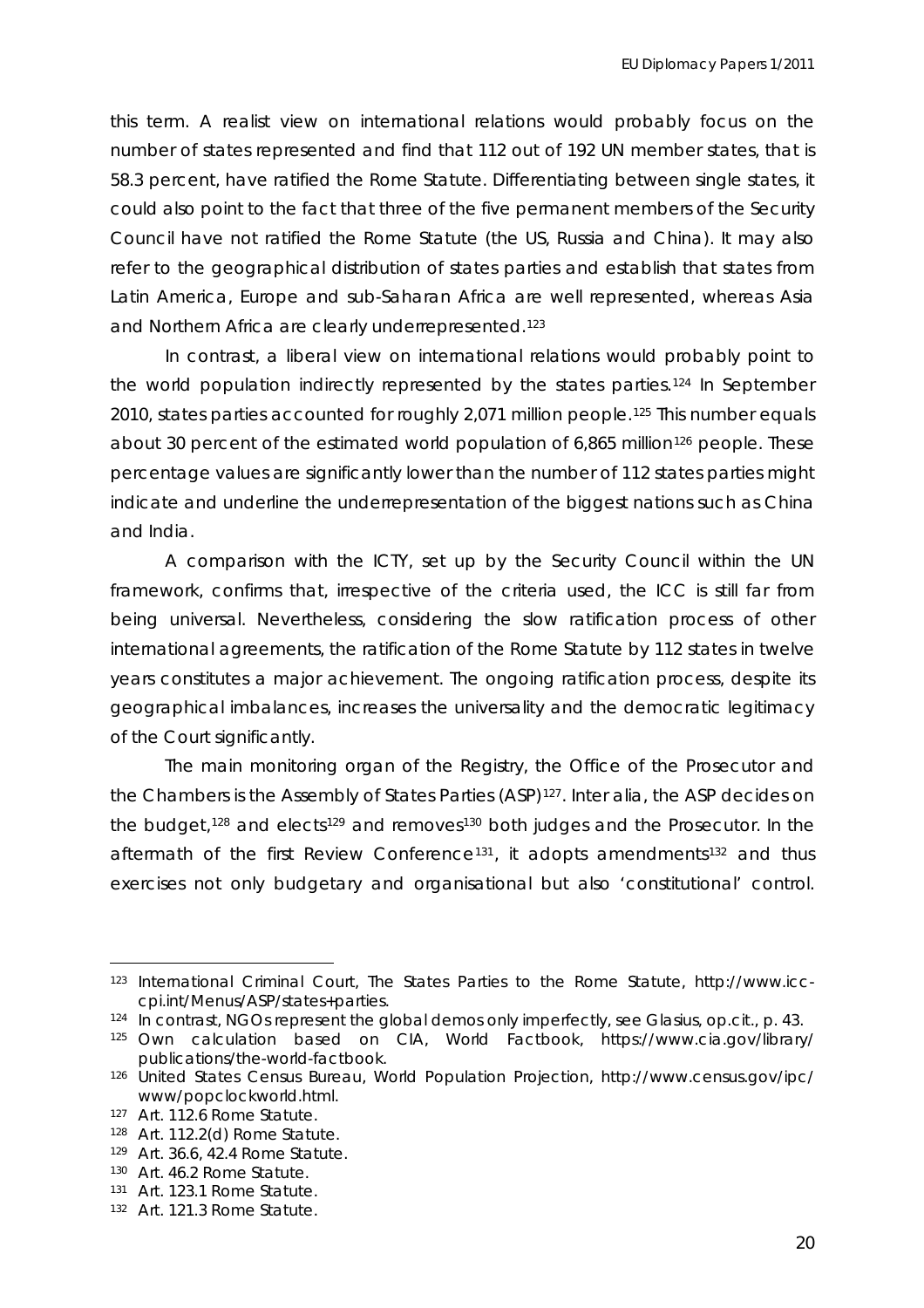Additio nally, an independent auditor annually checks the records, books and accounts of the Court.133

This section has demonstrated that the increasing ratification rate of the Rome Statute and regular control by the Assembly of States Parties contribute to the relatively good socio-democratic legitimacy of this young Court.

#### *Independence from political interference*

safeguarding the neutrality of the judges and the Prosecutor, examines the trigger mecha nisms to open investigations and hints at the hierarchy between the ICC and This section looks at the independence of the Court, crucial for its recognition as being *super partes* and thus its effectiveness. It gives an overview of the provisions national jurisdictions.

'overly optimistic',<sup>[136](#page-21-2)</sup> and the Prosecutor is hardly blind to the inevitable political consequences of his actions.<sup>137</sup> At present, however, there is no proof whatsoever of Legal provisions safeguard the personal independence of the eighteen judges<sup>[134](#page-21-0)</sup> and of the Prosecutor.<sup>[135](#page-21-1)</sup> The belief in complete judicial impartiality may be partiality on the part of neither the Prosecutor nor the judges.

The Rome Statute provides for three trigger mechanisms for the exercise of jurisdiction.<sup>[138](#page-21-4)</sup> First, a state party may refer a situation to the Prosecutor.<sup>[139](#page-21-5)</sup> This constellation reveals the impact of dynamic interpretations in public international law. The drafters of the Rome Statute conceived this mechanism for referrals of a situation in a third country and did not contemplate referrals of an internal situation.<sup>[140](#page-21-6)</sup> However, the first three investigations in Uganda, the Democratic Republic of the Congo and the Central African Republic are based on self-referrals by the respective governments. Self-referrals generally signalise the willingness of the governments to cooperate, essential for the effective working of the Court. Yet, they also entail legal and political problems. A legal issue, which is still unresolved[,141](#page-22-0) refers to the question of whether the Court may reject the referral on the ground that the

<sup>133</sup> Art. 118 Rome Statute.

<span id="page-21-0"></span><sup>134</sup> Art. 36.9, 40.3, 41, 46, 48.2 Rome Statute.

<span id="page-21-1"></span><sup>135</sup> Art. 43.3-5, 46, 48 Rome Statute.

<span id="page-21-2"></span><sup>&</sup>lt;sup>136</sup> M. Findlay, *Governing through Globalised Crime - Futures for International Criminal Justice*, Cullompton, Willan, 2008, p. 117.

<sup>&</sup>lt;sup>137</sup> M. Arsanjani & M. Reisman, "The Law-in-Action of the International Criminal Court", American Journal of International Law, vol. 99, no. 2, 2005, p. 385.

<span id="page-21-3"></span><sup>138</sup> Art. 13 Rome Statute.

<span id="page-21-4"></span><sup>139</sup> Art. 13(a), 14 Rome Statute.

<span id="page-21-6"></span><span id="page-21-5"></span><sup>140</sup> Arsanjani & Reisman, *op.cit.,* p. 387.

<sup>&</sup>lt;sup>141</sup> Song, *op.cit.;* see H. Satzger, *Internationales und Europäisches Strafrecht*, Baden-Baden Nomos, 2008, p. 219.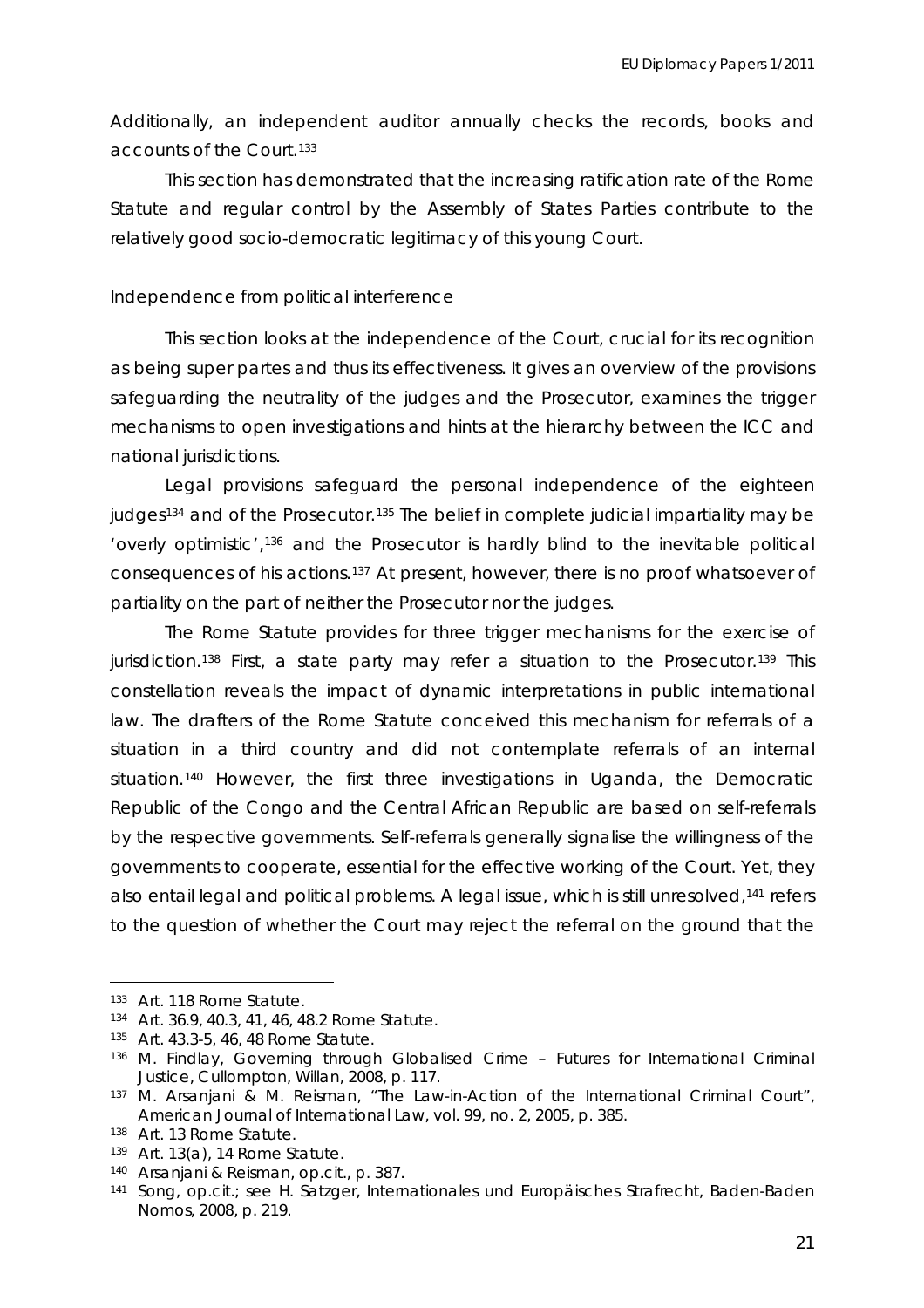state is not 'unwilling or unable<sup>'[142](#page-22-1)</sup> to carry out the investigation or prosecution or whether self-referrals automatically preclude such a test. The answer to this legal question is of particular political importance. If governments do not prevail in an ongoing conflict, they might use self-referrals to externalise their domestic problems.[143](#page-22-2) In such a politicised environment, 'the failure of governments will simply become the failure of the ICC',<sup>[144](#page-22-3)</sup> which itself cannot work effectively without the extrad ition of the individuals. In Uganda, for example, not a single arrest warrant has been respected.[145](#page-22-4) The practice of self-referrals, not foreseen by the drafters of the Rome Statute, may therefore entrap the Court in intractable internal conflicts.

cooperation with regard to the crime of aggression, as states parties at the 2010 Review Conference strengthened the role of the Security Council.<sup>[151](#page-23-0)</sup> Since the threat Second, the Security Council, if it so decides by 'an affirmative vote of nine members including the concurring votes of the permanent members',<sup>146</sup> may refer a situation to the Prosecutor<sup>[147](#page-22-6)</sup> or also defer an investigation or prosecution for a period of twelve months.[148](#page-22-7) This mechanism may be a mixed blessing for the ICC. On the one hand, the ICC needs the politico-legal support of the Security Council and the practical support of UN peacekeeping personnel in order to have its decisions enforced. On the other hand, a referral by the Security Council is a highly political decision. Referrals may be interpreted as a case of victors' justice, especially when the Security Council, with the (tacit) support of the three veto powers that are not states parties to the Rome Statute, refers the situation in another non-state party, for example Sudan<sup>[149](#page-22-8)</sup>, to the Prosecutor. The past deferrals of the investigation or prosecution[150](#page-22-9) were similarly controversial. This does not bode well for UN-ICC of interference remains a 'rightful concern',[152](#page-23-1) the ICC faces the dilemma that the support by an actor it needs to enforce its decisions questions its independence.

<span id="page-22-0"></span><sup>142</sup> Art. 17.1(a) Rome Statute.

<sup>143</sup> Arsanjani & Reisman, *op.cit.*, pp. 392, 394.

<span id="page-22-2"></span><span id="page-22-1"></span><sup>144</sup> *Ibid*., p. 395.

<span id="page-22-3"></span><sup>&</sup>lt;sup>145</sup> See International Criminal Court, *Uganda*, http://www.icc-cpi.int/menus/icc/situations%20 200204. and%20cases/situations/situation%20icc%

<span id="page-22-4"></span><sup>146</sup> Art. 27.3 United Nations Charter (UNC).

<span id="page-22-5"></span><sup>147</sup> Art. 13(b) Rome Statute.

<span id="page-22-6"></span><sup>148</sup> Art. 16 Rome Statute.

<span id="page-22-7"></span><sup>&</sup>lt;sup>149</sup> See United Nations Security Council, *Resolution 1593 of 31 March 2005*, S/RES/1593 (2005), http://daccess-dds-ny.un.org/doc/UNDOC/GEN/N05/292/73/PDF/N0529273.pdf.

<span id="page-22-8"></span><sup>150</sup>  See United Nations Security Council, *Resolution 1422 of 12 July 2002*, S/RES/1422 (2002), United Nations Security Council, *Resolution 1487 of 12 June 2003*, S/RES/1487 (2003), http://daccess-dds-ny.un.org/doc/UNDOC/GEN/N03/394/51/PDF/N0339451.pdf. http://daccess-dds-ny.un.org/doc/UNDOC/GEN/N02/477/61/PDF/N0247761.pdf; and

<span id="page-22-9"></span><sup>151</sup> See Art. 15bis paragraphs 6-8 Rome Statute.

*ssment*, *op.cit*., p. 1907. 152 Cassese et al., *Tentative Asse*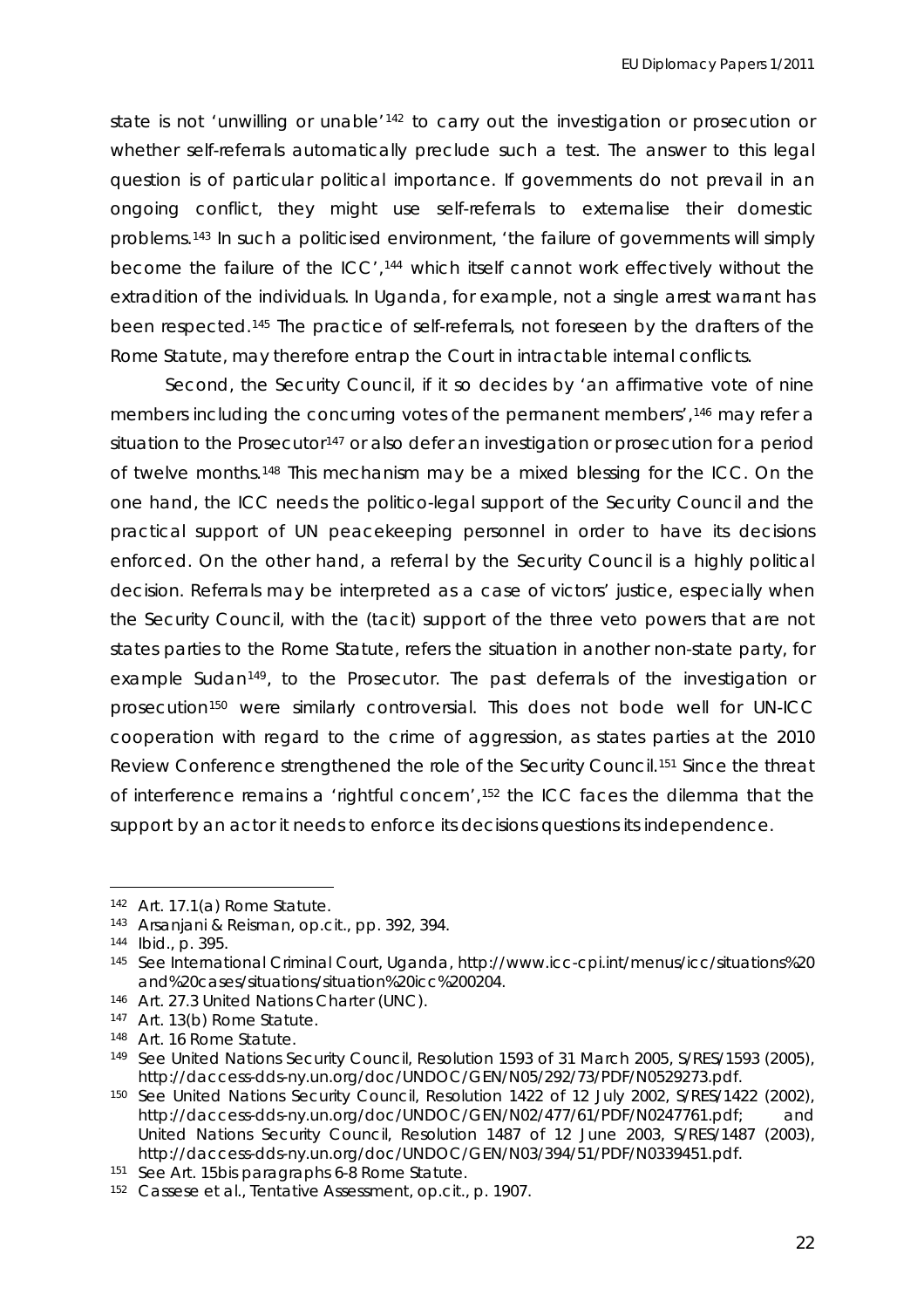Third, the Prosecutor may open investigations *proprio motu.*[153](#page-23-2) This provision, which constitutes an innovation in international law, was conceived as a nonpolitical trigger mechanism to enhance the independence of the Court[.154](#page-23-3) Its exercise is controlled by the pre-trial chamber,155 which authorised the first *proprio*  motu investigations on 31 March 2010<sup>[156](#page-23-4)</sup>, demonstrating that the Court is willing to initiate investigations without the explicit referral by a state party or the Security Council.

determine whether a state party is 'unwilling or unable genuinely to carry out the investi gation or prosecution'159 and thus decides on whether is has jurisdiction with With regard to the hierarchy between the ICC and national jurisdictions, the ICC is a tribunal of last resort.<sup>[157](#page-23-5)</sup> According to the principle of complementarity<sup>[158](#page-23-6)</sup>, it is the first responsibility of states to prosecute suspects. Nevertheless, the Court may respect to a certain situation or not. This *Kompetenz-Kompetenz* increases the independence of the Court.

neutrality of the personnel and the trigger mechanisms to safeguard the independence of the Court from political interference. However, self-referrals, as well as re- and deferrals by the Security Council, may contribute to the politicisation of the Court's work. This section, completing the evaluation of input-related elements, has demonstrated that the Rome Statute provides for the necessary provisions on the

#### **4.2 Output-oriented elements**

This part deals with the three output-oriented elements: efficiency, coopera tion with relevant partners and the potential contribution to conflict resolution.

#### *Efficiency*

 $\overline{a}$ 

Efficiency refers to the use of resources, that is the costs and the time needed to reso lve a case (see section 2.2). Applying these criteria to the ICC, this section

<span id="page-23-1"></span><span id="page-23-0"></span> $153$  Art. 13(c), 15 Rome Statute.

<sup>154</sup> Cassese et al., *Tentative Assessment, op.cit.*, p. 1907.

<span id="page-23-2"></span><sup>155</sup> See Art. 15.4 Rome Statute.

<span id="page-23-3"></span><sup>&</sup>lt;sup>156</sup> International Criminal Court, *ICC judges grant the Prosecutor's request*, http://www.icci cpi. nt/NR/exeres/D81AA5AF-CD76-4B3C-A4FC-AA7819569B44.htm.

<span id="page-23-4"></span><sup>157</sup>  Satzger, *op.cit.*, p. 219.

<span id="page-23-5"></span><sup>158</sup> Art. 17 Rome Statute.

<span id="page-23-6"></span><sup>159</sup>  Art. 17.1(a) Rome Statute.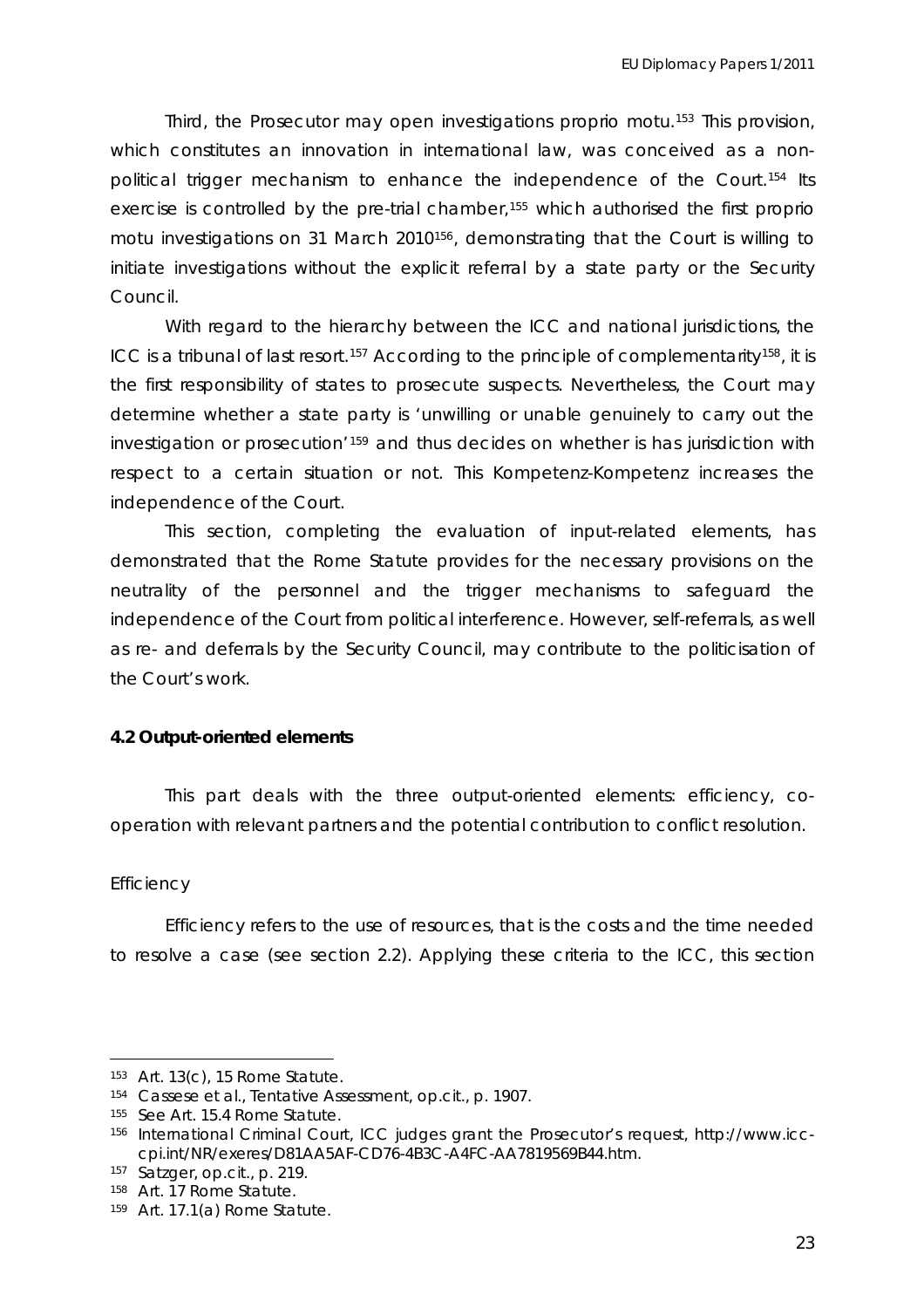investigates whether the Court is in fact a 'thriving institution [that] continues to gain inexorable momentum'.[160](#page-24-0)

The budget of the ICC, which has increased from  $\epsilon$  80.5 million in 2007 to € 104.6 million in 2010,<sup>[161](#page-24-1)</sup> finances a 'large bureaucracy'.<sup>[162](#page-24-2)</sup> Its internal organisation is burdensome and the use of numerous forms and multiple working languages protracts the duration of procedures to what an official calls a 'scandalous' period of time.[163](#page-24-3) A comparison with the ICTY may put this claim into perspective: the ICTY, which has indicted 161 persons to date, sentenced six individuals in the first six years of operation[.164](#page-24-4) The ICC has been up and running for seven years and has not concluded a single trial. The recent opening of investigations into 2007 post-election violence in Kenya may illustrate why there is 'some room for speeding up proceedings':[165](#page-24-5) the Prosecutor requested to open investigations on 26 November 2009 but it was not until 31 March 2010 that his request was granted.<sup>[166](#page-24-6)</sup> This means that it took the pre-trial chamber four months to decide on the mere opening of investigations. Stakes are high as the next elections in Kenya are scheduled for 2012. Admin istrative procedures have to be streamlined if the Court wants to win the trust also encourage states parties to reconsider increasing their contributions to the Court.<sup>168</sup> of states parties reluctant to yield sovereignty.<sup>167</sup> The conclusion of the first trial could

This section has shown that the current organisation of the Court limits its efficie ncy. Confronted with this situation, the relevant partners of the ICC may be less inclined to cooperate fully with the Court.

#### *Co-operation*

Practitioners agree that ensuring good cooperation with all parts is the 'biggest challenge for the ICC'.<sup>[169](#page-25-0)</sup> The reason for this is the 'indirect enforcement model'<sup>[170](#page-25-1)</sup> that the ICC is based on. It lacks a constabulary and subpoena powers.

<sup>160</sup> W. Schabas, *The enigma of the International Criminal Court's success*, 2006, http://www.opendemocracy.net/globalization-institutions\_government/icc\_3278.jsp.

<span id="page-24-0"></span><sup>161</sup> Coalition for the International Criminal Court, *Budget & Finance*, http://www.iccnow.org/ ?mod=budgetbackground.

<span id="page-24-1"></span> $162$  Interview with interviewee B, senior official at the ICC, The Hague, 24 March 2010.

<span id="page-24-2"></span>

<sup>&</sup>lt;sup>163</sup> *Ibid.*<br><sup>164</sup> Findlay, *op.cit.*, p. 121.

<span id="page-24-5"></span><span id="page-24-4"></span><span id="page-24-3"></span><sup>165</sup> Song, *op.cit.*

<sup>&</sup>lt;sup>166</sup> International Criminal Court, *ICC judges grant the Prosecutor's request*, http://www.icccpi.int/NR/exeres/D81AA5AF-CD76-4B3C-A4FC-AA7819569B44.htm.

<span id="page-24-6"></span><sup>167</sup> Interview with interviewee B, *op.cit.*

<sup>&</sup>lt;sup>168</sup> Interview with Rafael de Bustamante Tello, op.cit.

<sup>169</sup> Interview with interviewee A, op.cit.

<sup>.</sup>  170 Satzger, *op.cit.,* p. 197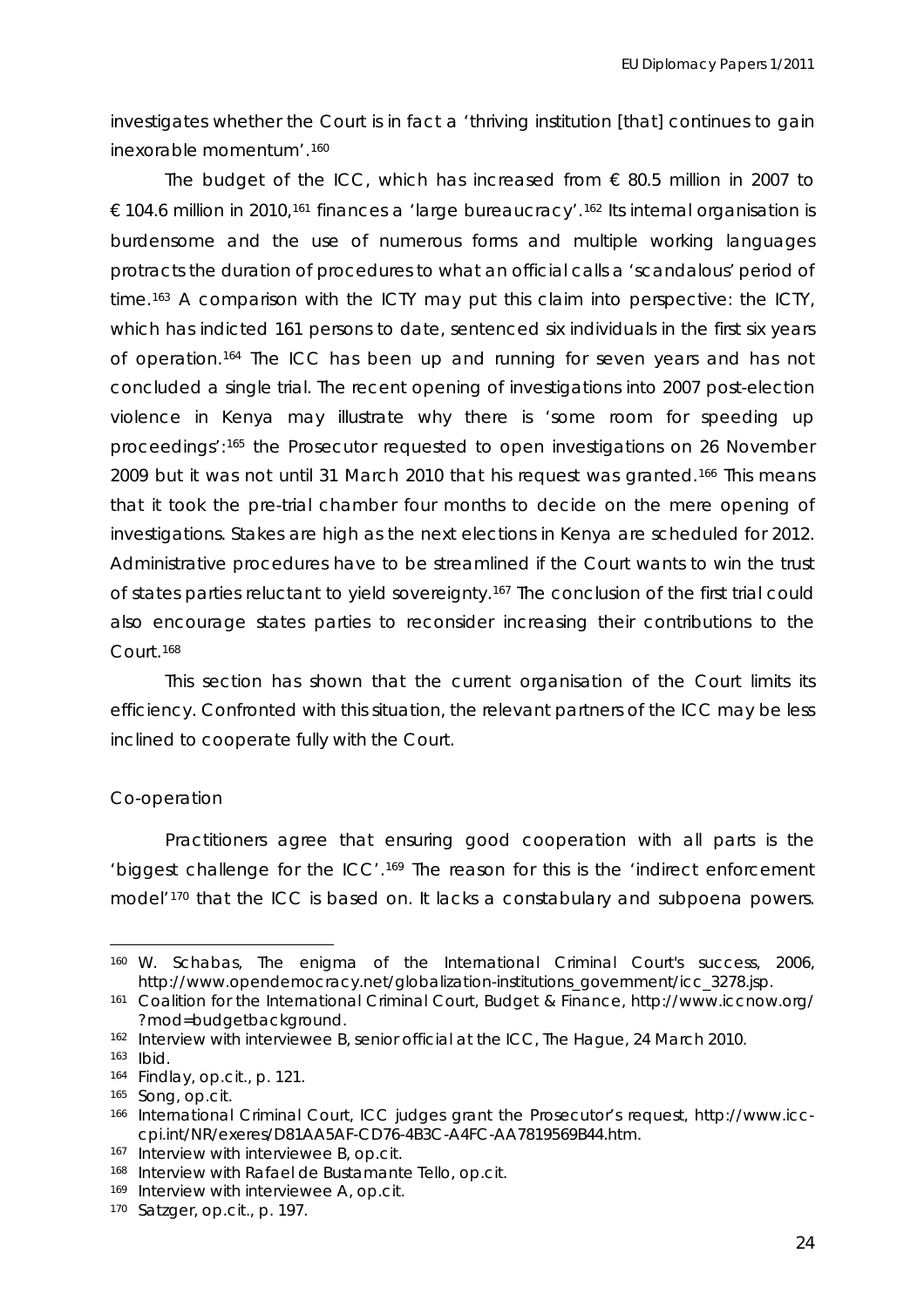Unlike the ICTY,[171](#page-25-2) it does not have primacy over national courts. Therefore, cooperation with states, NGOs, the UN and the ICTY is vital.

Legal provisions on cooperation with *states* were influenced by state sovereignty concerns. In order to make universal ratification of the Rome Statute possible, its drafters made the ICC entirely dependent on the cooperation of states parties,<sup>[172](#page-25-3)</sup> especially with regard to surrender requests<sup>[173](#page-25-4)</sup> and the collection of evidence.<sup>[174](#page-25-5)</sup> The obligation to surrender persons to the Court<sup>[175](#page-25-6)</sup> is the most important concretisation of the general obligation to cooperate.176 The Court has requested the surrender of thirteen individuals,<sup>[177](#page-25-7)</sup> eight of whom are still at large.<sup>[178](#page-25-8)</sup> In Uganda,[179](#page-25-9) not a single of the five arrest warrants issued in 2005 has been respected and the situation in Sudan<sup>[180](#page-25-9)</sup> is similarly difficult. As 'cooperation with states parties is not sufficient'[,181](#page-25-9) the Court faces serious challenges in establishing itself as a credible institution.

(see section 4.1). Humanitarian NGOs underline how important their own neutrality is to maintain their work on the ground.<sup>[183](#page-26-0)</sup> They see the expulsion of humanitarian aid Cooperation with NGOs is problematic for both sides. The Court may receive valuable information from NGOs,<sup>[182](#page-25-9)</sup> but it also has to defend impartiality at all costs workers after the issuance of an arrest warrant against al Bashir as a shot across the bow and warn against an 'intimate relationship'.[184](#page-26-1) As both sides keep a watchful eye on their impartiality, cooperation with the ICC is less effective than the common interest in the fight against impunity might suggest.

<sup>&</sup>lt;sup>171</sup> Art. 9.2 ICTY Statute.<br><sup>172</sup> Art. 86-111 Rome Sta

<span id="page-25-0"></span>Art. 86-111 Rome Statute.

<sup>173</sup> Art. 90.6, 98, 87.7 Rome Statute.

<span id="page-25-2"></span><span id="page-25-1"></span><sup>174</sup> Art. 93 Rome Statute.

<span id="page-25-3"></span>procédure et la preuve, Paris, Presses Universitaires de France, 2003, p. 86, this is "le 175 Art. 89 Rome Statute. According to A.-M. La Rosa, *Juridictions pénales internationales: La*  chaînon le plus fragile de la procédure penale internationale".

<sup>176</sup>  Art. 86 Rome Statute.

<span id="page-25-5"></span><span id="page-25-4"></span><sup>177</sup> The arrest warrant against Mr Lukwiya, who deceased in 2006, is unconsidered.

<span id="page-25-6"></span><sup>&</sup>lt;sup>178</sup> See International Criminal Court, *All Cases*, http://www.icc-cpi.int/Menus/ICC/Situations+ and+Cases/Cases.

and+Cases/Situations/Situation+ICC+0204/Related+Cases/ICC+0204+0105/Uganda.htm. 179 See International Criminal Court, *Uganda*, http://www.icc-cpi.int/Menus/ICC/Situations+

Cases/Situations/Situation+ICC+0205. 180 International Criminal Court, *Darfur*, http://www.icc-cpi.int/Menus/ICC/Situations+and+

<sup>181</sup> Interview with interviewee B, *op.cit.*

<span id="page-25-7"></span><sup>182</sup>  The NGO *Witness*, for example, provided video footage used in the ICC trial against Mr Lubanga.

<span id="page-25-9"></span><span id="page-25-8"></span><sup>&</sup>lt;sup>183</sup> MacArthur Foundation, *Humanitarian NGOs and the ICC*, Skylight Pictures, 23 March 2010. 184 *Ibid*.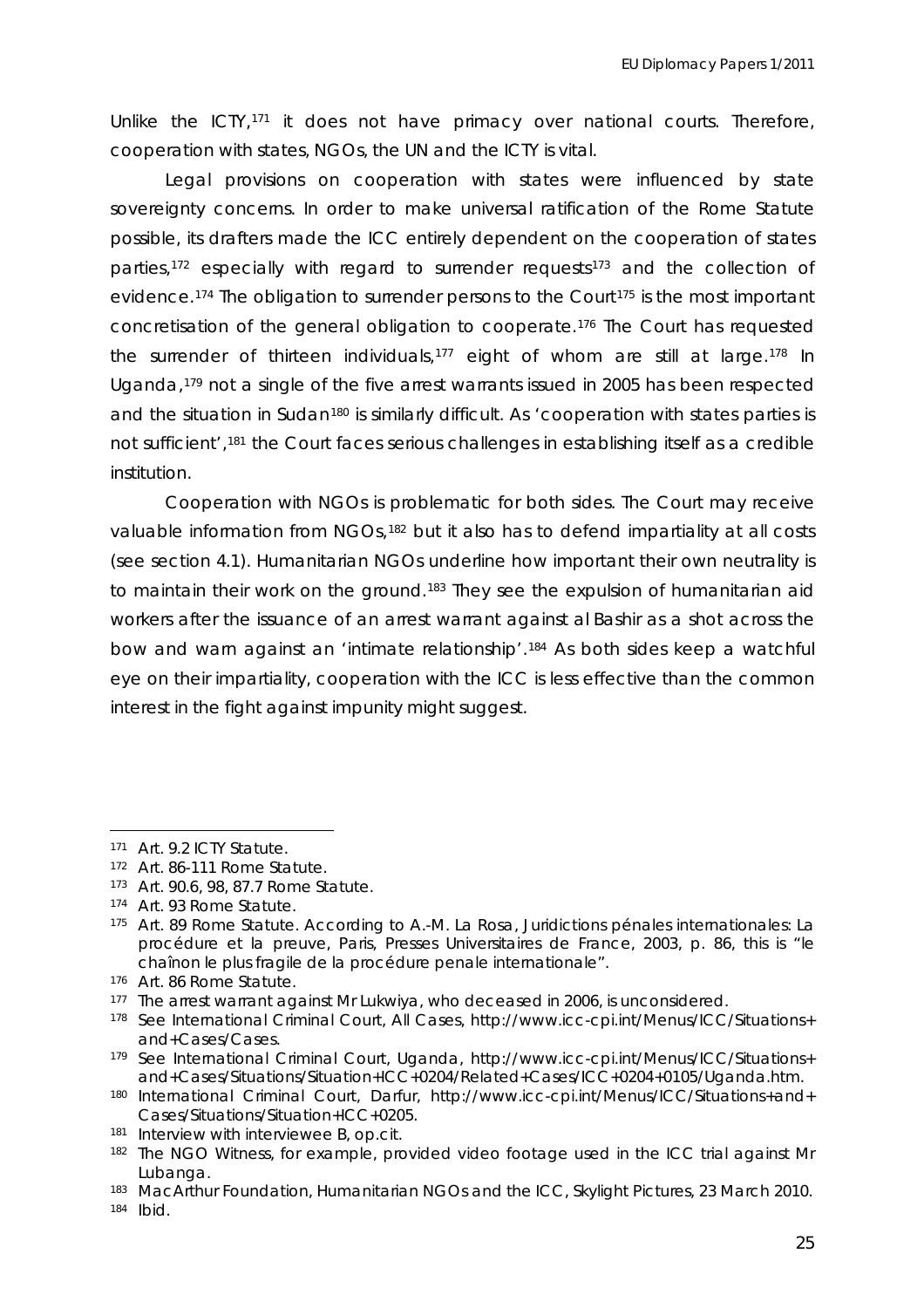As regards the UN,<sup>[185](#page-26-2)</sup> the relationship of the ICC with a particular subsidiary body of the Security Council, namely the ICTY, is surprisingly difficult. It is true that both institutions are very different: the permanent nature of the ICC and the complementarity principle of the Rome Statute are two main features that explain the singularity of the ICC with regard to the ICTY, to be phased out possibly in 2014.<sup>[186](#page-26-3)</sup> However, the fact that the ICTY has seventeen years of experience in this area suggests that the ICC could learn a lot from its 'sister court'<sup>[187](#page-26-4)</sup>. The dispute about witness proofing, that is the preparation of the witness for the trial testimony during a meeting with the counsel, is characteristic of tensions in the relationship between the ICTY and the ICC: at the ICTY, witness proofing had been practiced for a decade,<sup>[188](#page-26-5)</sup> when the ICC dismissed this practice in a controversial decision.<sup>[189](#page-26-6)</sup> Irrespective of whether this dismissal was legally justified or not, the controversy it provoked illustrates the need for more inter-institutional communication. An expert on this topic, warning that t here is 'no need to reinvent the wheel', suggests that a digest of ICTY bring the 'stepsisters' closer to one another. jurisprudence should inspire the ICC<sup>190</sup> and that the relationship between the ICC and the ICTY should be formalised further via one-year exchange programmes and the organisation of mini-conferences for the staff of both courts.<sup>191</sup> This could help to

This section has shown that cooperation of the ICC with relevant partners, so vital for the effective working of the Court, is difficult in practice. Cooperation with states parties is not sufficient, concerns about impartiality on both sides hamper cooperation with NGOs and finally, the relationship with the ICTY is surprisingly strained.

#### *Conflict resolution*

Whether or not the ICC fulfils its core function, that is puts an end to impunity and contributes to the prevention of the most heinous crimes,<sup>[192](#page-27-0)</sup> is difficult to assess for one empirical and one theoretical reason.

<span id="page-26-0"></span><sup>185</sup> Art. 5, 15, 18 of the *2004 Relationship Agreement between the International Criminal Court d Nations*, http://www.icc-cpi.int/NR/rdonlyres/916FC6A2-7846-4177-A5EA-*and the Unite* 5AA9B6D1E96C/0/ICCASP3Res1\_English.pdf, provide for the exchange of information between the ICC and the UN.

<span id="page-26-1"></span><sup>186</sup> ICTY, *Completion Strategy*, http://www.icty.org/sid/10016.

<span id="page-26-3"></span><span id="page-26-2"></span><sup>&</sup>lt;sup>187</sup> Song, *op.cit.*<br><sup>188</sup> D. Taylor, *Witness Proofing in International Criminal Law*, International Society for the Reform of Criminal Law, 2008, p. 2, http://www.isrcl.org/Papers/2008/Taylor.pdf.

<span id="page-26-4"></span><sup>189</sup> *Ibid*., p. 4.

<span id="page-26-5"></span><sup>190</sup> Interview with interviewee E, *op.cit.* 191 *Ibid*.

<span id="page-26-6"></span>

<sup>192</sup>  Preamble 5 Rome Statute.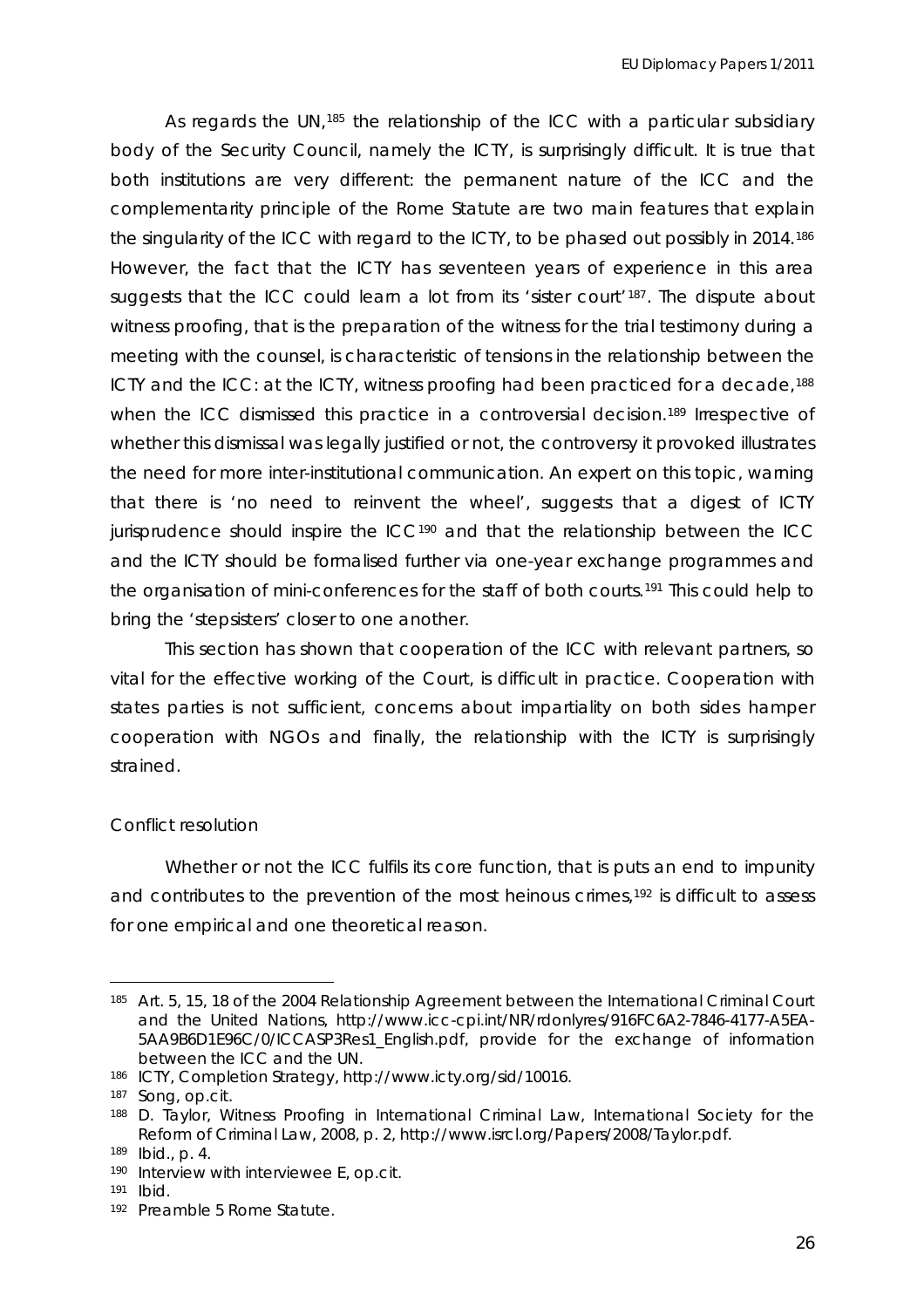First, as no trial has been concluded yet, the impact of the Court on the ground is still 'unclear'.<sup>[193](#page-27-1)</sup> Lack of empirical research<sup>[194](#page-27-2)</sup> and the dependence on exogenous variables such as the degree of military, political and economic commitment of the world community make it difficult to evaluate whether the permanent Court really exercises a 'huge preventive impact'[195](#page-27-3) on leaders worldwide by stigmatising criminal conduct.

Second, academic debate<sup>[196](#page-27-4)</sup> has concentrated on the discussion of 'peace vs. justice', especially in view of the difficult peace talks in Northern Uganda and of the expulsion of humanitarian aid workers from Darfur. Some argue that 'justice sustains peace'.<sup>[197](#page-27-5)</sup> Others focus on food and security as the basic needs of the local population and warn that punishing violations may 'alienate actors who are also needed in building peace'.[198](#page-27-6) 'Peace' and 'justice' remain blurry concepts and the catchword 'peace vs. justice' is an 'umbrella term for a debate with many different answers'[199](#page-27-6) – a debate this paper cannot engage in to assess the contribution of the ICC to conflict resolution.

However, this paper can discuss the implications of this debate at a more concre te level and thus deal with the potential of the ICC to resolve conflicts. It first what extent the ICC combines elements from both models. The last decades have rights violations: the retributive<sup>200</sup> and the restorative<sup>201</sup> justice model, as set out in introduces the models of retributive and restorative justice, and it then assesses to witnessed the emergence of two types of politico-legal reactions to massive human Figure 2.

<span id="page-27-6"></span> $\overline{a}$ 

<span id="page-27-0"></span>Interview with interviewee B, *op.cit.*

See Arsanjani & Reisman, *op.cit.,* p. 403, Findlay, *op.cit.,* p. 121.

<sup>&</sup>lt;sup>193</sup> Interview with interviewee B, *op.cit.*<br><sup>194</sup> See Arsanjani & Reisman, *op.cit.,* p. 403, Findlay, *op.cit.,* p. 121.<br><sup>195</sup> L. Moreno-Ocampo, in *A Conversation with Luis Moreno-Ocampo of the ICC*, Harvard Kennedy School, Carr Centre for Human Rights Policy, 12 January 2010.

<span id="page-27-1"></span><sup>196</sup>  See C. Albin, "Peace vs. Justice – and Beyond", in J. Bercovitch et al. (eds.), *The SAGE Handbook of Conflict Resolution*, Los Angeles/London, Sage, 2009, p. 580.

<span id="page-27-2"></span><sup>197&</sup>lt;br>198<br>199<br>200 197 Song, op.cit.

Albin, *op.cit.*, p. 581.

<span id="page-27-4"></span><span id="page-27-3"></span>*Ibid*., p. 580.

<span id="page-27-5"></span>Archiv des Völkerrechts, vol. 43, no. 2, 2005, p. 196; M. Findlay & R. Henham, Beyond Findlay, *op.cit.*, pp. 95, 98; La Rosa, *op.cit.*, p. 456. For criticism see S. Bartelt, "Die Zulässigkeit von Wahrheitskommissionen im Lichte des neuen Internationalen Strafgerichtshofs", *Punishment: Achieving International Criminal Justice*, Basingstoke, Palgrave Macmillan, 2010, pp. 121-122; M. Minow, *Between Vengeance and Forgiveness: Facing History after Genocide and Mass Violence*, Boston, Beacon Press, 1998, p. 25; S. Parmentier, M. Valiñas & E. Weitekamp, "How to repair the harm after violent conflict in Bosnia? Results of a population-based survey", *Netherlands Quarterly of Human Rights*, vol. 27, no. 1, 2009, p. 44.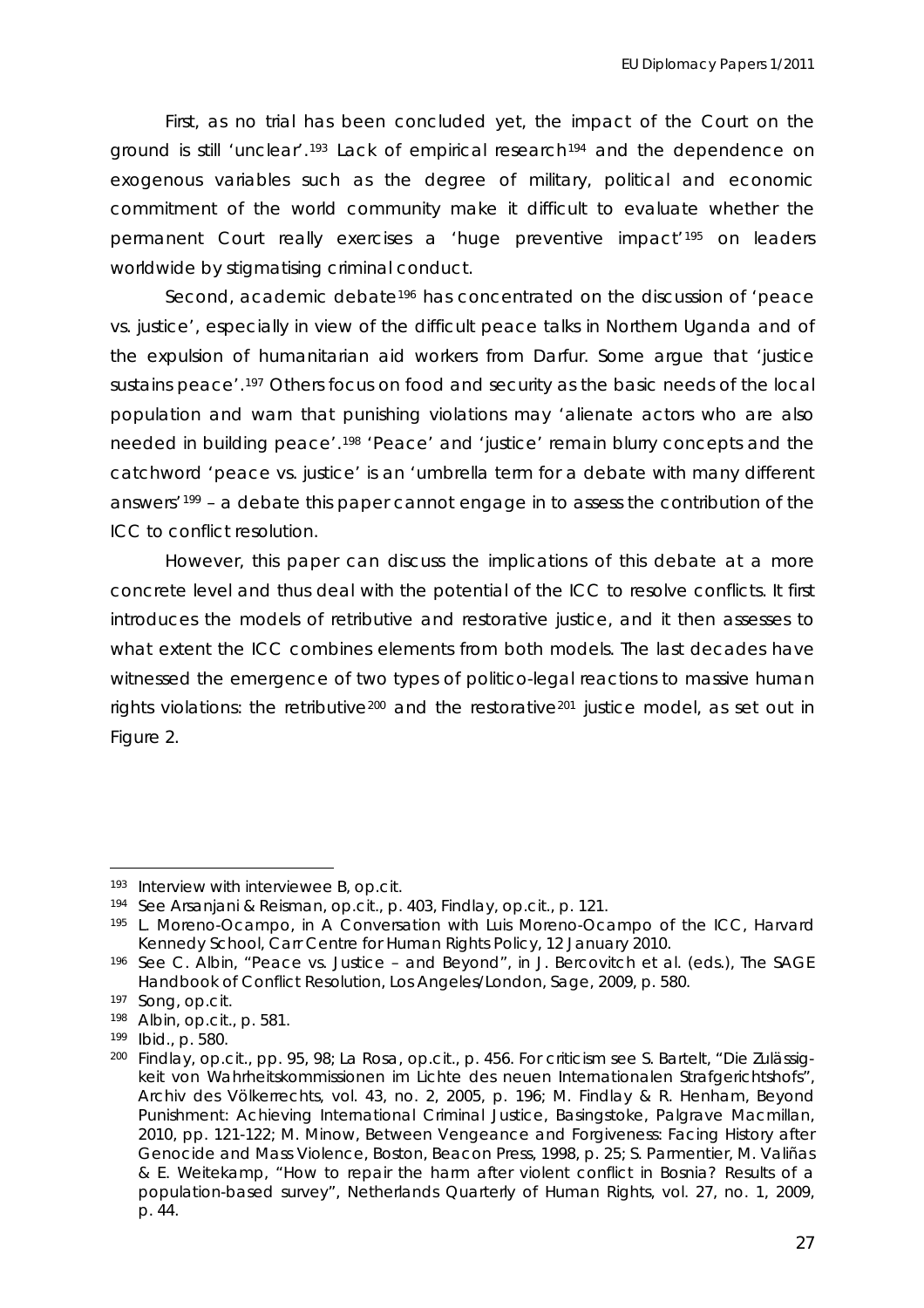The ICC itself, which may refrain from exercising its jurisdiction and allow for the set-up of national truth and reconciliation commissions granting amnesty, [202](#page-28-0) combines elements of both models. The Rome Statute is influenced by the International Military Tribunals, the ICTY and the ICTR<sup>[203](#page-28-1)</sup> and follows, in principle, the retributive model. However, whereas the victim was a 'passive object'<sup>204</sup> before the ICTY, three considerations make it a 'potential subject matter'<sup>205</sup> before the ICC.

#### *Figure 2: Retributive and restorative justice model*



- **reconciliation**<br>1. 188; J. Dugard, "Possible Conflicts of Jurisdictions with Truth Co mmissions", in A. Cassese et al. (eds.), *The Rome Statute of the International Criminal Cour t: A Commentary,* Oxford, Oxford University Press, 2002, p. 694; Findlay, *op.cit.*, p. 98; Joireman, "Retributive Justice: The Gacaca Courts in Rwanda", *African Affairs*, vol. 103, no. 410, 2004, p. 76; Findlay, *op.cit.*, p. 127. <sup>201</sup> Bartelt, *op.cit.*, p. 188; J. Dugard, P. McCold & T. Wachtel, *In Pursuit of Paradigm: A Theory of Restorative Justice*, 2003, p. 1, http://www.realjustice.org/uploads/article\_pdfs/paradigm.pdf; H. Steiner & P. Alston, *International Human Rights in Context – Law, Politics, Morals*, Oxford, Oxford University Press, 2000, 2nd edition, p. 1217. For criticism see Bartelt, *op.cit.,* p. 196; A. Corey & S.
- <span id="page-28-0"></span>202 As "international law does not – yet – prohibit the granting of amnesty for international crimes" (Dugard, *op.cit.,* p. 698), the Prosecutor may use his discretionary power not to initiate an investigation "in the interests of justice", Art. 15, 51.1(c) Rome Statute, see Bartelt, *op.cit.,* p. 216. Other normative links to allow for considerations of political opportunity and to accept the granting of amnesty include Art. 16, 17.1(b), 20 Rome Statute.
- <span id="page-28-1"></span><sup>203</sup> Cassese, "From Nuremberg to Rome", op.cit., p. 3.
- $204$  C. Jorda & J. de Hemptinne, "The Status and Role of the Victim", in A. Cassese et al. (eds.), *The Rome Statute of the International Criminal Court: A Commentary,* Oxford, Oxford University Press, 2002, p. 1389.

<sup>&</sup>lt;sup>205</sup> *Ibid.*, p. 1399.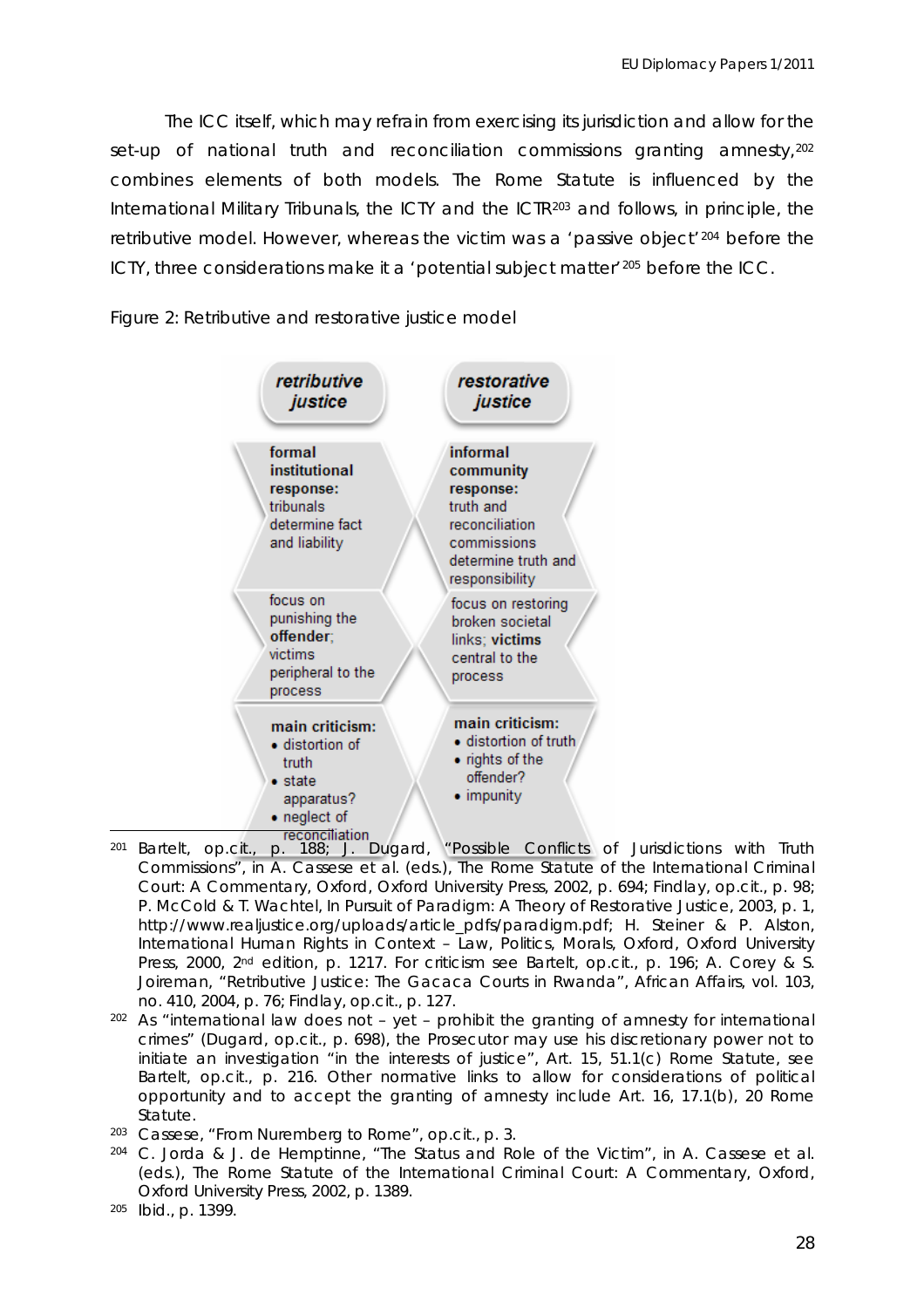#### *Source*: author's own chart.

First, the 'Victims and Witnesses Unit', which assists victims and witnesses that appear before the Court,[206](#page-29-0) and the 'Outreach Unit', which implies local populations in interactive sessions and promotes the understanding of the ICC via the radio, short message services and word-of-mouth communication, seem to fulfil their respective tasks successfully.[207](#page-29-1)

[Second, the right of victims to participate in proceedings](#page-29-1)<sup>208</sup> is a major [innovation in international criminal law.](#page-29-2) *Findlay* welcomes this development, claiming [that international criminal justice must be 'legitimated through the interests of victim](#page-29-2)  [communities'.](#page-29-2)209 In particular, *Findlay and Henham* [invite judges to use their](#page-29-3)  [discretional power](#page-29-3)210 [to actively include victims and witnesses 'according to their](#page-29-4)  [outcome expectations'](#page-29-4)211 [by giving an 'equal effect to lay and professional](#page-29-5)  [voices'.](#page-29-5)212 [In general, the greater use of the judges' discretionary power to focus on](#page-29-6)  [the inclusion of victims seems to be an adequate instrument to engage with](#page-29-6)  [restorative concerns. However, concerns about efficiency and the rights of the](#page-29-6)  [accused must be taken seriously. As victims become 'quasi a second prosecutor',](#page-29-6) 213 [the inclusion of victim communities may protract court proce](#page-29-7)edings further. In fact, ICC of ficials do not seem to appreciate that the representation of 500 victims by two lawyers in the Katanga trial led to delays in the Court proceedings.<sup>[214](#page-29-8)</sup> In addition, judges have to take the 'fragile equilibrium between the parties to the proceedings'[215](#page-29-9) into account and strike a balance between the effectiveness and the fairness of the trial on the one side and legitimate concerns of victim communities on the other side. The difficult challenge the ICC faces is to harmonise the retributive and the restorative model in a workable way.

Third, the possibility to award reparations to victims<sup>216</sup> is another innovation in international criminal law.<sup>217</sup> This award may be made against a convicted person<sup>218</sup>

<sup>206</sup> Art. 43.6 Rome Statute.

<sup>&</sup>lt;sup>207</sup> International Criminal Court, *Outreach Report 2009*, pp. 1, 4, 20, 79; http://www.icccpi.int/NR/rdonlyres/8A3D8107-5421-4238-AA64-D5AB32D33247/281271/OR\_2009\_ENG\_ web.pdf.

<span id="page-29-0"></span><sup>&</sup>lt;sup>208</sup> Art. 68.3 Rome Statute.

<sup>209</sup> Findlay, *op.cit.*, p. 109.

<span id="page-29-2"></span><span id="page-29-1"></span><sup>210</sup> Findlay & Henham, *op.cit.,* p. 177.

<span id="page-29-3"></span><sup>211</sup> *Ibid*., p. 176.

<span id="page-29-5"></span><span id="page-29-4"></span><sup>212</sup> *Ibid*., p. 182.

<span id="page-29-6"></span>

<sup>&</sup>lt;sup>213</sup> Song, *op.cit.*<br><sup>214</sup> Interview with interviewees A & B, *op.cit.* 

*it.,* p. 1413. 215 Jorda & de Hemptinne, *op.c*

<span id="page-29-9"></span><span id="page-29-8"></span><span id="page-29-7"></span><sup>216</sup> Art. 75 Rome Statute.

<sup>217</sup> La Rosa, *op.cit.*, p. 453.

<sup>218</sup> Art. 75.2 Rome Statute.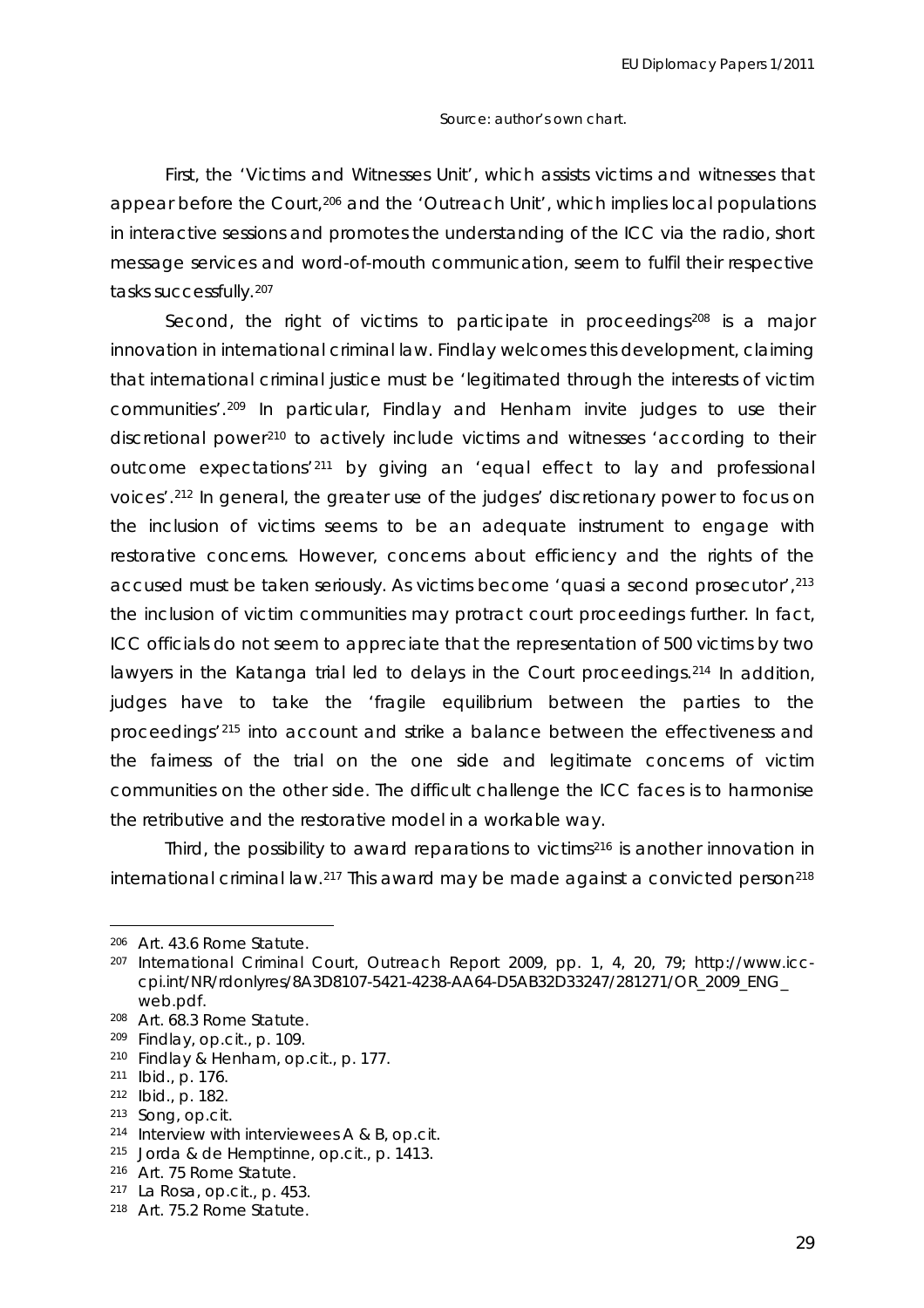or through the Trust Fund,<sup>[219](#page-30-0)</sup> which is to be financed mainly<sup>[220](#page-30-1)</sup> by voluntary ICC to reconciliation and conflict resolution in general. contributions. The Trust Fund should help victims 'to start a new life'.<sup>[221](#page-30-1)</sup> Since it has already created 'expectations among the victims and theirs advocates',<sup>[222](#page-30-1)</sup> a wellfunctioning reparations mechanism seems to be of major importance for the acceptance of the Court by local populations and thus for the contribution of the

The procedural rules of the Rome Statute constitute a decisive advance for the inclusion of victims and thus for the potential of the ICC to resolve conflicts. Experts confirm that the ICC has learned the lessons of the ICTY, which was heavily criticised for neglecting elements of restorative justice.223 The collection of empirical data on the impact of the ICC on the ground will tell whether the ICC will be a 'real force for peace and reconciliation' in the future.<sup>224</sup>

#### **5. Conclusion**

emerged as a vocal promoter of the ICC. The EU's internal policy now allows the EU to con tribute to the broadening of the Rome Statute system although the different-To what extent does the EU's support for the ICC qualify as a success story? Having elaborated a tailor-made yardstick to measure effectiveness, this paper showed that the EU's support for the broadening, strengthening and deepening of the Rome Statute system has become more coherent and more effective in the last decade. The EU shed the bystander status that it held at the Rome Conference and tiated treatment of strategic partners questions its credibility. Concerns about state sovereignty seriously limit the effectiveness of politico-legal, financial and practical instruments to strengthen the Rome Statute system. Lacking a more holistic approach to the deepening of the Rome Statute system, the EU's technical assistance remains suboptimal.

Although the ICC is a product of concessions and trade-offs to reach universality, its relatively advanced institutional set-up, its growing socio-democratic legitimacy and its relative independence from political interference (despite the practice of self-referrals and interventions by the Security Council) pave the way for a new powerful actor in the field of international criminal justice. However, the

 $\overline{a}$ 

<sup>&</sup>lt;sup>219</sup> Art. 75.2, 79 Rome Statute.

<sup>220</sup> Arsanjani & Reisman, *op.cit.,* p. 401.

<sup>221</sup> Song, *op.cit.*

<sup>222</sup> Arsanjani & Reisman, *op.cit.,* p. 402.

<span id="page-30-0"></span><sup>223</sup> Interview with interviewee D, senior official at the ICTY, The Hague, 24 March 2010*.* 224 Jorda & de Hemptinne, *op.cit.,* p. 1416.

<span id="page-30-1"></span>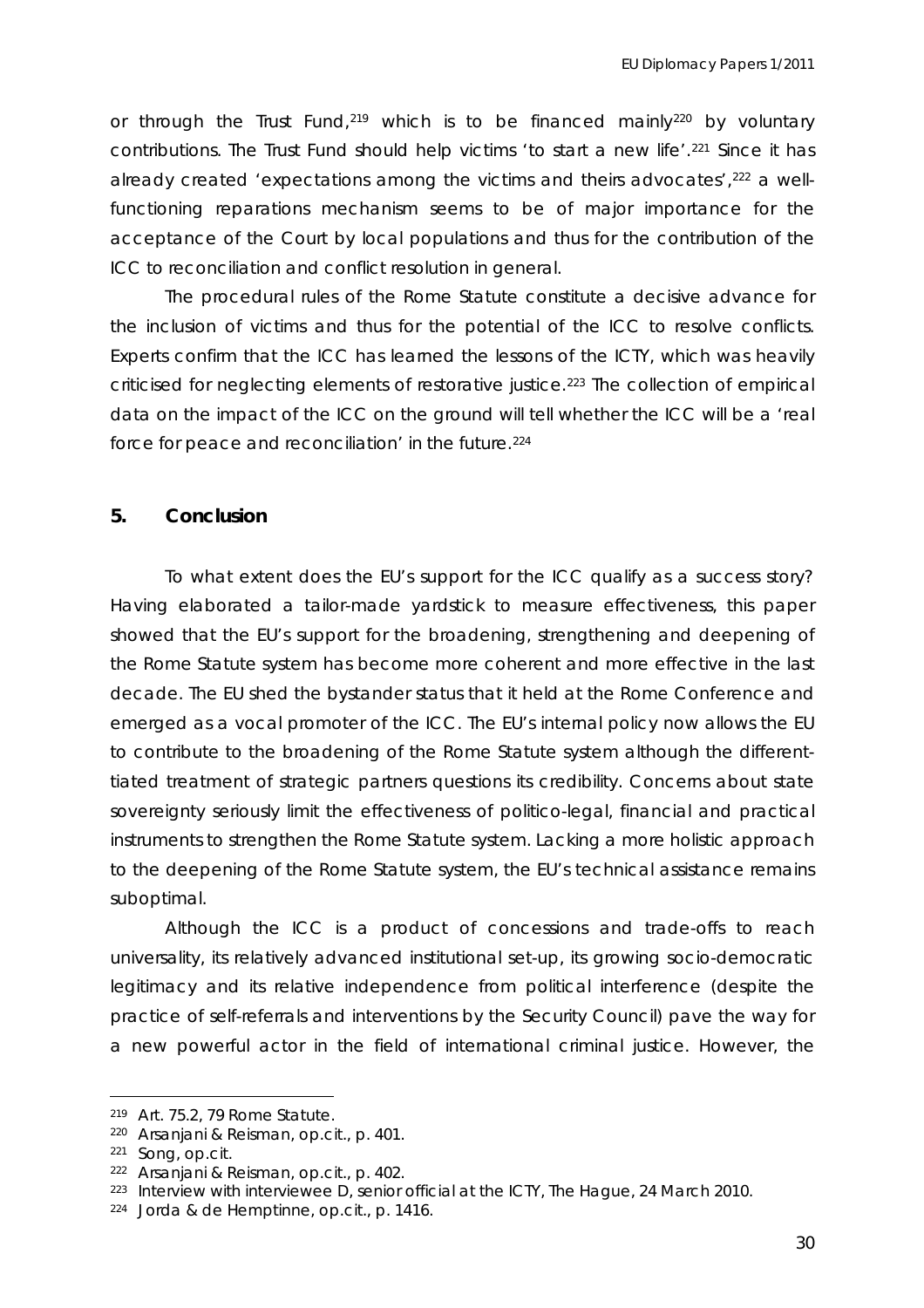assessment that the Court still lacks efficiency does not bode well for its difficult cooperation with states, NGOs and the ICTY. Although it might still be too early to tell, elements of restorative justice, if implemented despite certain reluctance among practitioners, may enhance the potential of the ICC to resolve conflicts. The implementation of the results of the 2010 Review Conference will give direction to the future of the 'justice start-up' and will indicate whether the ICC can overcome the hydra-headed challenges it is confronted with.

The EU faces a tough balancing act when contributing to the ICC's fight against impunity. Based on the analysis in this paper, one may conclude that the EU should consider the following six policy recommendations to make its support for the ICC more effective.

- all member states ratify the relevant agreements and penalise the crimes the Court's jurisdiction, at least partially, by 2017. As to its external policy, the 1) In order to *broaden* the Rome Statute system further, the EU should ensure that proscribed by the Rome Statute under domestic legislation. Furthermore, a common EU position on the crime of aggression would be helpful to activate EU should take more steps to 'speak with one voice' at the ASP and reconsider its current use of ICC clauses. Maintaining the support for relevant NGOs, the EU might also consider intensifying its cooperation with regional powers such as Japan or Mexico.
- and Common Security and Defence Policy missions. 2) When *strengthening* the Rome Statute system, the EU should envisage closer cooperation of the European Network of Contact Points with Europol, Eurojust
- 3) In order to *deepen* the Rome Statute system, the EU should make use of its list of experts and prioritise technical assistance and capacity-building in its postconflict security sector reform initiatives.
- 4) The EU, distinguishing between judicial independence and organisational aspects, should take a more 'critical position towards the ICC', 225 openly encourage a closer cooperation between the ICC and the ICTY and emphasise the importance of bureaucratic efficiency.
- 5) New forms of *support* for the ICC could include contributions to research institutes to gather objective empirical data on the Court's impact on the ground and to the voluntary Trust Fund.
- 6) As the Stockholm Programme only contains very vague provisions on the ICC,226 the EU should update its *strategic documents*, especially the 2003

<sup>225</sup> Interview with interviewee B, *op.cit.*

<sup>226</sup> European Council, *Notice 2010/C 115/01 of 4 May 2010, The Stockholm Programme – an open and secure Europe serving and protecting citizens*, pp. 8, 17, http://eurlex.europa.eu/LexUriServ/LexUriServ.do?uri=OJ:C:2010:115:0001:0038:EN:PDF.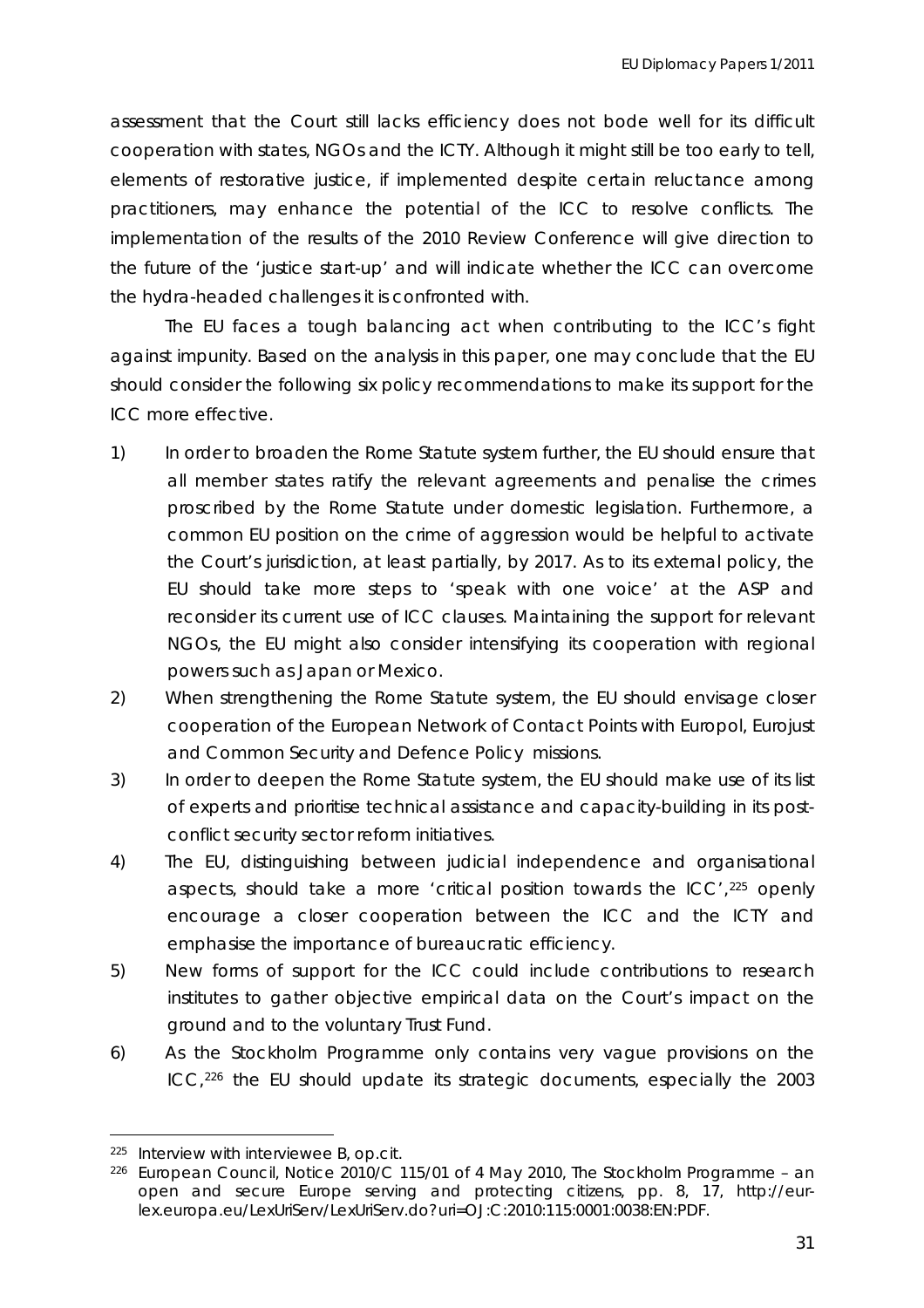Common Position, taking note of the new challenges that have arisen in the eight years since the set-up of the Court.

Additionally, analysing other (international) courts will help craft a uniform yardstick Further empirical research on the ICC's impact on the ground and its contribution to the prevention of crimes is needed, especially in response to the conclusion of the first trial and in relation to the phasing out of the *ad hoc* tribunals. to assess and compare judicial effectiveness. Further research on the EU could concentrate on how the set-up of the European External Action Service will affect the EU's support for the ICC.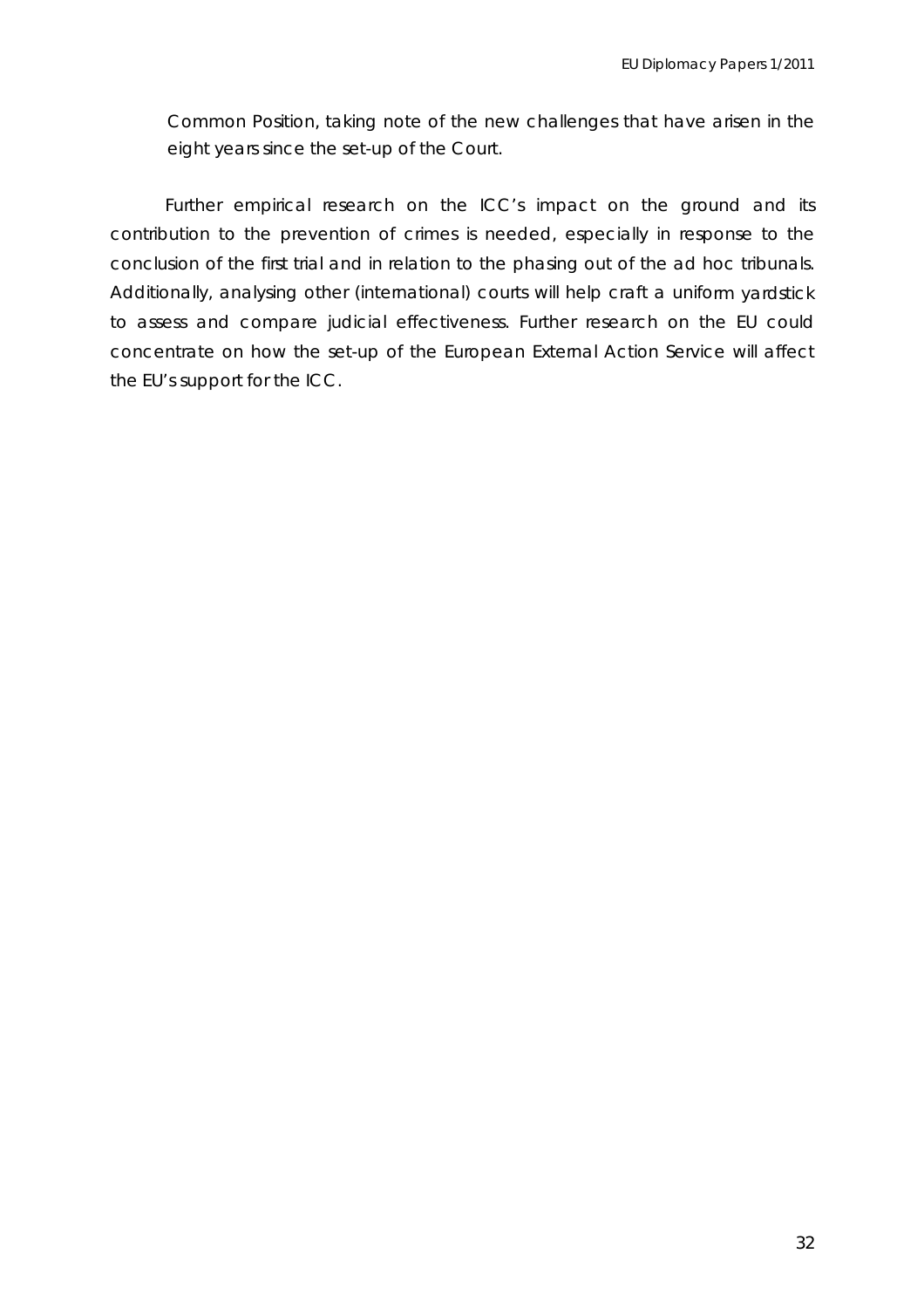#### **Bibliography**<sup>227</sup>

#### **Books and articles**

Kremenyuk, Victor (eds.), *The SAGE Handbook of Conflict Resolution*, Los Angeles/London, Albin, Cecilia, "Peace vs. Justice – and Beyond", in Bercovitch, Jacob, Zartman, William & Sage, 2009, pp. 580-594.

Arsanjani, Mahnoush & Reisman, Michael, "The Law-in-Action of the International Criminal Court", *American Journal of International Law*, vol. 99, no. 2, 2005, pp. 385-403.

Internationalen Strafgerichtshofs", *Archiv des Völkerrechts*, vol. 43, no. 2, 2005, pp. 187-217. Bartelt, Sandra, "Die Zulässigkeit von Wahrheitskommissionen im Lichte des neuen

European Web of Counter-Terrorism Networks", *Journal of Common Market Studies*, vol. 46, den Boer, Monica, Hillebrand, Claudia & Nölke, Andreas, "Legitimacy under Pressure: The no. 1, 2008, pp. 101-124.

Opinion, March 2009, http://www.iss.europa.eu/uploads/media/EU\_ICC\_Bashir.pdf. Brody, Reed, *Playing it firm, fair and smart: The EU and the ICC's indictment of Bashir*, ISS

*Rome Statute of the International Criminal Court: A Commentary, Oxford, Oxford University* Cassese, Antonio, "From Nuremberg to Rome: International Military Tribunals to the International Criminal Court", in Cassese, Antonio, Gaeta, Paola & Jones, John (eds.), *The*  Press, 2002, pp. 3-19.

Gaeta, Paola & Jones, John (eds.), *The Rome Statute of the International Criminal Court: A* Cassese, Antonio et al., "The Rome Statute: A Tentative Assessment", in Cassese, Antonio, *Commentary,* Oxford, Oxford University Press, 2002, pp. 1901-1913.

Corey, Allison & Joireman, Sandra, "Retributive justice: The Gacaca courts in Rwanda", *African Affairs,* vol. 103, no. 410, 2004, pp. 73-89.

Dakolias, Maria, Court Performance around the World: A comparative perspective, World *Bank Technical Paper* no. 430, July 1999, Washington, D.C., http://siteresources.worldbank. org/BRAZILINPOREXTN/Resources/3817166-1185895645304/4044168-1186404259243/14pub\_ br176.pdf.

Deitelhoff, Nicole, Deliberating CFSP: European Foreign Policy and the International Criminal Court, *RECON Online Working Paper*, no. 10, 2008, http://www.reconproject.eu/main.php/ RECON\_wp\_0810.pdf?fileitem=5456226.

Dugard, John, "Possible Conflicts of Jurisdictions with Truth Commissions", in Cassese, Antonio, Gaeta, Paola & Jones, John (eds.), *The Rome Statute of the International Criminal Court: A Commentary,* Oxford, Oxford University Press, 2002, pp. 693-704.

Findlay, Mark, *Governing through Globalised Crime – Futures for international criminal justice*, Cullompton, Willan, 2008.

Findlay, Mark & Henham, Ralph, *Beyond Punishment: Achieving International Criminal Justice*, Basingstoke, Palgrave Macmillan, 2010.

Glasius, Marlies, "Does the Involvement of Global Civil Society Make International Decision-Making More Democratic? The Case of the International Criminal Court", *Journal of Civil Society,* volume 4, no. 1, 2008, pp. 43-60.

Groenleer, Martijn & Rijks, David, "The European Union and the International Criminal Court: The politics of international justice", in Jørgensen, Knud (ed.), *The European Union and international organizations*, London, Routledge, 2009, pp. 167-187.

Jorda, Claude & de Hemptinne, Jérôme, "The Status and Role of the Victim", in Cassese, Antonio, Gaeta, Paola & Jones, John (eds.), *The Rome Statute of the International Criminal Court: A Commentary,* Oxford, Oxford University Press, 2002, pp. 1387-1419.

<sup>227</sup> All electronic resources were last retrieved on 22 December 2010.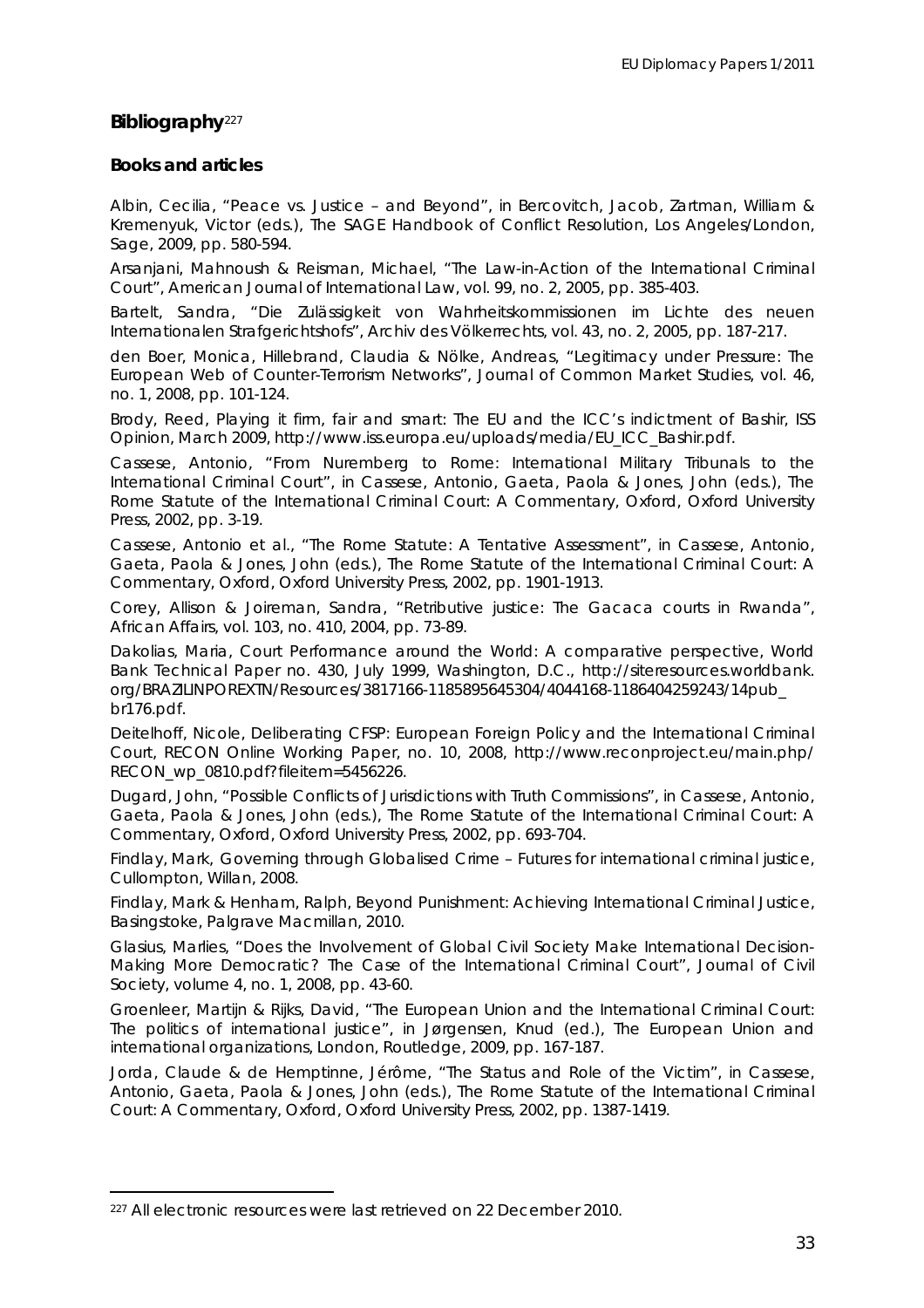Jørgensen, Knud Erik, "The European Union's performance in world politics: how should we measure success?", *European University Institute working papers Robert Schuman Centre,* no. 69, Florence, 1997.

Kirsch, Philippe & Robinson, Darryl, "Reaching Agreement at the Rome Conference", in Cassese, Antonio, Gaeta, Paola & Jones, John (eds.), *The Rome Statute of the International Criminal Court: A Commentary,* Oxford, Oxford University Press, 2002, pp. 67-91.

La Rosa, Anne-Marie, *Juridictions pénales internationales: La procédure et la preuve*, Paris, Presses Universitaires de France, 2003.

McCold, Paul & Wachtel, Ted, *In Pursuit of Paradigm: A Theory of Restorative Justice*, International Institute for Restorative Practices, 12 August 2003, http://www.realjustice.org/ uploads/article\_pdfs/paradigm.pdf.

Minow, Martha, *Between Vengeance and Forgiveness: Facing History after Genocide and Mass Violence*, Boston, Beacon Press, 1998.

Pace, William & Schense, Jennifer, "The Role of Non-Governmental Organizations", in Cassese, Antonio, Gaeta, Paola & Jones, John (eds.), *The Rome Statute of the International Criminal Court: A Commentary,* Oxford, Oxford University Press, 2002, pp. 105-143.

Parmentier, Stephan, Valiñas, Marta & Weitekamp, Elmar, "How to repair the harm after violent conflict in Bosnia? Results of a population-based survey", *Netherlands Quarterly of Human Rights*, vol. 27, no. 1, 2009, pp. 27-44.

Satzger, Helmut, *Internationales und Europäisches Strafrecht*, Baden-Baden, Nomos, 2008.

Schabas, William, *The Enigma of the International Criminal Court's Success*, 2006, http://www.opendemocracy.net/globalization-institutions\_government/icc\_3278.jsp.

Scharpf, Fritz, *Governing in Europe: Effective and Democratic?*, Oxford, Oxford University Press, 1999.

Scheipers, Sibylle & Sicurelli, Daniela, "Empowering Africa: normative power in EU-Africa relations", *Journal of European Public Policy*, volume 15, no. 4, 2008, pp. 607-623.

Steiner, Henry & Alston, Philip, *International Human Rights in Context – Law, Politics, Morals*, Oxford, Oxford University Press, 2000, 2<sup>nd</sup> edition.

Taylor, Don, *Witness Proofing in International Criminal Law: Is Widening Procedural Divergence in International Criminal Tribunals a Cause for Concern?*, International Society for the Reform of Criminal Law, 2008 Conference Paper, http://www.isrcl.org/Papers/2008/Taylor.pdf.

#### **Official documents and electronic resources**

*tbook*, https://www.cia.gov/library/publications/the-world-factbook. CIA, *World Fac*

Coalition for the International Criminal Court, *Budget & Finance*, http://www.iccnow.org/ ?mod=budgetbackground.

Position on the International Criminal Court, http://www.consilium.europa.eu/uedocs/ Council of the European Union, *Action Plan of 4 February 2004 to follow-up on the Common*  cmsUpload/ICC48EN.pdf.

*n*  Council of the European Union, *Council Common Position 2001/443/CFSP of 11 June 2001 o the International Criminal Court*, http://www.consilium.europa.eu/uedocs/cmsUpload/ icc0en.pdf.

the International Criminal Court, http://www.consilium.europa.eu/uedocs/cmsUpload/ Council of the European Union, *Council Common Position 2002/474/CFSP of 20 June 2002 on*  ICC25EN.pdf.

Council of the European Union, *Council Common Position 2003/444/CFSP of 16 June 2003 on the International Criminal Court*, http://consilium.europa.eu/uedocs/cmsUpload/ l\_15020030618en00670069.pdf.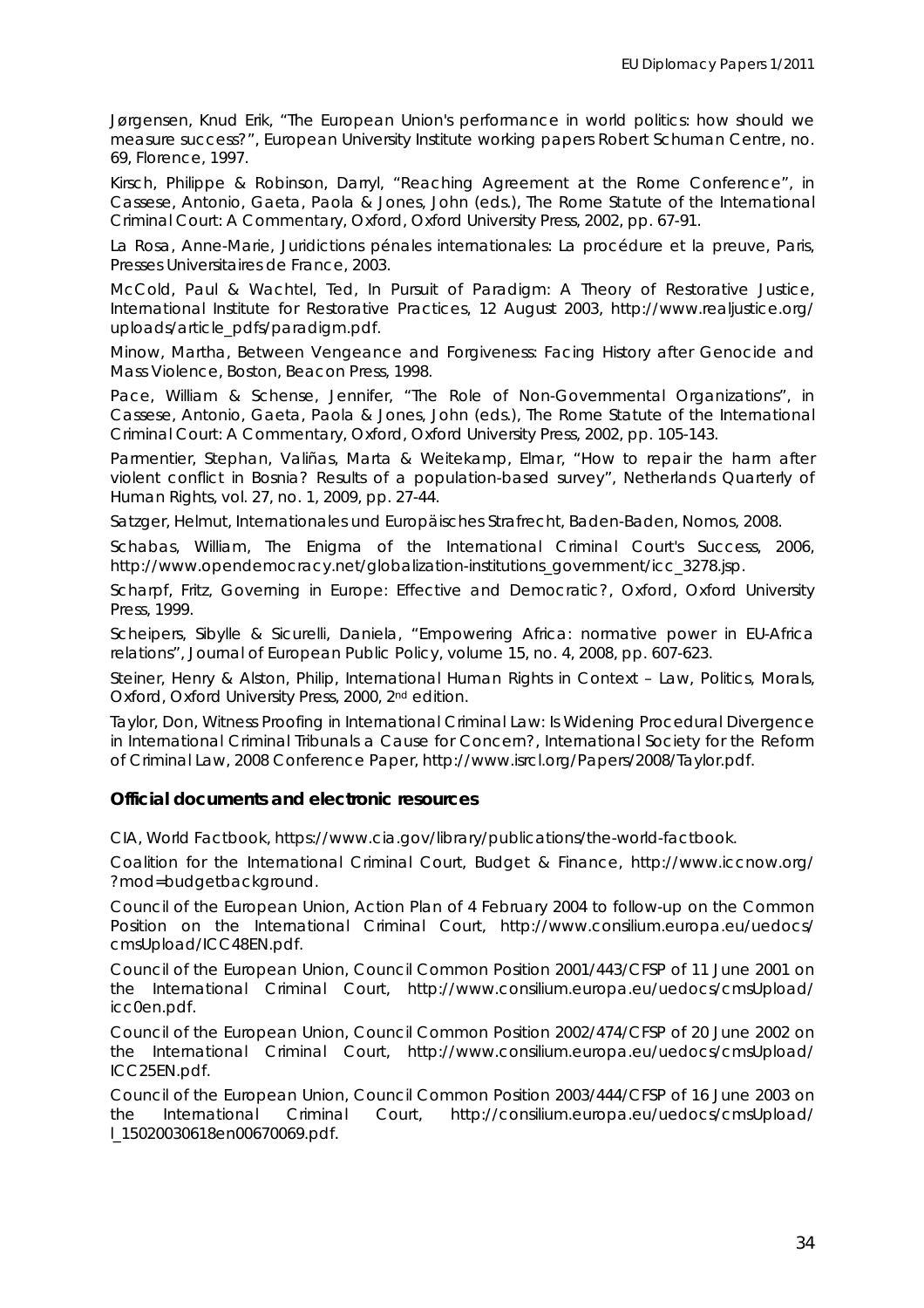Council of the European Union, *Council Decision 2002/494/JHA of 13 June 2002 setting up a European network of contact points in respect of persons responsible for genocide, crimes against humanity and war crimes*, http://eur-lex.europa.eu/LexUriServ/LexUriServ.do?uri= OJ:L:2002:167:0001: 0002:EN:PDF.

http://eur-lex.europa.eu/LexUriServ/LexUriServ.do?uri=OJ:L:2003:118:0012: 0012:EN:PDF. Council of the European Union, *Council Decision 2003/335/JHA of 8 May 2003 on the investigation and prosecution of genocide, crimes against humanity and war crimes*,

*cision 2002/187/JHA setting up Eurojust with a strengthening of Eurojust and amending De* LexUriServ.do?uri=CELEX:32009D0426:EN:NOT. Council of the European Union, *Council Decision 2009/426/JHA of 16 December 2008 on the view to reinforcing the fight against serious crime*, http://eur-lex.europa.eu/LexUriServ/

on the European arrest warrant and the surrender procedures between Member States, Council of the European Union, *Council Framework Decision 2002/584/JHA of 13 June 2002*  http://eur-lex.europa.eu/LexUriServ/LexUriServ.do?uri=OJ:L:2002:190:0001: 0018:EN:PDF.

Council of the European Union, *EU advisory and assistance mission for security reform in the Democratic Republic of Congo*, http://www.consilium.europa.eu/showPage.aspx?id= 909&lang=En.

February 2008, http://www.consilium.europa.eu/uedocs/cmsUpload/ICC\_internet08.pdf. Council of the European Union, *The European Union and the International Criminal Court*,

repository/EAS2007\_joint\_strategy\_en.pdf. European Commission, *Joint Africa-EU Strategy*, http://ec.europa.eu/development/icenter/

European Commission, *The Cotonou Agreement*, http://ec.europa.eu/development/ geographical/cotonouintro\_en.cfm.

European Commission, *The International Criminal Court & the fight against impunity*, http://ec.europa.eu/external\_relations/human\_rights/icc/index\_en.htm.

European Council, *Notice 2010/C 115/01 of 4 May 2010*, *The Stockholm Programme – an open and secure Europe serving and protecting citizens*, Brussels, http://eurlex.europa.eu/LexUriServ/LexUriServ.do?uri=OJ:C:2010:115:0001:0038:EN:PDF.

European Union, *International Criminal Court*, http://www.europa-eu-un.org/articles/ articleslist\_t35\_en.htm.

http://www.icc-cpi.int/NR/ rdonlyres/6EB80CC1-D717-4284-9B5C-03CA028E155B/140157/ICCPRES010106\_English.pdf. International Criminal Court, *Agreement between the International Criminal Court and the*  European Union on cooperation and assistance,

International Criminal Court, All Cases, http://www.icc-cpi.int/Menus/ICC/Situations+and+ Cases/Cases.

International Criminal Court, *Article 124 of the Rome Statute*, http://www.icc-cpi.int/ iccdocs/asp\_docs/Resolutions/RC-Res.4-ENG.pdf.

International Criminal Court, *ASP welcomes the Czech Republic as the 110th new State Party*, . http://www.icc-cpi.int/Menus/ASP/Press+Releases/Press+Releases+2009/PR457.htm

*shir*, International Criminal Court, *Case The Prosecutor v. Omar Hassan Ahmad Al Ba* http://www.icc-cpi.int/Menus/Go?id=90ee1a29-75c8-4834-8b34-56355b0c35f8&lan=en-GB.

International Criminal Court, *Darfur*, http://www.icc-cpi.int/Menus/ICC/Situations+and+ Cases/Situations/Situation+ICC+0205.

International Criminal Court, *Enforcement agreements*, http://www.icc-cpi.int/NR/exeres/ 8DCFCB5-73E5-4A3E-8606-1426473DC289.htm. 5

International Criminal Court, *ICC judges grant the Prosecutor's request*, http://www.icccpi.int/NR/exeres/D81AA5AF-CD76-4B3C-A4FC-AA7819569B44.htm.

International Criminal Court, *Outreach Report 2009*, http://www.icc-cpi.int/NR/rdonlyres/ 8A3D8107-5421-4238-AA64-D5AB32D33247/281271/OR\_2009\_ENG\_ web.pdf.

International Criminal Court, *Relationship Agreement between the International Criminal Court and the United Nations*, http://www.icc-cpi.int/NR/rdonlyres/916FC6A2-7846-4177- A5EA-5AA9B6D1E96C/0/ICCASP3Res1\_English.pdf.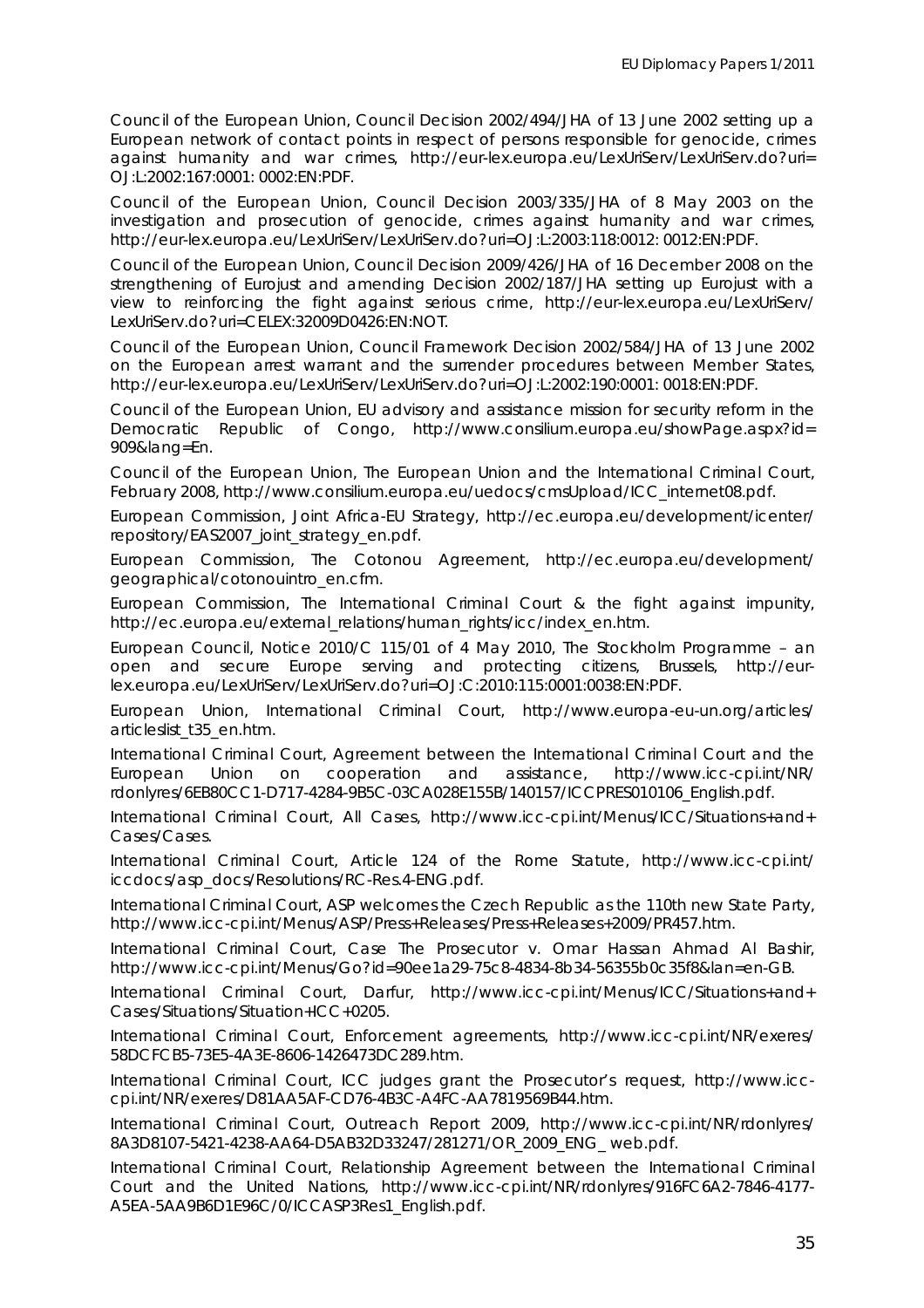International Criminal Court, *Review Conference*, http://www.icc-cpi.int/Menus/ASP/ ReviewConference/Review +Conference.htm.

International Criminal Court, Seychelles, http://www.icc-cpi.int/NR/exeres/BAA909C9-3E7B-4156-ACA0-B63225DC8E40.htm.

International Criminal Court, *The States Parties to the Rome Statute*, http://www.icccpi.int/Menus/ASP/states+parties.

International Criminal Court, *Uganda*, http://www.icc-cpi.int/menus/icc/situations%20and %20cases/situations/situation%20icc%200204.

International Criminal Tribunal for the former Yugoslavia, *Assessing the Legacy of the ICTY*, http://www.icty.org/sid/10293.

International Criminal Tribunal for the former Yugoslavia, *Completion Strategy*, http://www.icty.org/sid/10016.

United Nations Security Council, *Resolution 1422 of 12 July 2002*, S/RES/1422 (2002), http://daccess-dds-ny.un.org/doc/UNDOC/GEN/N02/477/61/PDF/N0247761.pdf.

United Nations Security Council, *Resolution 1487 of 12 June 2003*, S/RES/1487 (2003), http://daccess-dds-ny.un.org/doc/UNDOC/GEN/N03/394/51/PDF/N0339451.pdf.

, United Nations Security Council, *Resolution 1593 of 31 March 2005*, S/RES/1593 (2005) http://daccess-dds-ny.un.org/doc/UNDOC/GEN/N05/292/73/PDF/N0529273.pdf.

/ United States Census Bureau, *World Population Projection*, http://www.census.gov/ipc/www popclockworld.html.

#### **Videos**

Harvard Kennedy School, Carr Centre for Human Rights Policy, *A Conversation with Luís Moreno-Ocampo of the ICC*, 12 January 2010, http://www.hks.harvard.edu/cchrp/ research/audiovideo.php.

MacArthur Foundation, *Humanitarian NGOs and the International Criminal Court*, *tive Conference on International Criminal Justice*, 10 September 2009, *Consulta* http://www.internationalcriminaljustice.net/experience\_the\_conference.php.

Yates, Pamela (director), *The Reckoning: The Battle for the International Criminal Court*, Skylight Pictures, 2009, see http://skylightpictures.com/films/the\_reckoning.

#### **Interviews & Speeches**

Interview with Rafael de Bustamante Tello, Council of the European Union, DG E IV United Nations and International Criminal Court, Brussels, 28 April 2010.

Interview with interviewee A, senior official at the ICC, The Hague, 24 March 2010.

Interview with interviewee B, senior official at the ICC, The Hague, 24 March 2010

Interview with interviewee C, senior official at the ICC, The Hague, 24 March 2010.

Interview with interviewee D, senior official at the ICTY, The Hague, 24 March 2010.

Interview with interviewee E, The Hague, 24 March 2010.

Song, Sang-Hyun, President of the ICC, *The Future Development of International Criminal* Justice: An Interdisciplinary Approach, Bruges, College of Europe, 15 April 2010.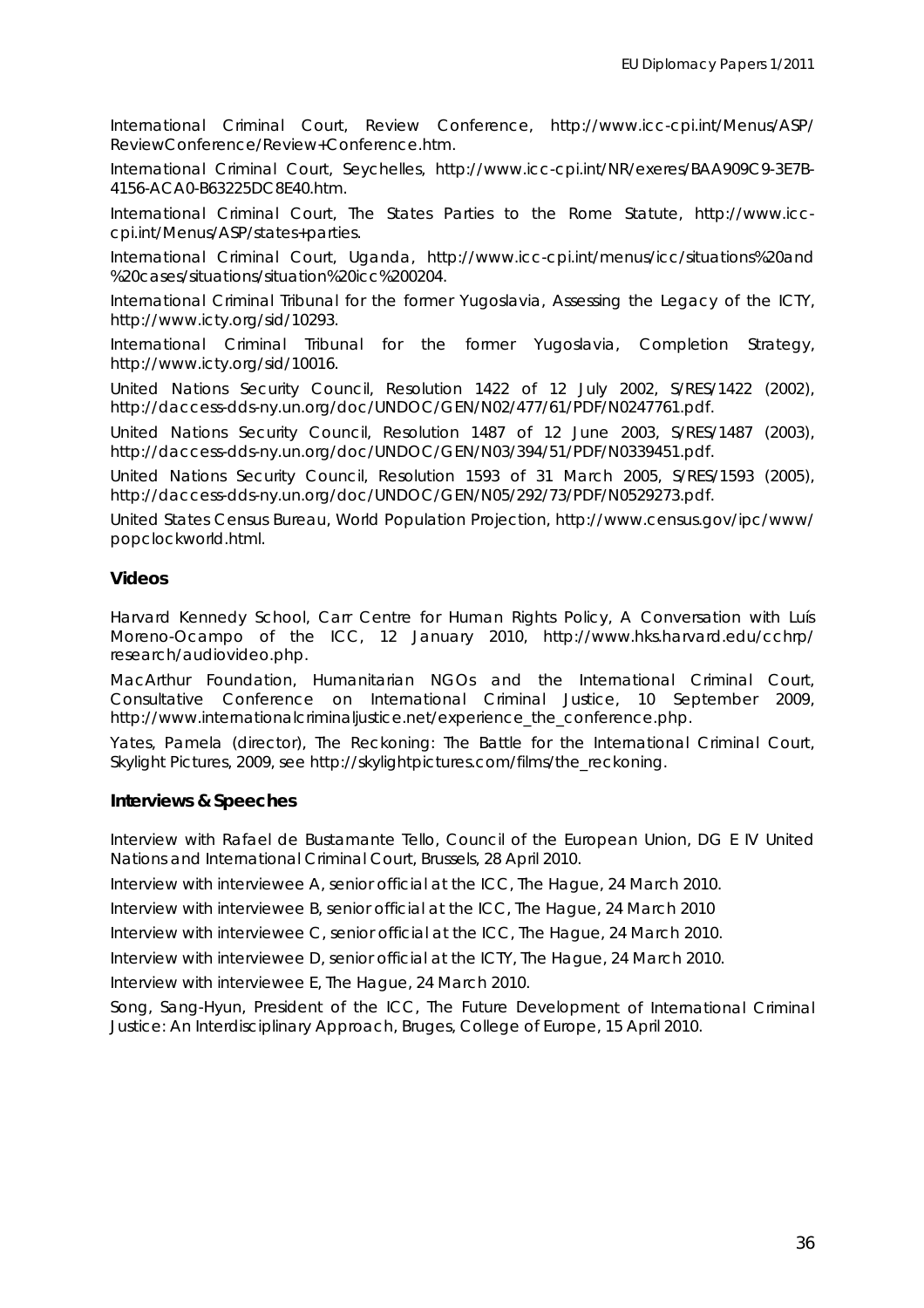### **List of EU Diplomacy Papers**

#### **1/2006**

Karel De Gucht, *Shifting EU Foreign Policy into Higher Gear*

#### **2/2006**

Günter Burghardt, *The European Union's Transatlantic Relationship* 

#### **1/2007**

, *Global Answers to Global Problems: Health as a Global Public Good*  Jorge Sampaio

#### **2/2007**

Jean-Victor Louis, *The European Union: from External Relations to Foreign Policy?*

#### **3/2007**

Sieglinde Gstöhl, *Political Dimensions of an Externalization of the EU's Internal Market* 

#### **4/2007**

Jan Wouters, *The United Nations and the European Union: Partners in Multilateralism* 

#### **5/2007**

Martin Konstantin Köhring, Beyond 'Venus and Mars': Comparing Transatlantic *ches to Democracy Promotion Approa*

#### **6/2007**

Sahar Arfazadeh Roudsari, *Talking Away the Crisis? The E3/EU-Iran Negotiations on Nuclear Issues* 

#### **/2008 1**

Yann Boulay, *L'Agence Européenne de Défense : avancée décisive ou désillusion pour une Europe de la défense en quête d'efficacité ?* 

#### **2/2008**

Pier Carlo Padoan, *Europe and Global Economic Governance* 

#### **3/2008**

Sieglinde Gstöhl, *A Neighbourhood Economic Community* - finalité économique for *? the ENP*

#### **4/2008**

Davide Bonvicini (ed.), *Playing Three-Level Games in the Global Economy - Case Studies from the EU* 

#### **5/2008**

Fredrick Lee-Ohlsson, Sweden and the Development of the European Security and *Defence Policy: A Bi-Directional Process of Europeanisation* 

#### **6/2008**

*politique* européenne *de sécurite et de défense ?*  nationaux *pour une*  Anne-Claire Marangoni, *Le financement des operations militaires de l'UE : des choix* 

#### **7/2008**

Jing Men, *EU-China Relations: from Engagement to Marriage?* 

#### **8/2008**

Giuseppe Balducci, *Inside Normative Power Europe: Actors and Processes in the European Promotion of Human Rights in China*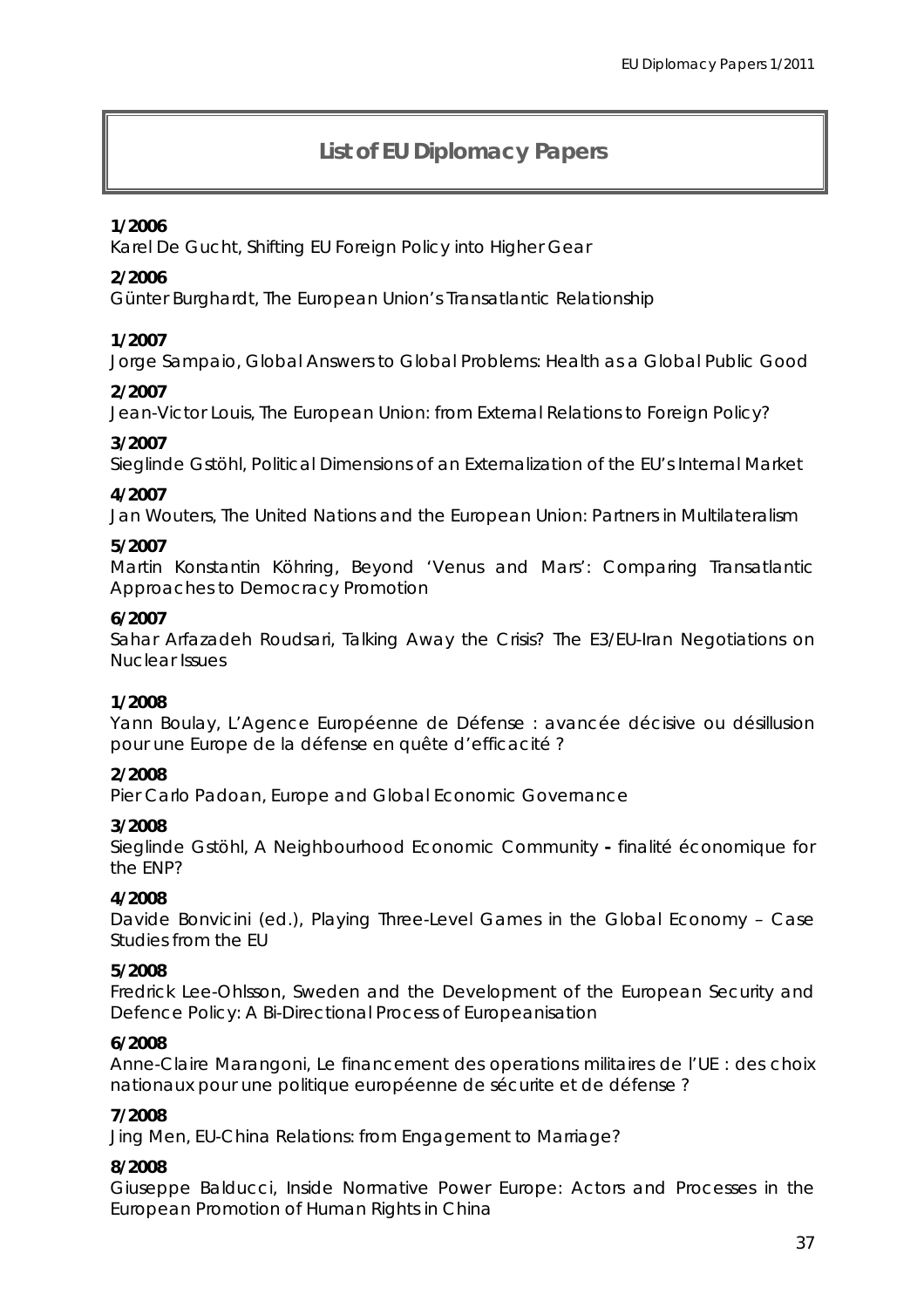#### **1/2009**

Monika Tocha, *The EU and Iran's Nuclear Programme: Testing the Limits of Coercive Diplomacy* 

#### **2/2009**

Quinlan Carthane, *A Misleading Promise? Rethinking European Support for Biofuels* 

#### **3/2009**

Joris Larik, *Two Ships in the Night or in the Same Boat Together? Why the European Court of Justice Made the Right Choice in the Kadi Case* 

#### **4/2009**

Alice Serar, *Tackling Today's Complex Crises: EU-US Cooperation in Civilian Crisis Management* 

#### **5/2009**

Judith Huigens & Arne Niemann, *The EU within the G8: A Case of Ambiguous and ontested Actorness C*

#### **6/2009**

Mathias Dobbels, *Serbia and the ICTY: How Effective Is EU Conditionality?* 

#### **7/2009**

Hugo de Melo Palma, *European by Force and by Will: Portugal and the European Security and Defence Policy* 

#### **8/2009**

Paul Meerts (ed.), *Negotiating with the Russian Bear: Lessons for the EU?* 

#### **9/2009**

Anne Tiedemann, *EU Market Access Teams: New Instruments to Tackle Non-tariff Barriers to Trade* 

#### **1/2010**

Severin Peters, *Strategic Communication for Crisis Management Operations of International Organisations: ISAF Afghanistan and EULEX Kosovo*

#### **2/2010**

Sophie Lecoutre, *The US Shift towards 'Smart Power' and its Impact on the Transatlantic Security Partnership*

#### **3/2010**

Herman Van Rompuy, *The Challenges for Europe in a Changing World* 

#### **4/2010**

Camilla Hansen, *Non-Governmental Organisations and the European Union's Promotion of Human Rights in China: NGO Influence or NO Influence?* 

#### **5/2010**

Egemen Bağış, *Turkey's EU Membership Process: Prospects and Challenges* 

#### **6/2010**

Jan Steinkohl, *Normative Power Rivalry? The European Union, Russia and the Question of Kosovo* 

#### **7/2010**

André Ghione, *Pushing the Boundaries: DG Enlargement between Internal and External Environments*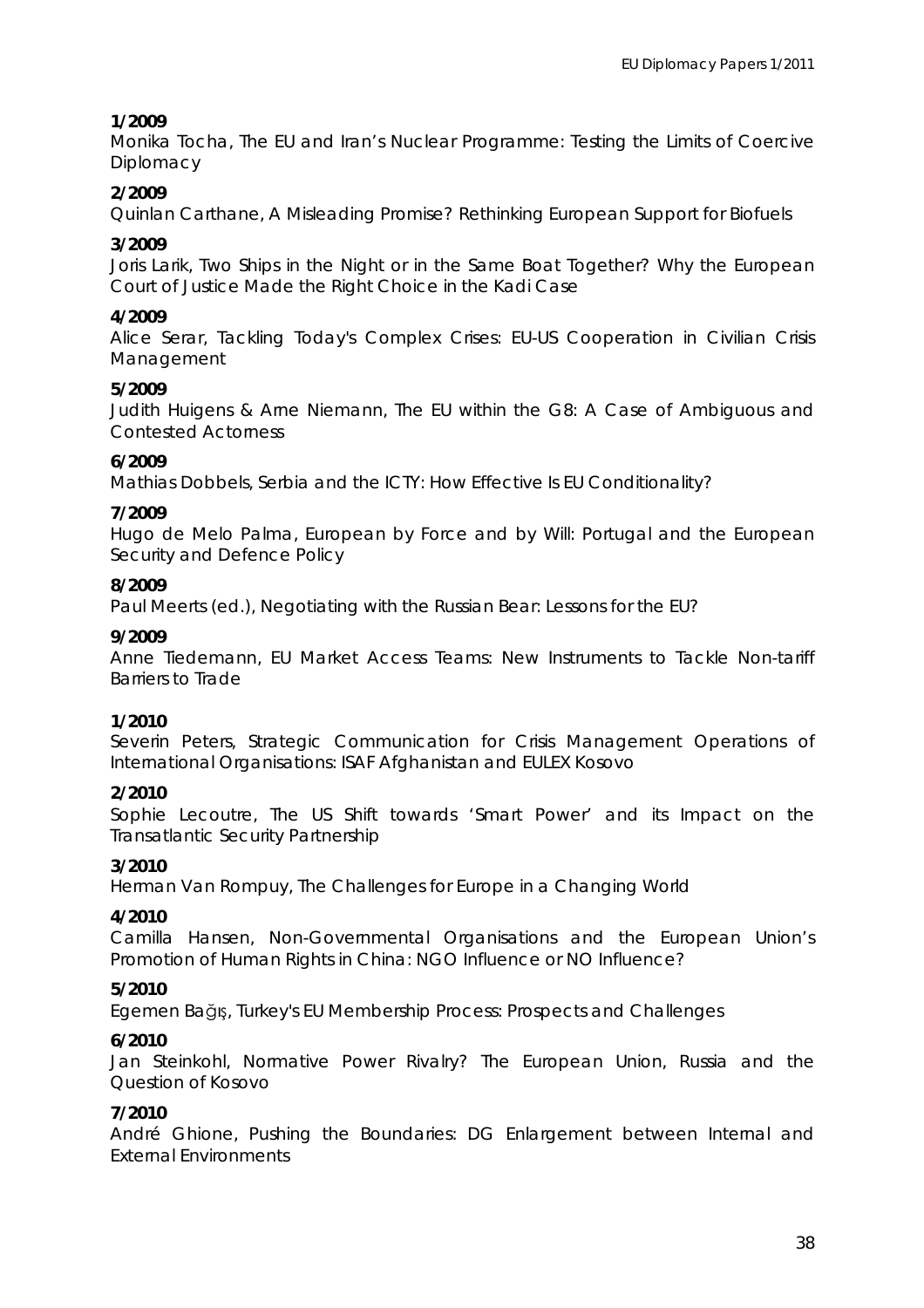#### **8/2010**

Athanasia Kanli, *Is the European Union Fighting the War for Children? The EU Policy on the Rights of Children Affected by Armed Co nflict* 

#### **9/2010**

Jan Weisensee, Measuring European Foreign Policy Impact: The EU and the Georgia *Crisis of 2008* 

#### **10/2010**

Mario Giuseppe Varrenti, *EU Development Cooperation after Lisbon: The Role of the European External Action Service* 

#### **11/2010**

Nicole Koenig, *The EU and NATO: Towards a Joint Future in Crisis Management?* 

#### **1/2011**

Mitja Mertens, *The International Criminal Court: A European Success Story?*